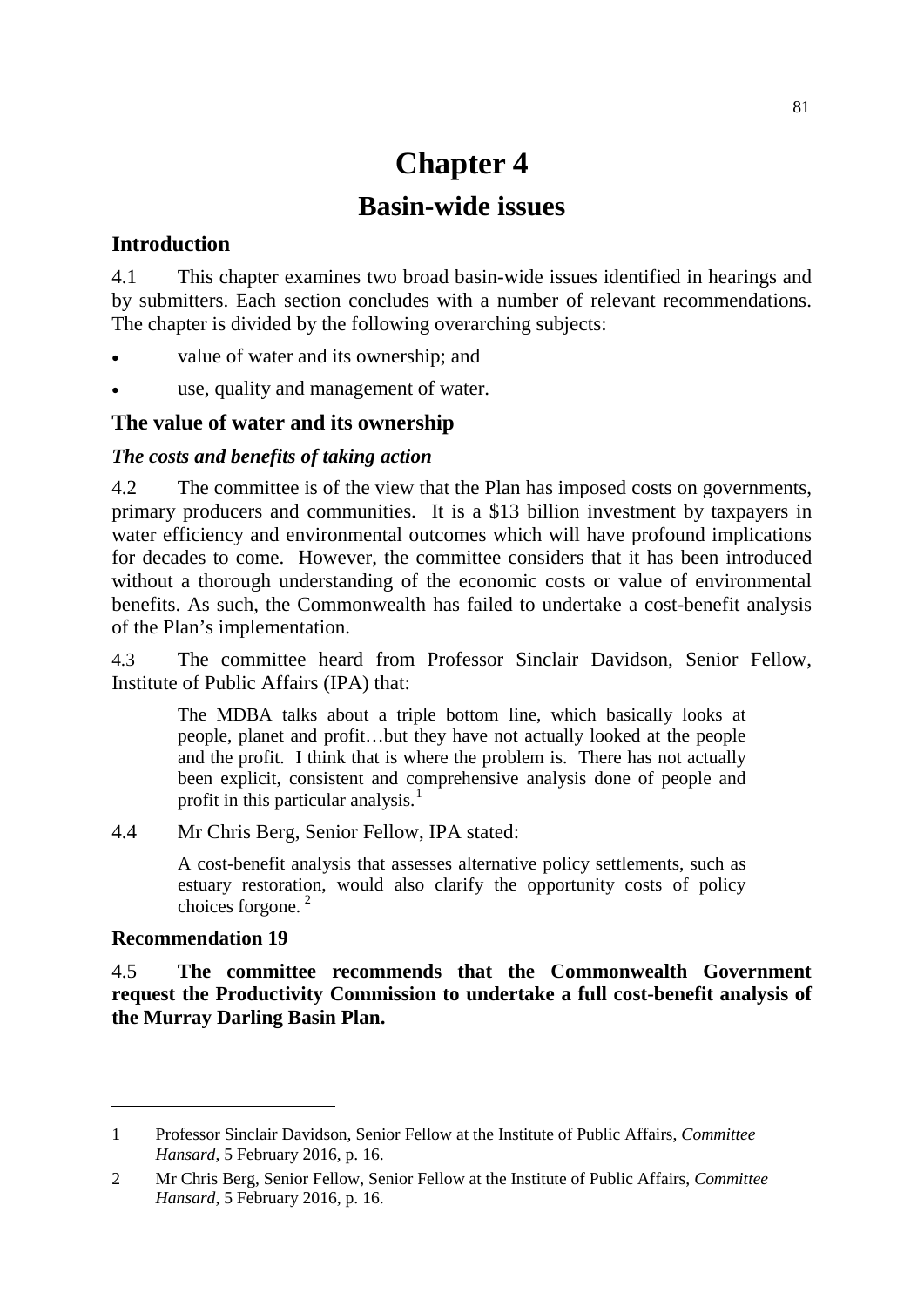#### *Water recovery*

4.6 As highlighted throughout the report, water recovery under the Plan is undertaken through purchases of water and investment in infrastructure. The MDBA's submission stated that 70 per cent of the water recovery target has been achieved and noted that since 2012–13, 'investment in infrastructure has greatly exceeded that for water purchases.<sup>1[3](#page-1-0)</sup>

4.7 The MDBA's submission also noted the 1500GL cap on Commonwealth purchases on the water market and indicated that most of the remaining recovery amounts are planned to come through infrastructure projects.<sup>[4](#page-1-1)</sup>

4.8 The submission from the Department of the Environment stated these parameters and stated that the Water Act and the Plan 'do not allow for any compulsory acquisition.'[5](#page-1-2) The submission further stated that:

All water entitlements recovered for Commonwealth-run programmes are acquired for value as the result of individual irrigators or individual irrigation infrastructure operators choosing to participate in Commonwealth programmes. [6](#page-1-3)

# *Buyback scheme*

4.9 The committee heard many times throughout the inquiry about the purchase of water from 'unwilling sellers', with witnesses arguing that they felt compelled to sell their water rights.

4.10 Mr Ian Thompson, First Assistant Secretary, Sustainable Agriculture and Fisheries Division, Department of Agriculture, stated that water was only purchased from willing sellers, however sellers' financial situations may have influenced their decisions to sell their water:

What I am aware of is that during the drought period some farmers possibly sold water because of their financial circumstances. The water was quite valuable, so it was very important for maintaining their bottom line, and they may well feel that drought conditions required them to sell water—for a very good price, as the price was quite high in many places at the time.<sup>[7](#page-1-4)</sup>

4.11 The committee heard that a number of those who had agreed to sell permanent water rights did so in the expectation that they would be able to purchase water on the temporary market at reasonable prices. It heard many complaints about the price of water and its impact on farm viability.

<span id="page-1-0"></span><sup>3</sup> MDBA, *Submission 243*, p. 11.

<span id="page-1-1"></span><sup>4</sup> MDBA, *Submission 243*, p. 11.

<span id="page-1-2"></span><sup>5</sup> Department of the Environment, *Submission 50*, p. 6.

<span id="page-1-3"></span><sup>6</sup> Department of the Environment, *Submission 50*, p. 6.

<span id="page-1-4"></span><sup>7</sup> Mr Ian Thompson, First Assistant Secretary, Sustainable Agriculture and Fisheries Division, Department of Agriculture, *Committee Hansard*, 18 September 2015, p. 24.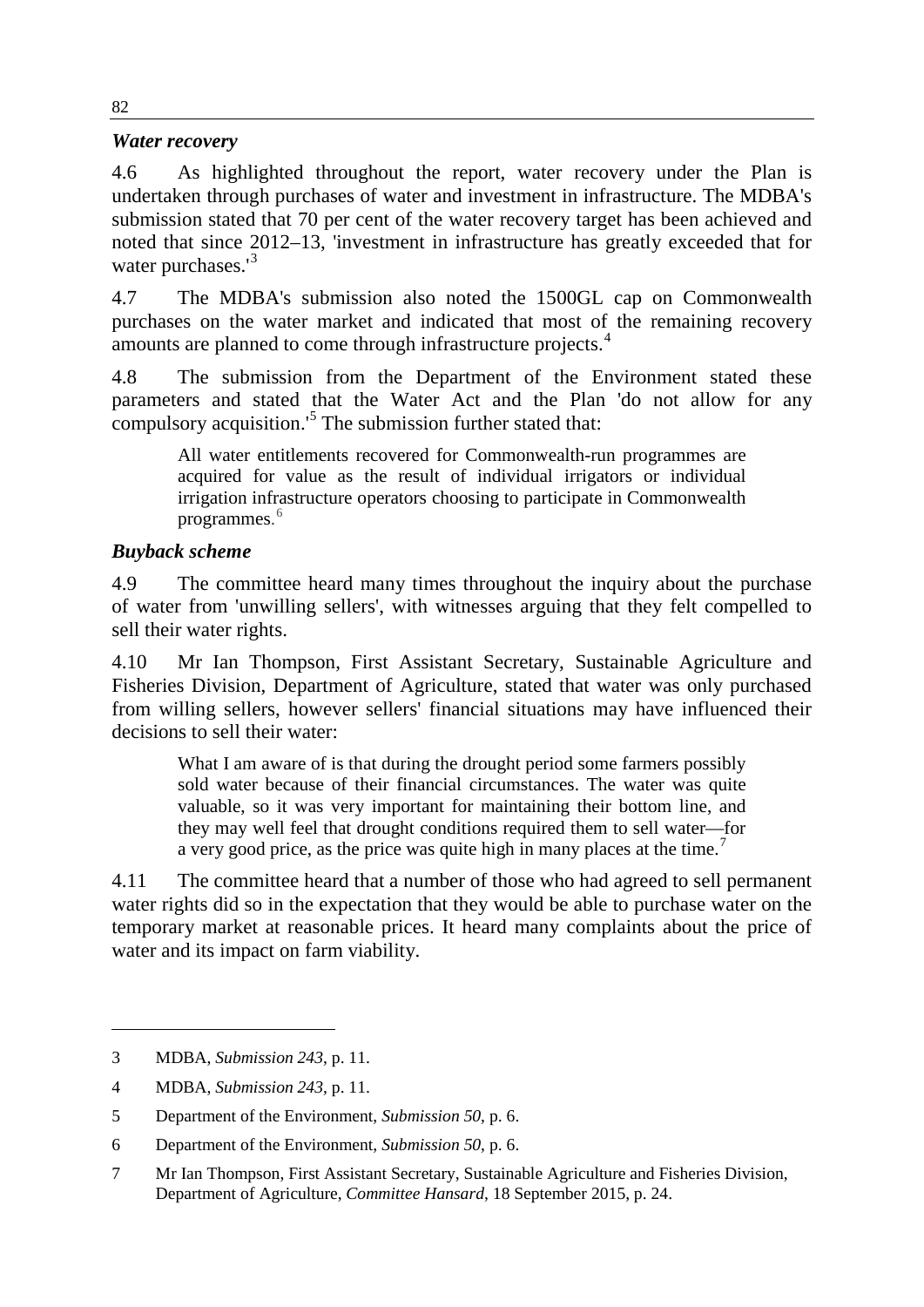4.12 The committee also received submissions from Northern Victorian submitters who felt that some farmers were 'forced' to sell entitlements due to the reconfiguration of irrigation schemes that left them with very high infrastructure costs due either to cost recovery or because there were few other irrigators remaining on the system. Some also claimed they were unable to receive their water entitlement even though it had not been sold.

# *Impact of buybacks*

-

4.13 The committee heard evidence across the basin on the impact that sale of water had on communities and secondary industries, such as agricultural suppliers. In general, witnesses stated that buybacks reduced the size and scale of irrigation and farming, which meant there was less money in communities.

4.14 The committee heard about the enormous impact of the sale of water in the Condamine-Balonne catchment had on communities and farm suppliers. This was discussed in Chapter Three.

4.15 Mr Ian Thompson, First Assistant Secretary, Sustainable Agriculture and Fisheries Division, Department of Agriculture, stated that negative impacts are associated with the movement of water:

The negative impacts are associated with where water moves from one region to another and you end up with stranded assets or supply lines that have different costs. The trade will go to those who can pay the most, and it generates adjustment in the region, which always has local economic and social consequences.<sup>[8](#page-2-0)</sup>

4.16 Witnesses also spoke of declining populations in areas where buybacks occurred and particularly noted the 'Swiss cheese' effect of buybacks. The Department of Agriculture stated that this meant that some irrigation systems became unviable once a large proportion of the water in the system has been sold. Mr Thompson acknowledged that this has sometimes included pressure to sell water:

I am aware that changes in delivery arrangements meant that some farmers may have come under pressure to sell water or access to water as the price or the arrangements have changed.<sup>[9](#page-2-1)</sup>

4.17 Former Victorian Water Minister, the Hon. Peter Walsh MLA stated in evidence that:

A lot of farmers have significant water bills because of that purchase of permanent water from the Commonwealth. They now face those water bills but do not have water to make an income and cannot afford to buy temporary water to do that. So that buying of water by the Commonwealth

<span id="page-2-0"></span><sup>8</sup> Mr Ian Thompson, First Assistant Secretary, Sustainable Agriculture and Fisheries Division, Department of Agriculture, *Committee Hansard*, 18 September 2015, p. 26.

<span id="page-2-1"></span><sup>9</sup> Mr Ian Thompson, First Assistant Secretary, Sustainable Agriculture and Fisheries Division, Department of Agriculture, *Committee Hansard*, 18 September 2015, p. 24.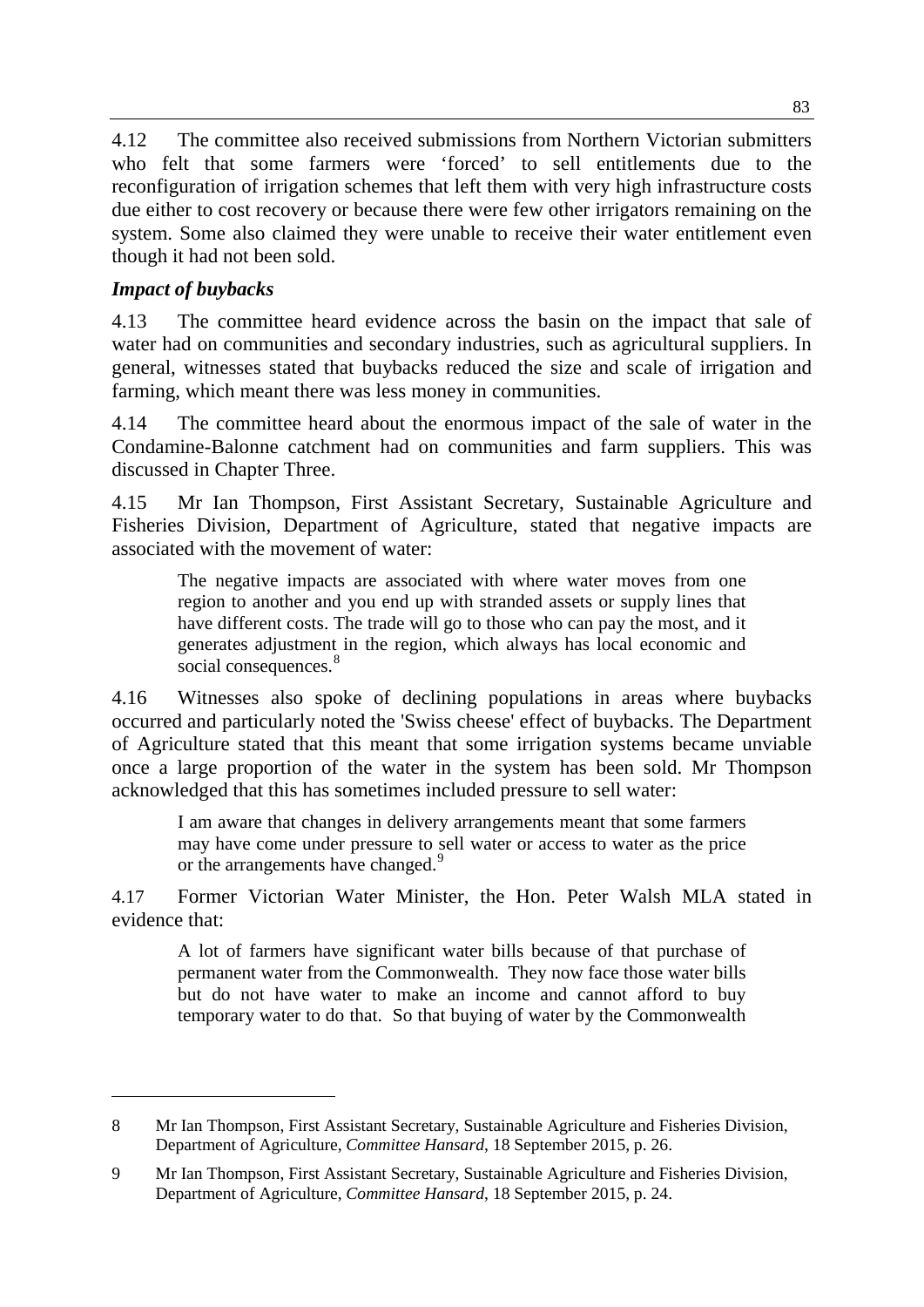has effectively undermined the viability of Goulburn Murray Water [the largest water distribution company in Australia] in the longer term.<sup>[10](#page-3-0)</sup>

## *SDL adjustment mechanism*

4.18 The Sustainable Diversion Limit (SDL) adjustment mechanism was included in the Plan at the request of state governments. The Plan provides for an SDL Adjustment Mechanism of 650GL (i.e. to reduce the amount recovered from consumptive use to 2100GL). The MDBA's submission states that the adjustment mechanism provides an opportunity to increase water extraction limits if environmental outcomes could be achieved with less water:

…there would be an opportunity to increase the water extraction limits in the Basin Plan if states could develop projects that can achieve equivalent environmental outcomes to the Basin Plan with less water … This would mean less water would need to be recovered and would benefit irrigation industries and basin communities.<sup>[11](#page-3-1)</sup>

4.19 The Department of the Environment's submission stated that adjustments to the SDLs can be achieved through two methods: supply measures and efficiency measures. Supply measures may include environmental works, changes to river operations and evaporative savings.[12](#page-3-2)

4.20 Various witnesses and both the NSW and Victorian governments emphasised that achievement of the full 650GL under the SDL Adjustment Mechanism is a vital part of the implementation of the Plan.

4.21 Currently the amount by which the SDL can be reduced (SDL Adjustment Mechanism) stands at 508GL, leaving a shortfall of 142GL if the 650GL target is to be achieved.

## **Recommendation 20**

4.22 **The committee recommends that state governments make every effort to promote SDL Adjustment Mechanism projects in their jurisdiction to achieve the 650GL target.** 

## *Recovery of additional 450GL*

4.23 The committee heard from the Department of Environment who stated that:

Efficiency measures enable the recovery of an additional 450 GL of water for the environment. Both supply and efficiency measurers are the responsibility of the basin state governments. Efficiency measures may include water recovery 'through works to infrastructure and better irrigation water use efficiency on farms'.<sup>[13](#page-3-3)</sup>

<span id="page-3-0"></span><sup>10</sup> The Hon. Peter Walsh MLA, Member for Murray Plains, Victoria, Committee Hansard, 5 November 2015, p. 66.

<span id="page-3-1"></span><sup>11</sup> MDBA, *Submission 243*, p. 14.

<span id="page-3-2"></span><sup>12</sup> Department of the Environment, *Submission 50*, p. 6.

<span id="page-3-3"></span><sup>13</sup> Department of the Environment, *Submission 50*, pp 6–7.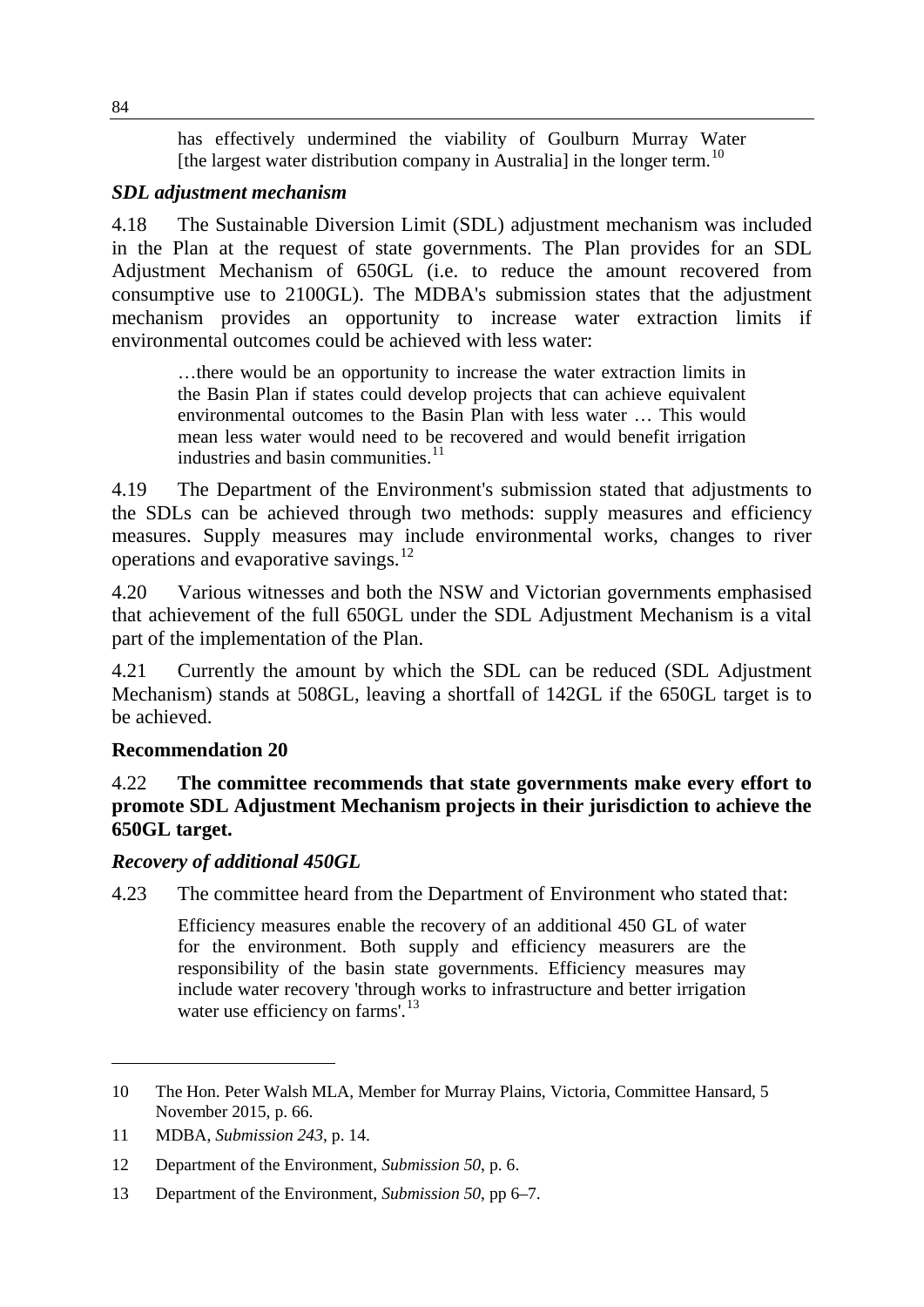4.24 Given current community concerns about the existing water recovery targets, some witnesses called for the recovery of the additional 450GL to be delayed until economic and social impacts of current water recovery, and the potential impacts of this additional recovery, have been assessed.

4.25 Mr Anderson, representing the Victorian Farmers Federation, stated that delay in recovering the additional 450GL is required to ensure a triple bottom line outcome is reached:

We have made it very clear that that needs putting off for a bit of time, because we have not really seen the full effect of the environmental outcomes from the water that we have already got and that has already been recovered.[14](#page-4-0)

4.26 However, Mr David Parker, Deputy Secretary, Department of Agriculture and Water Resources, emphasised that the 450GL would primarily be aimed at 'infrastructure investment rather than buyback'.[15](#page-4-1)

# *Committee view*

-

4.27 The committee acknowledges that the aim of the Plan is to deliver economic, social and environmental outcomes in the basin. The committee does not dispute that the environment required more water in order to protect environmental values. The committee supports the principles of the Plan.

4.28 However, the committee notes the Plan was prepared during a severe drought and that many environmental indicators have improved since the drought broke. The committee considers that the economic, social and environmental impacts of the recovery volume already achieved should be assessed before any further recovery amount is determined or recovered.

4.29 In the same vein, the committee is of the view that the impacts of the SDL adjustment mechanism and the recovery of the additional 450GL should be assessed prior to any decisions being taken on whether these should proceed. The committee also considers that the apportionment of any further recovery, should it occur, should be equitably distributed between the basin states, taking into account contributions already made.

4.30 The committee also notes that some witnesses have stated that the modelled delivery of 2750GL to the environment within existing constraints is at odds with historical knowledge of river capacity. The committee urges MDBA to consult with local landholders when assessing river capacity to ensure that modelling matches historical knowledge.

<span id="page-4-0"></span><sup>14</sup> Mr Richard Anderson, Chair, Water Council, Victorian Farmers Federation, *Committee Hansard*, 6 November 2015, p. 23.

<span id="page-4-1"></span><sup>15</sup> Mr David Parker, Deputy Secretary, Department of Agriculture and Water Resources, *Committee Hansard*, 5 February 2016, p. 31.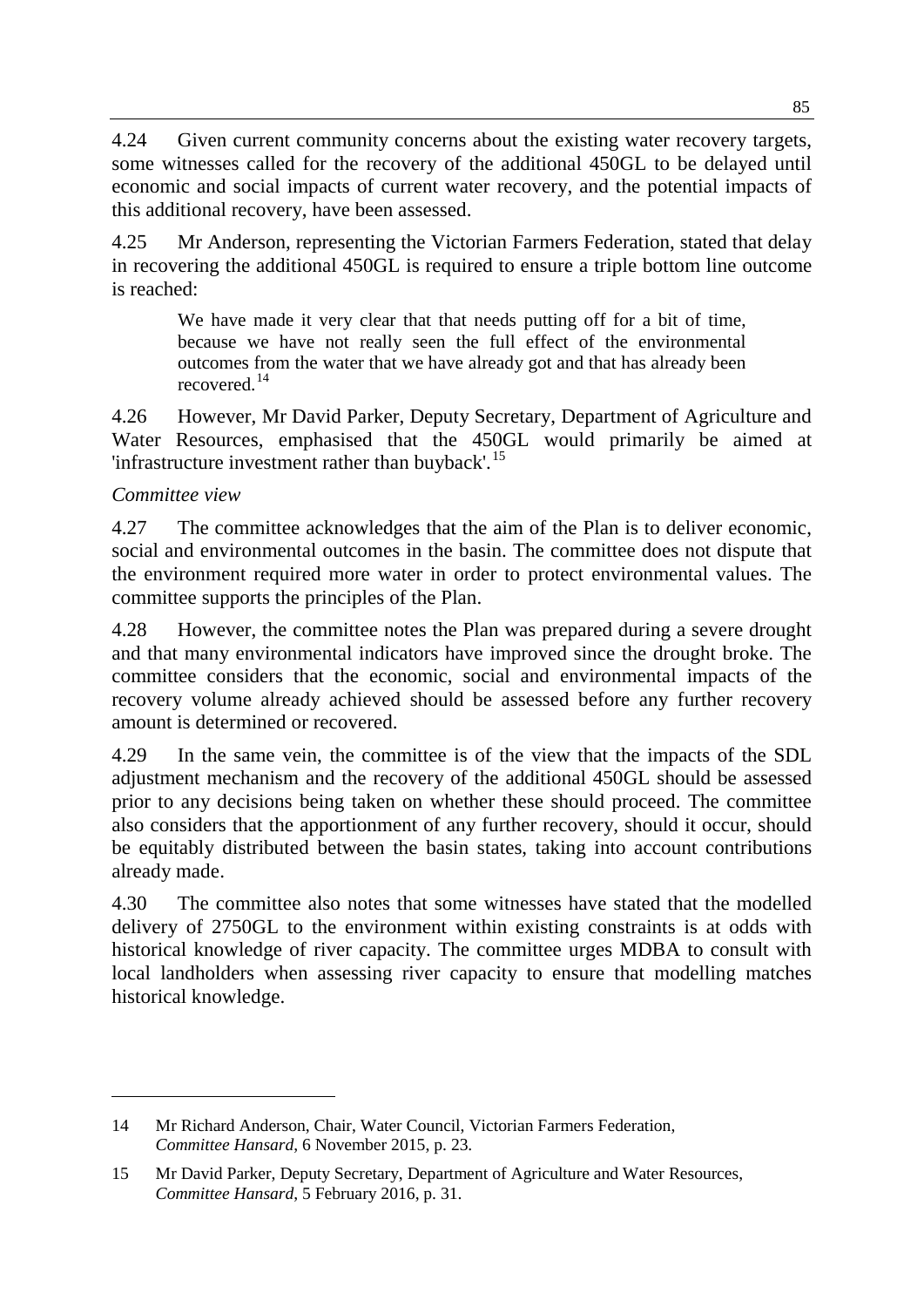4.31 The committee is encouraged by the focus on engineering solutions to achieve better environmental outcomes with less water, and supports the recovery of water through infrastructure investment.

4.32 Accordingly, the committee urges further water recovery to come from infrastructure investment. Should recovery come from buybacks, the committee expects an assessment of the possible economic, social and environmental implications of such purchases should take place prior to the purchase occurring. In the event that negative outcomes would occur from water purchases, the committee expects that they would not proceed without further investigation, mitigation or compensation.

4.33 With regard to buybacks, as noted in the previous chapter, the committee unequivocally supports the rights of farmers to sell their water. However, the committee acknowledges the difficulty of balancing this right and the examples of the disproportionate social and economic impacts that uneven reductions in water availability have had on some communities.

4.34 The committee also would like to see a full investigation into involuntary loss of water to irrigators and supports measures that would return this water to irrigators.

# **Recommendation 21**

4.35 **The committee recommends that no further buybacks of water occur and that action to recover the additional 450GL of water through efficiency measures is delayed until the SDL Adjustment Mechanism target is met and the socioeconomic impacts of water recovery to date are known.**

## *Water trading market*

-

4.36 At present, water trading in Australia occurs across several separate water markets, which are differentiated by water systems or administrative boundaries. Despite common perceptions of 'the water trading market' as a single entity, in reality there a number of water trading platforms. Water can only be traded between connected systems; trade cannot occur between non-connected areas.

4.37 The Bureau of Meteorology's (BoM) website states that water rights and water trading fall into the jurisdiction of states, so each state has its own legislative and administrative arrangements for water rights and water trading.<sup>[16](#page-5-0)</sup>

4.38 The BoM states that an efficient water market depends on clear water rights, the ability to undertake transactions, and access to relevant market information. The website states that this is a responsibility of state and territory governments:

Each State and Territory government has a water register for recording water access entitlements, including ownership details and transactions. Water trading relies on an efficient water register system in the same way that the property market relies on an efficient land titles register and the Australian Stock Exchange relies on an accurate share register. Efficient,

<span id="page-5-0"></span><sup>16</sup> Bureau of Meteorology,<http://www.nationalwatermarket.gov.au/about/index.html> (accessed 1 March 2016).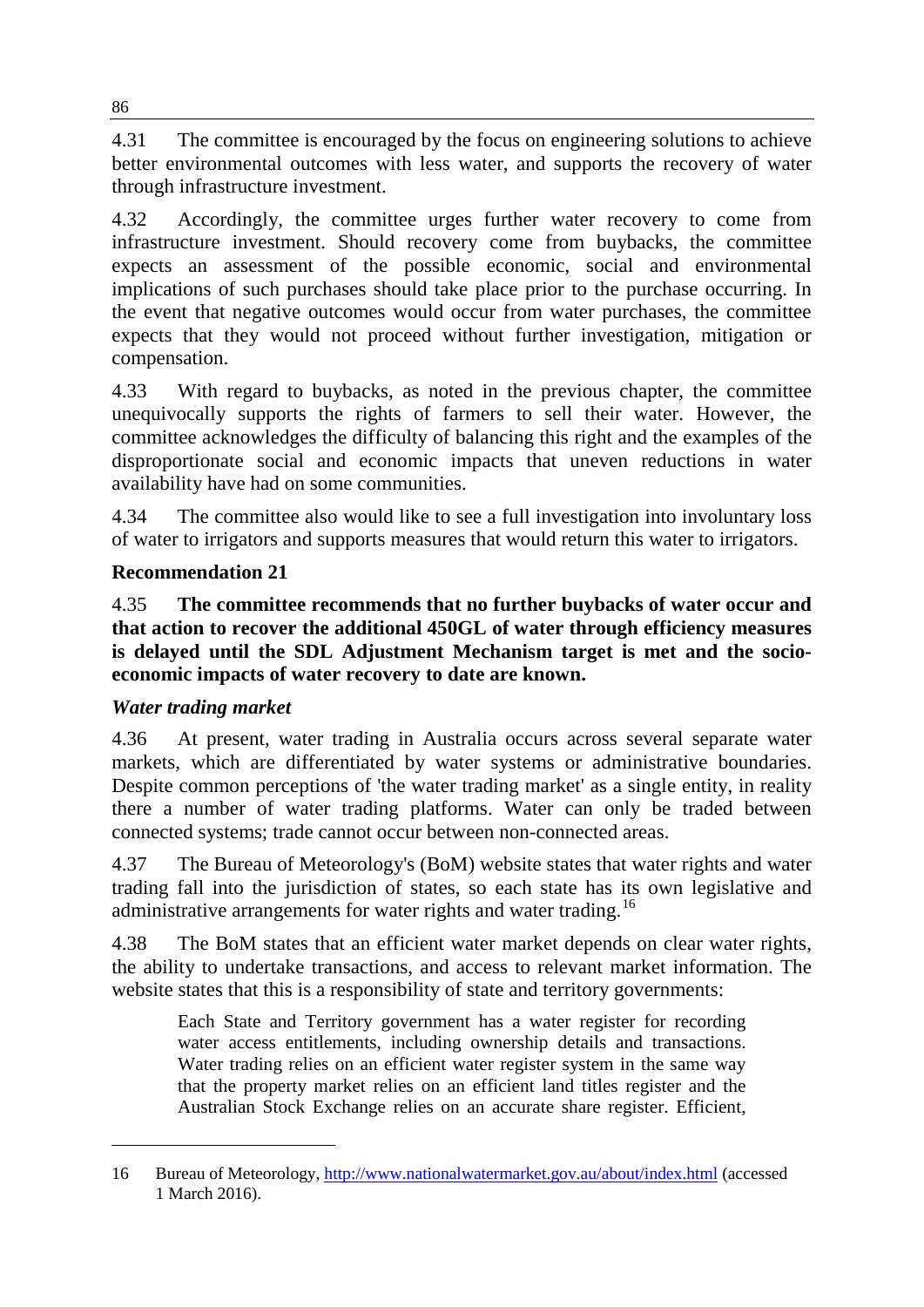accurate and comprehensive water registers are critical to a flourishing water market.<sup>[17](#page-6-0)</sup>

4.39 The MDBA's submission to the inquiry noted that new water trading rules commenced in 2014 and were designed 'to improve the operation and transparency of the water market by removing barriers to trade and giving traders better access to market information, regardless of which state they operate in.<sup>[18](#page-6-1)</sup>

4.40 The submission also stated that there is an ongoing upward trend of participation in the water market, indicating that irrigators are adapting their behaviour to suit the system:

There is a continuing trend of an increasing number of people participating in the water market. This suggests more irrigators are adapting to the changing volumes of water in the market, rethinking planting decisions and being able to take a more informed approach to managing their business risks $19$ 

4.41 Mr David Parker, Deputy Secretary, Department of Agriculture and Water Resources, stated that Australia's water market is 'very highly developed' by international standards and is one of the largest water markets in the world:

That is providing significant elements of investment strategy in the Australian water market and related agricultural markets. It has seen the expansion of some elements of agriculture in the basin because of that.<sup>[20](#page-6-3)</sup>

4.42 Mr Ian Thompson, First Assistant Secretary, Sustainable Agriculture and Fisheries Division, Department of Agriculture stated that Australia's water trading market is world-leading:

…internationally water trading is perceived as something that is an opportunity and an advantage and something that Australia has done very well. The security of rights that underpins water trading is important for investment security. In water security and water trading frameworks, Australia in many senses leads the world. We have had Californian irrigators out here recently trying to learn from Australia about how we allocate water. $^{21}$  $^{21}$  $^{21}$ 

4.43 Mr Thompson stated that water trading gives irrigators flexibility throughout the year:

<span id="page-6-0"></span><sup>17</sup> Bureau of Meteorology,<http://www.nationalwatermarket.gov.au/about/index.html> (accessed 1 March 2016).

<span id="page-6-1"></span><sup>18</sup> MDBA, *Submission 243*, p. 13.

<span id="page-6-2"></span><sup>19</sup> MDBA, *Submission 243*, p. 13.

<span id="page-6-3"></span><sup>20</sup> Mr David Parker, Deputy Secretary, Department of Agriculture and Water Resources, *Committee Hansard*, 5 February 2016, p. 31.

<span id="page-6-4"></span><sup>21</sup> Mr Ian Thompson, First Assistant Secretary, Sustainable Agriculture and Fisheries Division, Department of Agriculture, *Committee Hansard*, 18 September 2015, pp 23–24.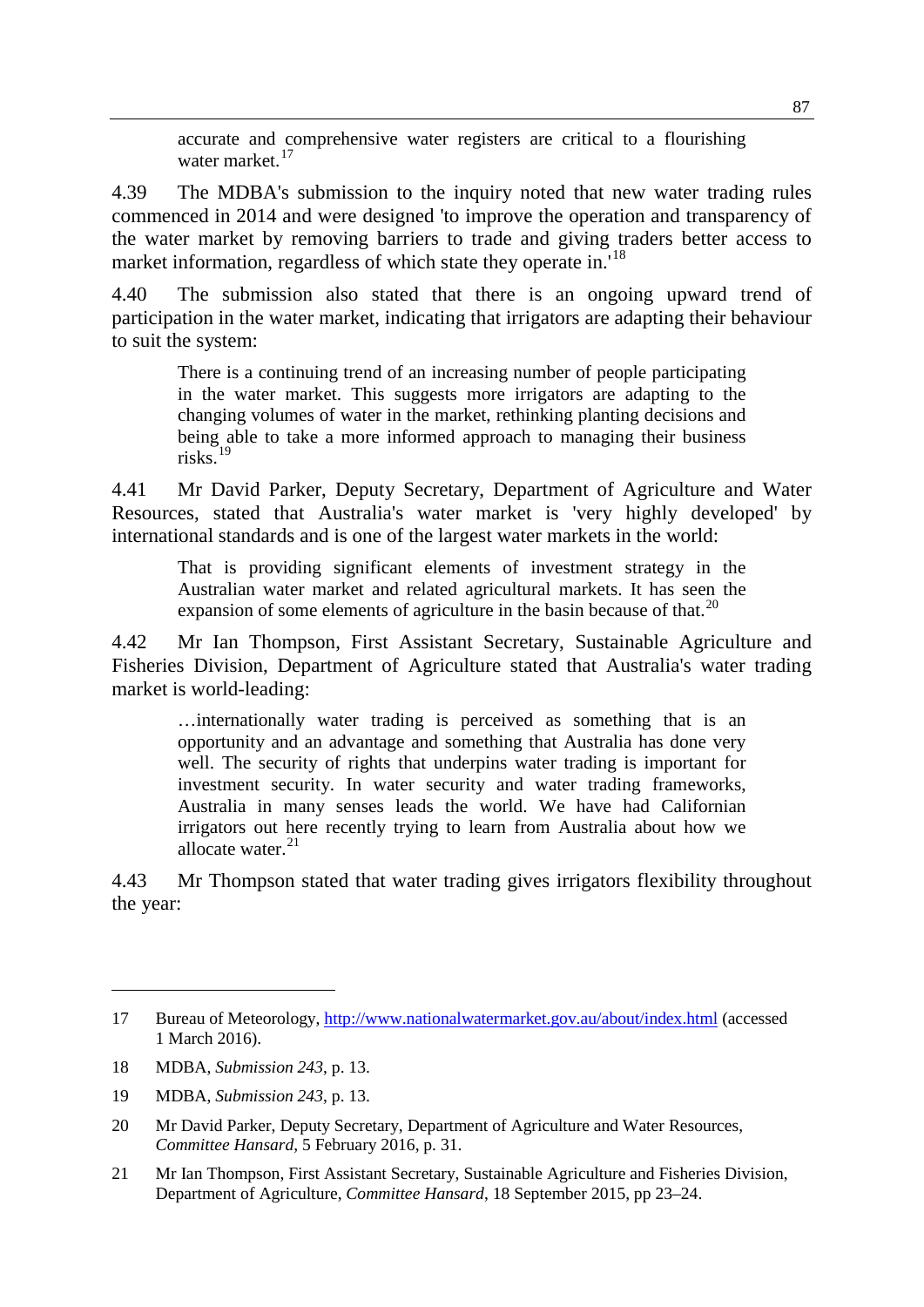Water trading is something that irrigators do voluntarily, and they can take advantage of temporary trades to access water when they need it without having to spend capital money. They can also use it to trade water when they perhaps will not have enough and the price is high and they can use it to do other things. $^{22}$  $^{22}$  $^{22}$ 

4.44 Mr Peter Gooday, Assistant Secretary, Farm Analysis and Biosecurity Branch, Australian Bureau of Agricultural and Resource Economics and Science, Department of Agriculture, added that water trading had enabled irrigators and other landholders to manage the basin's variable inflows:

The water trading system that we have has allowed irrigators to maintain the value of production surprisingly well during the ups and downs, through water being able to be traded towards higher-value uses. In terms of being able to respond to climate variability, the water trading system has been particularly important.  $23$ 

4.45 Mr Gooday added that a freer trading system was better than one with significant constraints:

Probably the main advance that we have had has been to free up water markets and I am sure that all irrigators would say that it is much better to have a system of entitlements and allocations that are freely tradeable that maximises their value than one that has all sorts of constraints.<sup>[24](#page-7-2)</sup>

4.46 As mentioned in Chapter Two, the Water Act legislated for the ACCC to develop and enforce water charge and water market rules.

4.47 On 24 November 2015, the ACCC released draft advice on amendments to the Commonwealth water charge rules to increase transparency, promote efficiency and reduce regulatory burden. These rules regulate the charges imposed on rural water users in the basin and have been in place for five years. The government asked the ACCC to conduct a review of these rules in December 2014, following a recommendation of the 2014 Independent Review of the Water Act.<sup>[25](#page-7-3)</sup>

4.48 Two primary concerns were raised by witnesses with regard to water trading. The first was that water trading in the basin is not clear and transparent. The second is that market volatility is detrimental to irrigators and primary producers. The

<span id="page-7-0"></span><sup>22</sup> Mr Ian Thompson, First Assistant Secretary, Sustainable Agriculture and Fisheries Division, Department of Agriculture, *Committee Hansard*, 18 September 2015, pp 23–24.

<span id="page-7-1"></span><sup>23</sup> Mr Peter Gooday, Assistant Secretary, Farm Analysis and Biosecurity Branch, Australian Bureau of Agricultural and Resource Economics and Science, Department of Agriculture, *Committee Hansard*, 18 September 2015, p. 24.

<span id="page-7-2"></span><sup>24</sup> Mr Peter Gooday, Assistant Secretary, Farm Analysis and Biosecurity Branch, Australian Bureau of Agricultural and Resource Economics and Science, Department of Agriculture, *Committee Hansard*, 18 September 2015, p. 24.

<span id="page-7-3"></span><sup>25</sup> ACCC, [http://www.accc.gov.au/media-release/accc%E2%80%99s-draft-advice-on-water](http://www.accc.gov.au/media-release/accc%E2%80%99s-draft-advice-on-water-charge-rules-to-increase-transparency-promote-efficiency-and-reduce-regulatory-burden)[charge-rules-to-increase-transparency-promote-efficiency-and-reduce-regulatory-burden](http://www.accc.gov.au/media-release/accc%E2%80%99s-draft-advice-on-water-charge-rules-to-increase-transparency-promote-efficiency-and-reduce-regulatory-burden) (accessed 1 March 2016).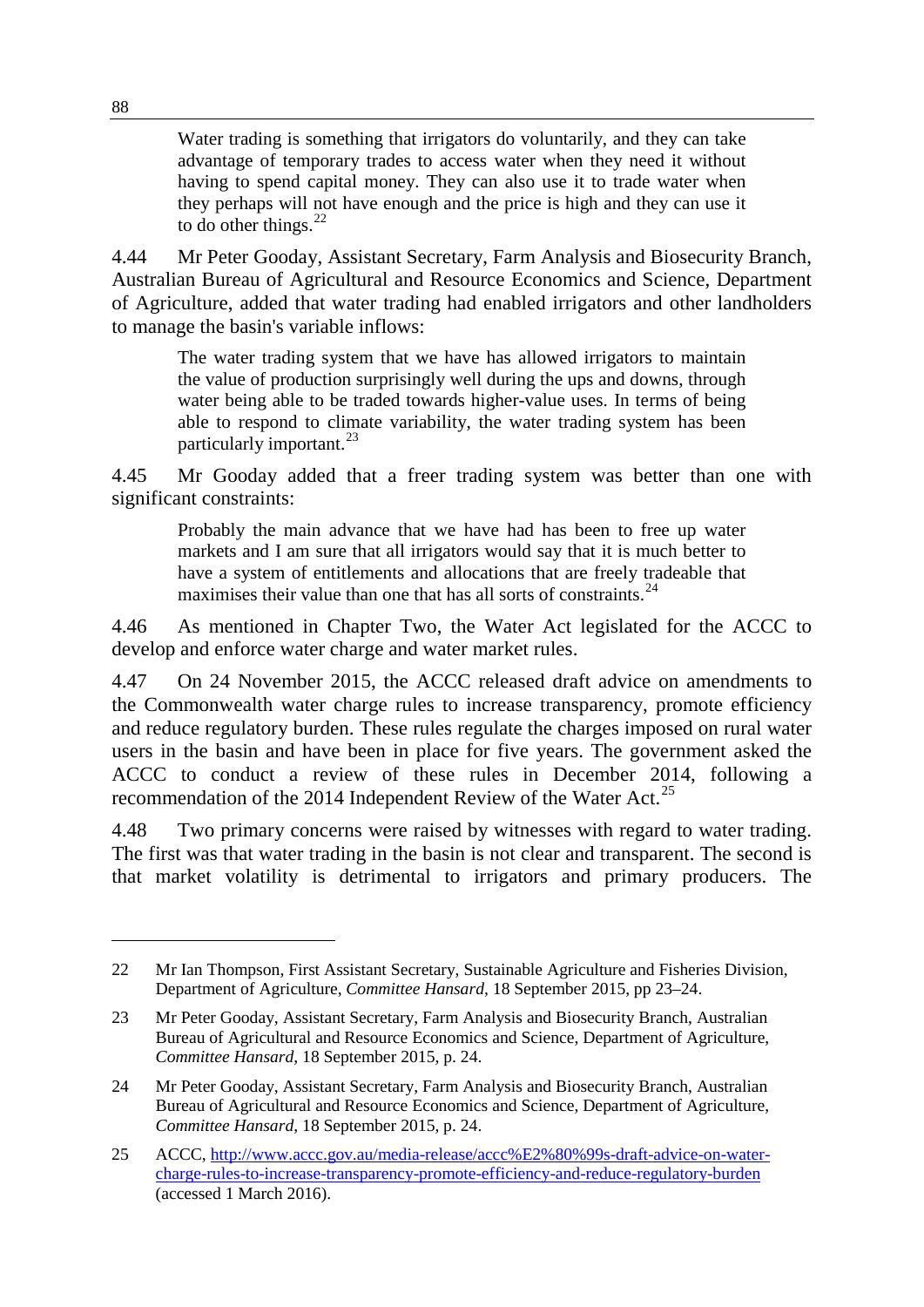committee heard evidence on both these points, particularly in Griffith and Echuca, near significant irrigation communities.

#### *Transparency of water trading market*

4.49 With regard to a lack of clear and transparent information surrounding the water market, the committee heard that it is difficult to find information on who is trading what volume of water. In Griffith, Mrs Helen Dalton, President, New South Wales Farmers Griffith District Council and Branch, stated that a lack of a national water register meant that she was unsure who was purchasing water:

We do not actually know who is buying what, because there is no national water register, and that needs to be addressed straight off.<sup>[26](#page-8-0)</sup>

4.50 In Echuca, Cr Leigh Wilson, Mayor, Campaspe Shire Council, stated that there was inadequate information for his organisation to make an informed decision on current water trading practices and how it might be improved:

We would have liked to have been able to discuss speculative trading in some depth, but unfortunately there is no information available to be able to make an informed decision. $27$ 

4.51 Mr Stuart Brown, Milk Supply Manager, Tatura Milk Industries, also stated that there are also some trade restrictions in the southern connected basin which impede free trade of water, and called for fairer trading rules:

There are a number of trade restrictions, including the Murrumbidgee restrictions and the Barmah Choke restrictions, that have resulted in the majority of temporary trade coming out of the Goulburn system. These trading rules must be unimpeded, fair and equitable.<sup>[28](#page-8-2)</sup>

#### *Volatility of the market*

-

4.52 The volatility of the market was a key point of concern for many witnesses. Cr John Dal Broi, Mayor, Griffith City Council, stated that the price of water has increased significantly from when trading was first introduced:

…when trading was first introduced, you could purchase water for \$10 a megalitre—insignificant. We have seen it rise exponentially to this year anything from \$200 to \$350; it depends which valley you are in.<sup>[29](#page-8-3)</sup>

4.53 Cr Dal Broi noted that once water reaches such high levels, farmers must make decisions about what crops to plant, or whether to plant a crop at all:

<span id="page-8-0"></span><sup>26</sup> Mrs Helen Dalton, President, New South Wales Farmers Griffith District Council and Branch, *Committee Hansard*, 27 October 2015, p. 50.

<span id="page-8-1"></span><sup>27</sup> Cr Leigh Wilson, Mayor, Campaspe Shire Council, *Committee Hansard*, 5 November 2015, p. 1.

<span id="page-8-2"></span><sup>28</sup> Mr Stuart Brown, Milk Supply Manager, Tatura Milk Industries, *Committee Hansard*, 6 November 2016, p. 21.

<span id="page-8-3"></span><sup>29</sup> Cr John Dal Broi, Mayor, Griffith City Council, *Committee Hansard*, 27 October 2015, p. 10.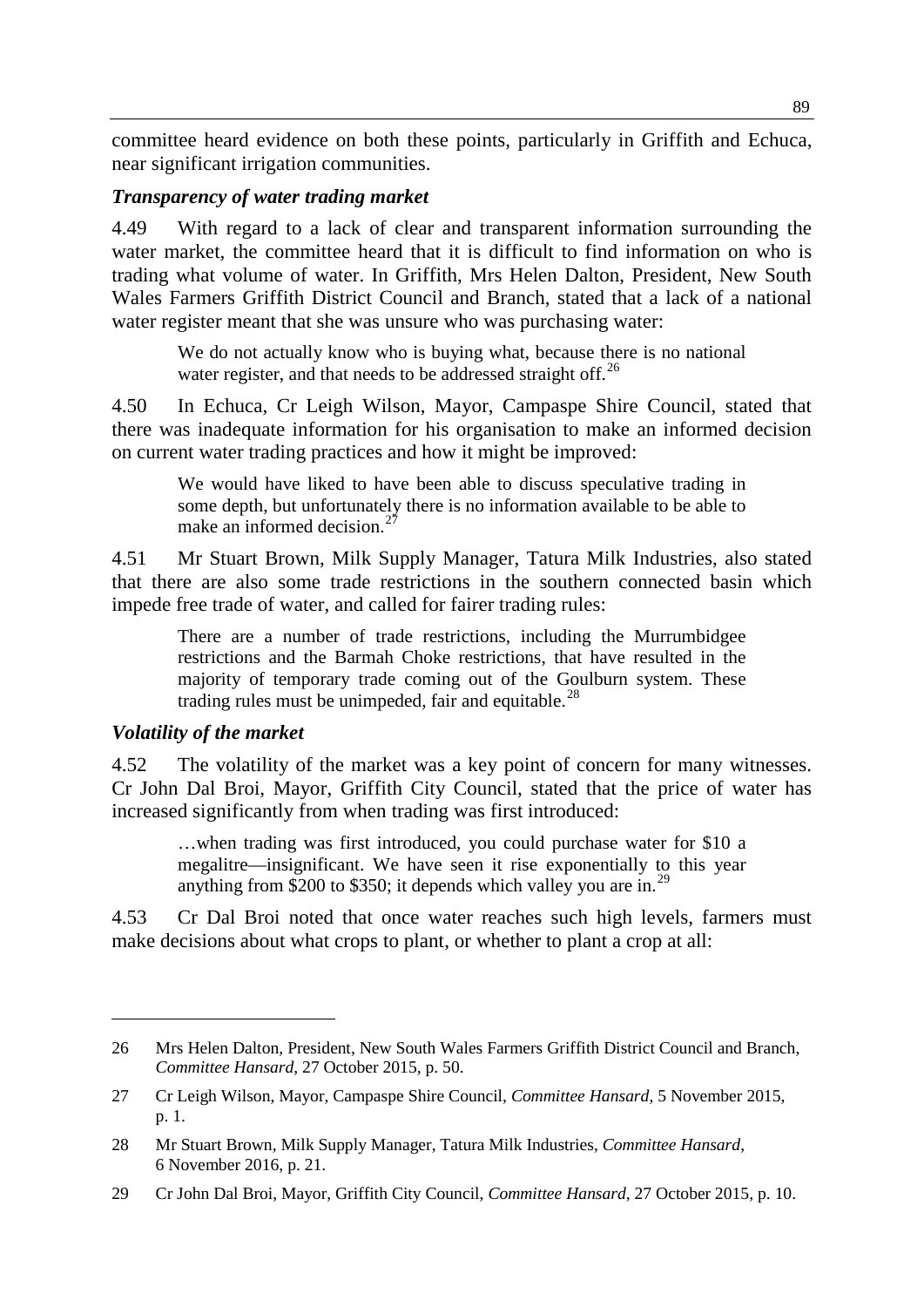At \$40 to \$50 a megalitre, irrigators can live with it. A lot of the issues are whether you can afford to purchase water, trade water and grow a whole crop. …With the way the water is, you would be working for nothing; you would not start your tractor. I have growers who are coming to me and saying: 'I have 300 megalitres left on my account, what will I do? Turn around and buy another 300 megalitres to grow a crop? Or do I sell 300 megalitres, get \$200/\$250 a megalitre for it, sit on my hands, not grow a crop, not start a tractor, not burn diesel and not wear tyres out? $130$  $130$ 

4.54 Similarly, Mr John Bradford, Delegate, Southern Riverina Irrigators, argued that volatility on the water trading market was 'wrecking families', and that external influence in the market would make this worse:

Well you have families, you are wrecking families. The thing is we have come from community farming, the issues that we see—

…We are individual landholders. We are not corporate farmers, we never have been. We are getting to the stage that we are getting bigger. The understanding that you are saying, is that it is a true market— $\overline{1}$ 

4.55 Mr David Parker, Department of Agriculture and Water Resources, stated that there was an element of risk in selling permanent water entitlements and planning to purchase water from the temporary water market. Mr Parker noted that in some instances this would be beneficial to the irrigators, however in others it would be detrimental:

In terms of irrigators who sold earlier entitlements, it could be observed that those irrigators who did that would have done very well during the period when water was abundant, in the last several years before the recent dry period, when allocations were in the tens of dollars per megalitre.<sup>[32](#page-9-2)</sup>

4.56 Mr Parker acknowledged that the main factor driving water prices in recent times has been the availability (i.e. supply) of water. Mr Parker noted that one would expect the CEWH to have some effect on the market in principle, but other price fluctuations reflect seasonal patterns:

Notwithstanding that, the moves in water market prices are not out of line with shifts in water prices that we have seen. As you, I think, implicitly mentioned, water prices have declined since November also. That is a fairly typical seasonal pattern. You reach a peak earlier in the year, particularly around planting time, and we have seen that. The prices are also not out of line with prices that we have seen in earlier dry periods. $^{33}$  $^{33}$  $^{33}$ 

<span id="page-9-0"></span><sup>30</sup> Cr John Dal Broi, Mayor, Griffith City Council, *Committee Hansard*, 27 October 2015, p. 10.

<span id="page-9-1"></span><sup>31</sup> Mr John Bradford, Delegate, Southern Riverina Irrigators, *Committee Hansard*, 5 November 2015, p. 41.

<span id="page-9-2"></span><sup>32</sup> Mr David Parker, Deputy Secretary, Department of Agriculture and Water Resources, *Committee Hansard*, 5 February 2016, p. 31.

<span id="page-9-3"></span><sup>33</sup> Mr David Parker, Deputy Secretary, Department of Agriculture and Water Resources, *Committee Hansard*, 5 February 2016, p. 31.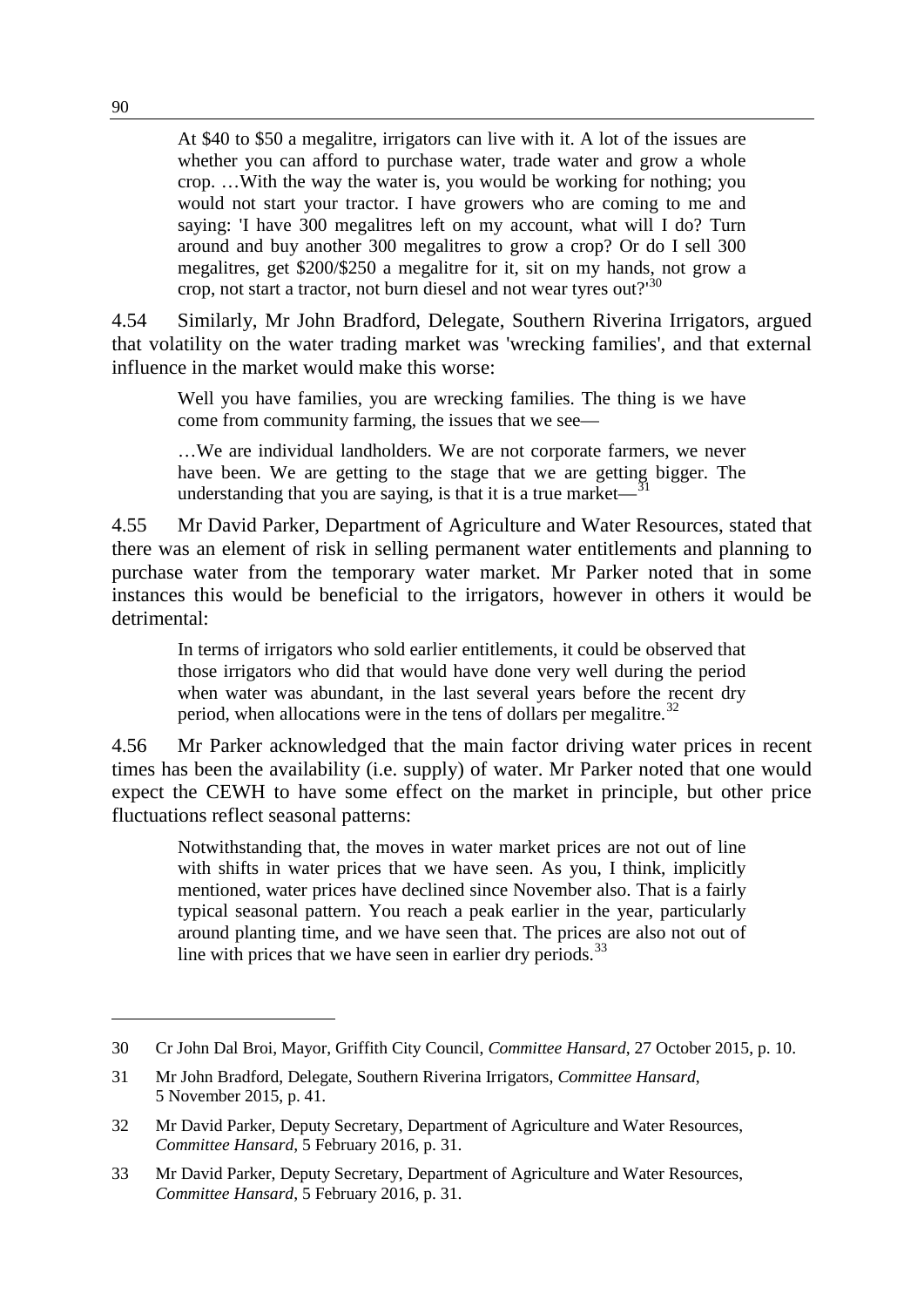#### *Suggested changes to water trading*

4.57 Witnesses offered various suggestions for improving water trading in the basin, particularly with regard to simplifying the water market and improving transparency and accountability.

4.58 In Echuca, Mr John Bradford, Delegate, Southern Riverina Irrigators, outlined one option whereby water could only be traded a limited number of times, to reduce speculation on price and limit purchases by non-water users:

One suggestion could be that you tag that water and that it can only be traded two or three times. Each time it gets traded it gets a dot. Some of that water comes out looking like measles because it gets bought back and forth. You have people in Melbourne who have the ability to get an account with Murray irrigation and trade water and speculate. Anyone can have an  $\arctan^3$ <sup>[34](#page-10-0)</sup>

4.59 In Shepparton, Mr Jeff Odgers, Director, Bega Cheese, suggested an even playing field was required between different irrigation regions:

I think the first thing that we would do would be to make it an even playing field between irrigation regions and states. What is really hurting the Goulburn district in particular is that the water can be traded freely downstream. So our high-reliability water has been raided to a large extent by other interests.[35](#page-10-1)

4.60 Witnesses also noted that there are different water registers in each state. The committee notes that basin states do have separate water registers, which provide public access to information about water licencing and trading. Mr Richard Anderson, Chair, Water Council, Victorian Farmers Federation, compared this to a land titles register:

The water register holds the details of their entitlements and who they are held by. It is no different to a land titles register in terms of who owns the entitlement. Any temporary or permanent movements in trade go through that register. Unbundling, which has been mentioned, has basically made water a property right in perpetuity. You deal in water shares the same as you deal with land and other commodities.<sup>[36](#page-10-2)</sup>

4.61 Mr Anderson noted that all the states and territories' registers need to be compatible.<sup>[37](#page-10-3)</sup>

4.62 Given the complexity of the current system, witnesses consistently advocated the consolidation of water trading platforms into a single national platform. Mr

<span id="page-10-0"></span><sup>34</sup> Mr John Bradford, Delegate, Southern Riverina Irrigators, *Committee Hansard*, 5 November 2015, p. 41.

<span id="page-10-1"></span><sup>35</sup> Mr Jeff Odgers, Director, Bega Cheese, *Committee Hansard*, 6 November 2015, p. 28.

<span id="page-10-2"></span><sup>36</sup> Mr Richard Anderson, Chair, Water Council, Victorian Farmers Federation, *Committee Hansard*, 6 November 2015, pp 28–29.

<span id="page-10-3"></span><sup>37</sup> Mr Richard Anderson, Chair, Water Council, Victorian Farmers Federation, *Committee Hansard*, 6 November 2015, p. 28.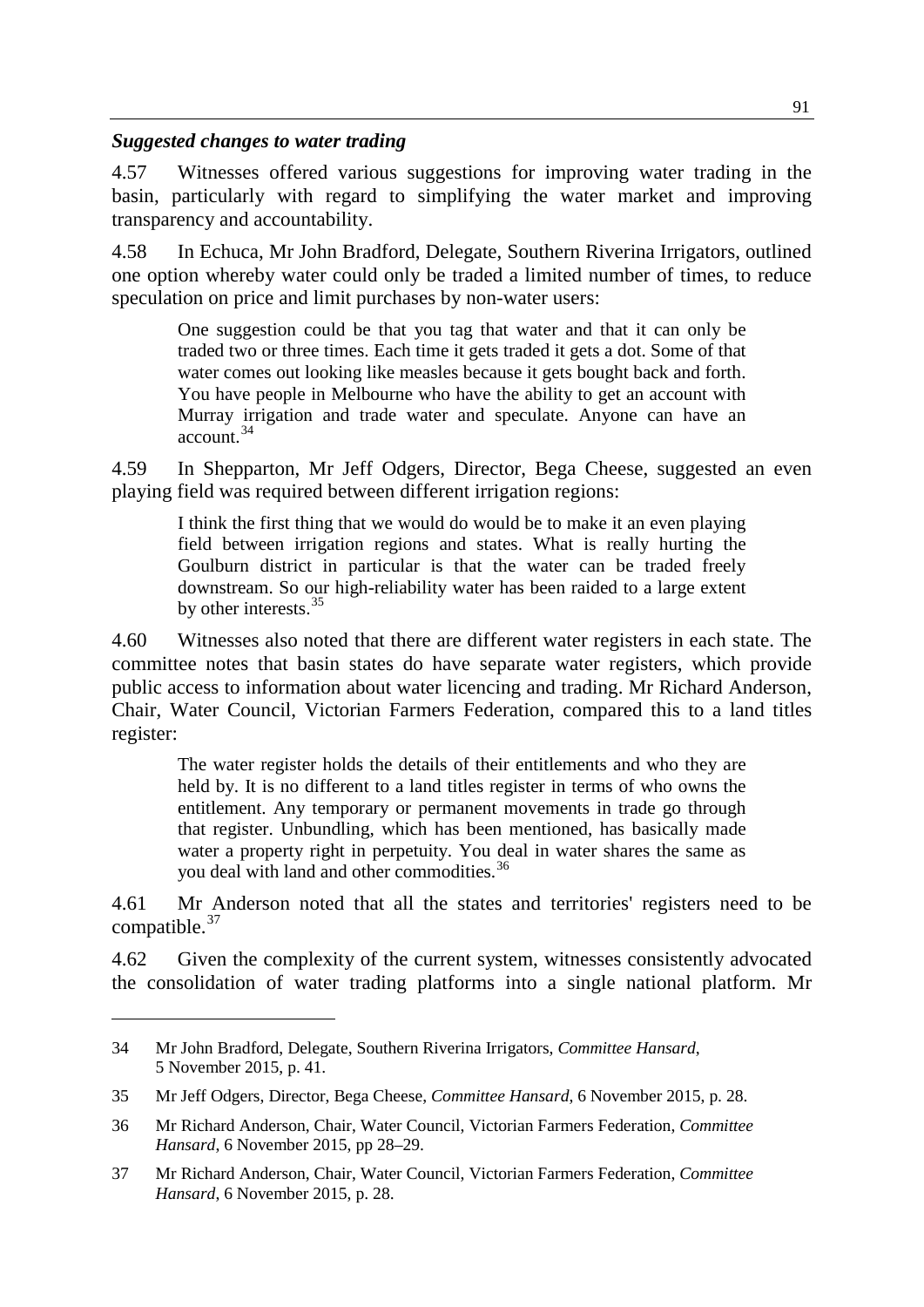Anderson suggested that a national platform for water trading would ensure transparency and accountability:

Our position has always been that there should be a national trading platform. All brokers are brokers to the exchange.<sup>[38](#page-11-0)</sup>

4.63 Mr John Brady, CEO, Kagome Australia, also called for the creation of a single national market:

We are looking for one market: transparent, ASX regulated, an ACCC setup—whatever you guys come up with, but we need something that people can rely on and can trust.<sup>[39](#page-11-1)</sup>

4.64 Mr Brady stated that this would enable visibility of the amount of water for sale, and what is being traded, and argued that this would have an impact on price:

…a centralised system that would at least make it more transparent to see what is available, potentially, for trade and what is being traded, I believe, simply because of the fact that it is centralised, would actually relieve the system—so much so that prices would come down.<sup>[40](#page-11-2)</sup>

4.65 Mr Brady noted that this would also provide more clarity on who was trading significant volumes of water:

…you see directors' sales and purchases; you would see, also, who the megatraders are and who has actually taken megatrades off the market and put them on the market. That would help, I think. It would help give a lot more transparency around who the larger players are and stop a lot of the peripheral noise around this issue.<sup>[41](#page-11-3)</sup>

4.66 The National Farmers Federation advocated improving transparency in the water market, improving people's understanding of the market and providing up-todate information about the market. Ms Jacqueline Knowles, Natural Resources Management Manager, NFF, stated that developing the skills and capabilities of farmers would enable them to better use the water market:

…there is an opportunity to develop the skills and sophistication of many farmers in the basin so that they can develop the capacity and the capability to best utilise the water market for their own situation. That is a costly and expensive process that, to date, has largely fallen on industry associations like it has on the members of NFF. There is a skills and capability gap that can mean that people can better understand and appreciate the benefits that the market emerging can bring. $42$ 

<span id="page-11-0"></span><sup>38</sup> Mr Richard Anderson, Chair, Water Council, Victorian Farmers Federation, *Committee Hansard*, 6 November 2015, p. 28.

<span id="page-11-1"></span><sup>39</sup> Mr John Brady, CEO, Kagome Australia, *Committee Hansard*, 5 November 2015, p. 22.

<span id="page-11-2"></span><sup>40</sup> Mr John Brady, CEO, Kagome Australia, *Committee Hansard*, 5 November 2015, p. 22.

<span id="page-11-3"></span><sup>41</sup> Mr John Brady, CEO, Kagome Australia, *Committee Hansard*, 5 November 2015, pp 27–28.

<span id="page-11-4"></span><sup>42</sup> Ms Jacqueline Knowles, Natural Resources Management Manager, National Farmers' Federation, *Committee Hansard*, 5 February 2016, pp. 27–28.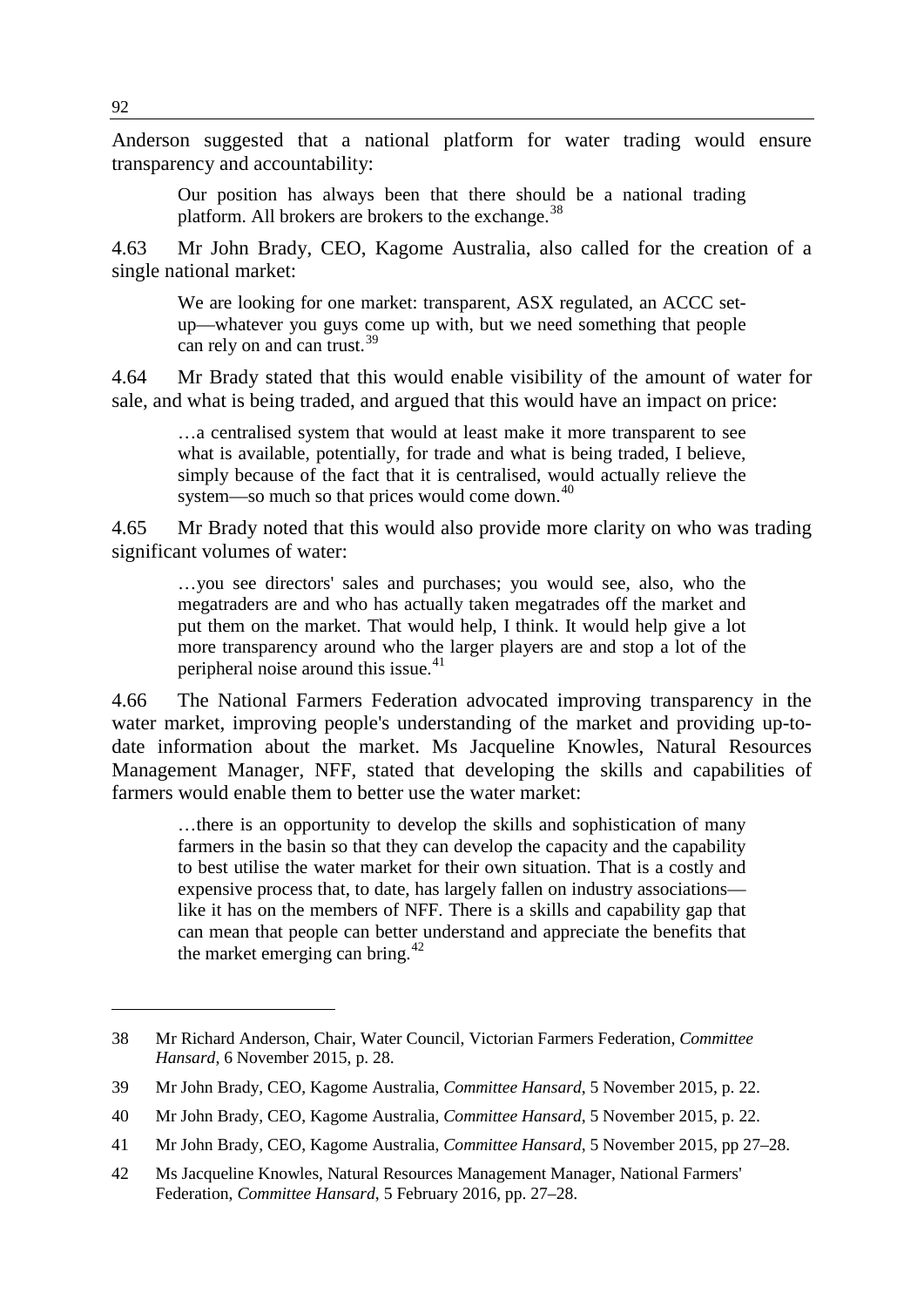4.67 Further, Ms Knowles urged caution with 'over-engineering' the market into a national trading platform:

What we have seen in the market—this summer in particular—is that a fall of rain or a voice of confidence or no confidence in the local press has seen, for example, the market spike at an hourly or daily rate. What we need to be cautious of is over-engineering an ASX-like stock exchange. The total value of the water market and the total likely value of the water market is never going to be anything like the ASX, so we need to be cautious about how we proceed with that.<sup>4</sup>

## *Speculation*

-

4.68 The committee heard comments at hearings across the basin about speculative traders and water prices being influenced by entities that held and traded water but did not use it.

4.69 At its final hearing, the committee heard from Waterfind, a water trading company, which stated that there are no 'water barons' holding water or influencing prices.

4.70 Mr Thomas Rooney, President of Waterfind Pty Ltd, agreed that there are speculators in the market and stated that these speculators had a positive influence on the market by stabilising pricing:

There are speculators in the market. It is growing. The speculation in the market is growing. There is an increased quantity of people who are buying water rights as a pure investment instrument, and it is actually servicing the market. It is actually stabilising the pricing in the market.  $44$ 

4.71 With regard to evidence heard about speculators in the market, Mr Alister Walsh, Chief Executive Officer, Waterfind stated that the largest speculators are actually irrigators, who buy, hold and sell water for productive use:

We would say that the largest speculators in the market are irrigators themselves. By far the largest volumes are still held by irrigators for productive outcomes. They are using the market as and when it suits to engage and sell and buy water for their engagement. The other factor is that the underlying capacity for an irrigator to pay for water is based on the commodity and their output.<sup>[45](#page-12-2)</sup>

4.72 Mr Walsh stated that the Commonwealth is the only entity that can really impact the market overall as it uses, holds and trades a much more significant volume of water compared to other traders:

<span id="page-12-0"></span><sup>43</sup> Ms Jacqueline Knowles, Natural Resources Management Manager, National Farmers' Federation, *Committee Hansard*, 5 February 2016, pp. 27–28.

<span id="page-12-1"></span><sup>44</sup> Mr Thomas Rooney, President, Waterfind Pty Ltd, *Committee Hansard*, 5 February 2016, p. 7.

<span id="page-12-2"></span><sup>45</sup> Mr Alister Walsh, Chief Executive Officer, Waterfind Pty Ltd, *Committee Hansard*, 5 February 2016, p. 7.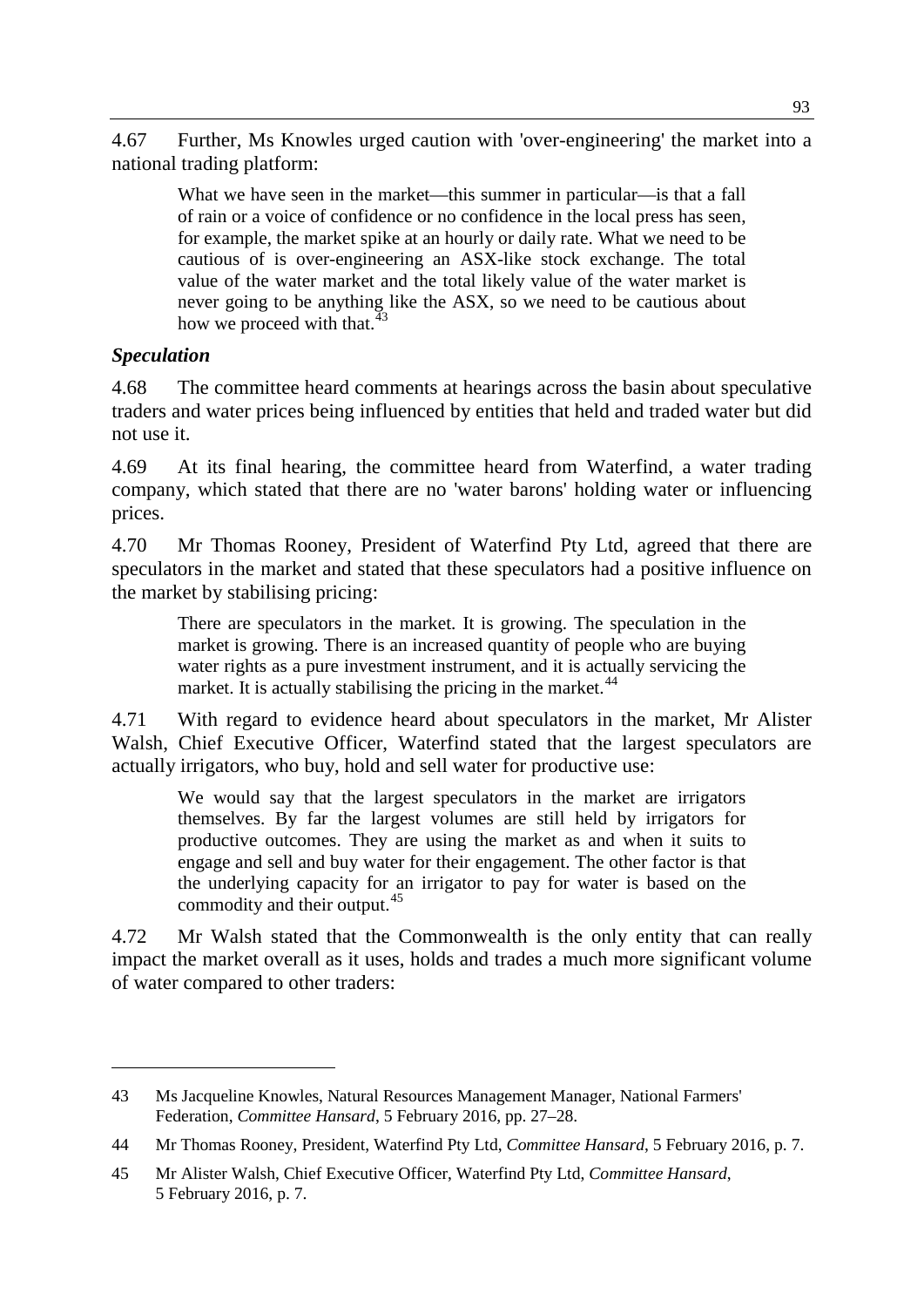Regardless of who owns the water, there is not a capability, apart from the Commonwealth, for somebody to have the sort of volume that impacts on the market, because it is quite spread and diverse—[46](#page-13-0)

#### *Foreign ownership of water*

4.73 With regard to foreign ownership of water and foreign influences in the water trading market, the committee heard concerns from witnesses regarding the potential for foreign ownership of water and the implications this may have for the water market.

4.74 Although there was no definitive evidence on the level of foreign ownership or trade in water, this concern was expressed throughout the basin. For example, Mr Paul Pierotti, President, Griffith Business Chamber, stated that it is assumed that there are foreign interests involved in the water market:

We can assume that that is the case because we have major investment portfolios that are playing into the market. Those major investment portfolios are international portfolios so we can assume that there is. I do not think that it is on a grand scale at this point in time but the fear is that with the limited resource that we have, and the value of that resource, someone could ultimately buy the entire amount.<sup>[47](#page-13-1)</sup>

4.75 Mr Pierotti stated that although this is not a significant issue now, it has the potential to become a major national issue:

There is no restriction on that so there is a huge risk to the nation because for us that is a lot of money but for a number of other countries it is not a drop in the ocean. And if you could control a resource like that you could control that nation.[48](#page-13-2)

4.76 A representative of the Department of Agriculture stated at the committee's first public hearing in September 2015 that the government did not have a register of foreign-owned water. $49$ 

4.77 On 22 February, the Minister for Agriculture and Water Resources, the Hon Barnaby Joyce, issued a media release announcing the release of a consultation paper as a preliminary step to establishing a register of foreign ownership of water access entitlements.<sup>[50](#page-13-4)</sup>

- <span id="page-13-2"></span>48 Mr Paul Pierotti, President, Griffith Business Chamber, *Committee Hansard*, 27 October 2015, p. 13.
- <span id="page-13-3"></span>49 Mr Ian Thompson, First Assistant Secretary, Sustainable Agriculture and Fisheries Division, Department of Agriculture, *Committee Hansard*, 18 September 2015, p. 26.
- <span id="page-13-4"></span>50 The Hon. Barnaby Joyce MP, Deputy Prime Minister and Minister for Agriculture and Water Resources, [http://minister.agriculture.gov.au/joyce/Pages/Media-Releases/foreign-ownership](http://minister.agriculture.gov.au/joyce/Pages/Media-Releases/foreign-ownership-of-water-entitlements.aspx)[of-water-entitlements.aspx](http://minister.agriculture.gov.au/joyce/Pages/Media-Releases/foreign-ownership-of-water-entitlements.aspx) (accessed 26 February 2016).

<span id="page-13-0"></span><sup>46</sup> Mr Alister Walsh, Chief Executive Officer, Waterfind Pty Ltd, *Committee Hansard*, 5 February 2016, p. 7.

<span id="page-13-1"></span><sup>47</sup> Mr Paul Pierotti, President, Griffith Business Chamber, *Committee Hansard*, 27 October 2015, p. 13.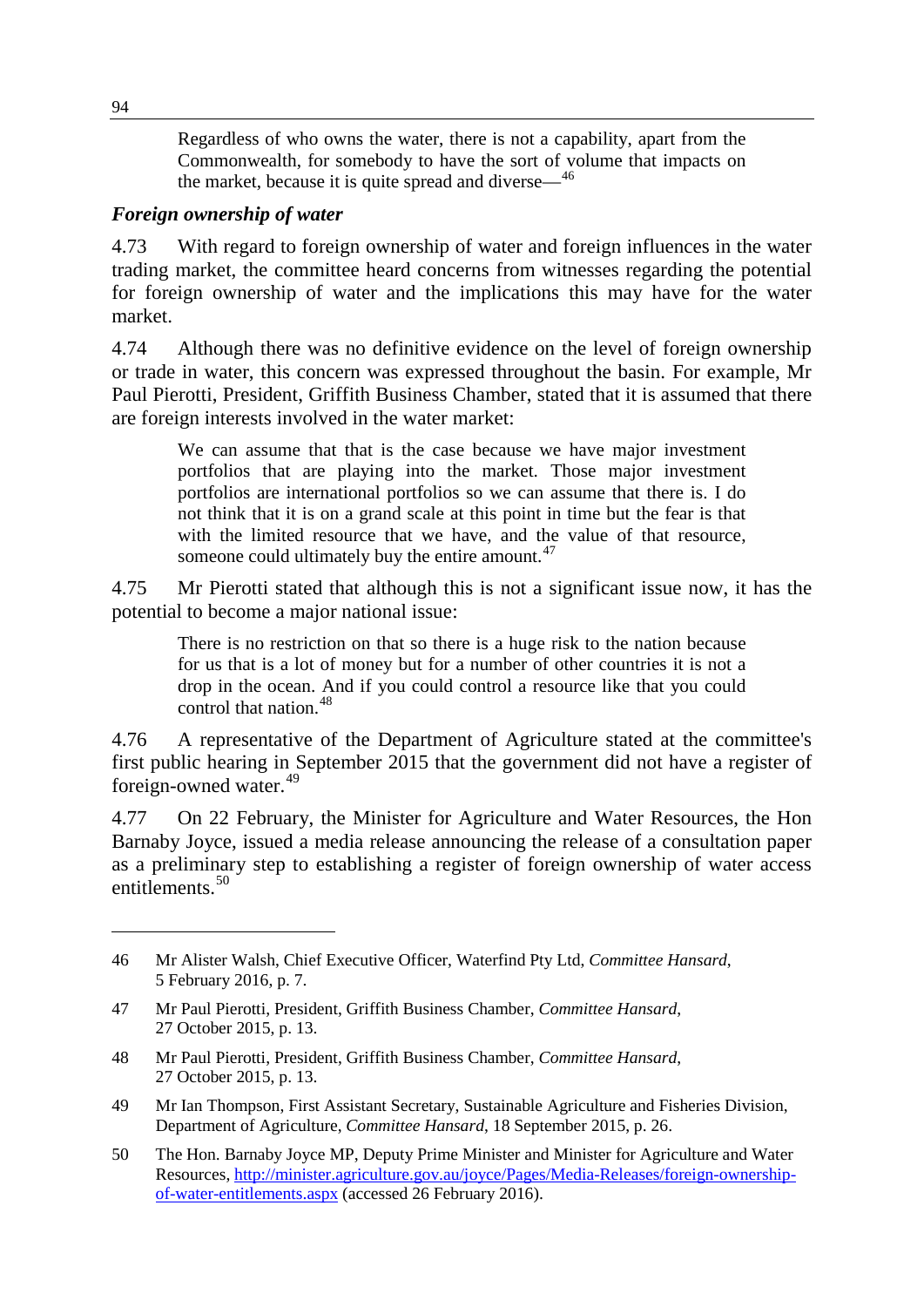4.78 The media release stated that the register would 'give greater oversight of the ownership of Australian water assets' and legislation to enact the register would be introduced by 1 December  $2016$ <sup>[51](#page-14-0)</sup>

# *Committee view*

4.79 The committee notes the complexity of the present multiple water markets and the concerns that witnesses have about the transparency and accountability of these markets. The committee also notes that states and territories provide water registers and detail on water trading, although it appears that some in the community are unaware of the information available in these formats.

4.80 The committee notes the historic and logical reasons for state and local water markets. However the committee is of the view that a single consolidated water market, with appropriate constraints on trade between non-connected areas, would provide a simpler and fairer trading system as it would enable buyers and sellers to view a transparent, live market and gain their information from a central system. Given this, the committee is of the view that consideration be given to a basin-wide or national water trading platform, comparable to the ASX.

# **Recommendation 22**

# 4.81 **The committee recommends that the government investigate the costs and benefits of a real-time national water trading register, and whether private platforms provide or can complement such arrangements.**

4.82 Regardless, although the committee understands the frustrations of farmers with regard to non-water users trading water, the committee is of the view that restrictions on who can purchase and sell water would undermine Australia's fair trading policies. The committee unequivocally supports an unrestricted market.

4.83 The committee is heartened by evidence that water speculation is not a significant issue, but remains concerned about the potential for market manipulation and speculative trading. The committee would support the promotion of measures that increase market transparency.

4.84 The committee considers that further work should be done on possible measures to increase market transparency. This work could include assessing the following possibilities:

licencing traders/brokers:

- preventing traders/brokers from receiving commissions from both buyers and sellers in the same transaction; and
- ensuring market speculators and water users pay the same charge (for instance, storage, infrastructure, delivery and other costs are paid by both

<span id="page-14-0"></span><sup>51</sup> The Hon. Barnaby Joyce MP, Deputy Prime Minister and Minister for Agriculture and Water Resources, [http://minister.agriculture.gov.au/joyce/Pages/Media-Releases/foreign-ownership](http://minister.agriculture.gov.au/joyce/Pages/Media-Releases/foreign-ownership-of-water-entitlements.aspx)[of-water-entitlements.aspx](http://minister.agriculture.gov.au/joyce/Pages/Media-Releases/foreign-ownership-of-water-entitlements.aspx) (accessed 26 February 2016).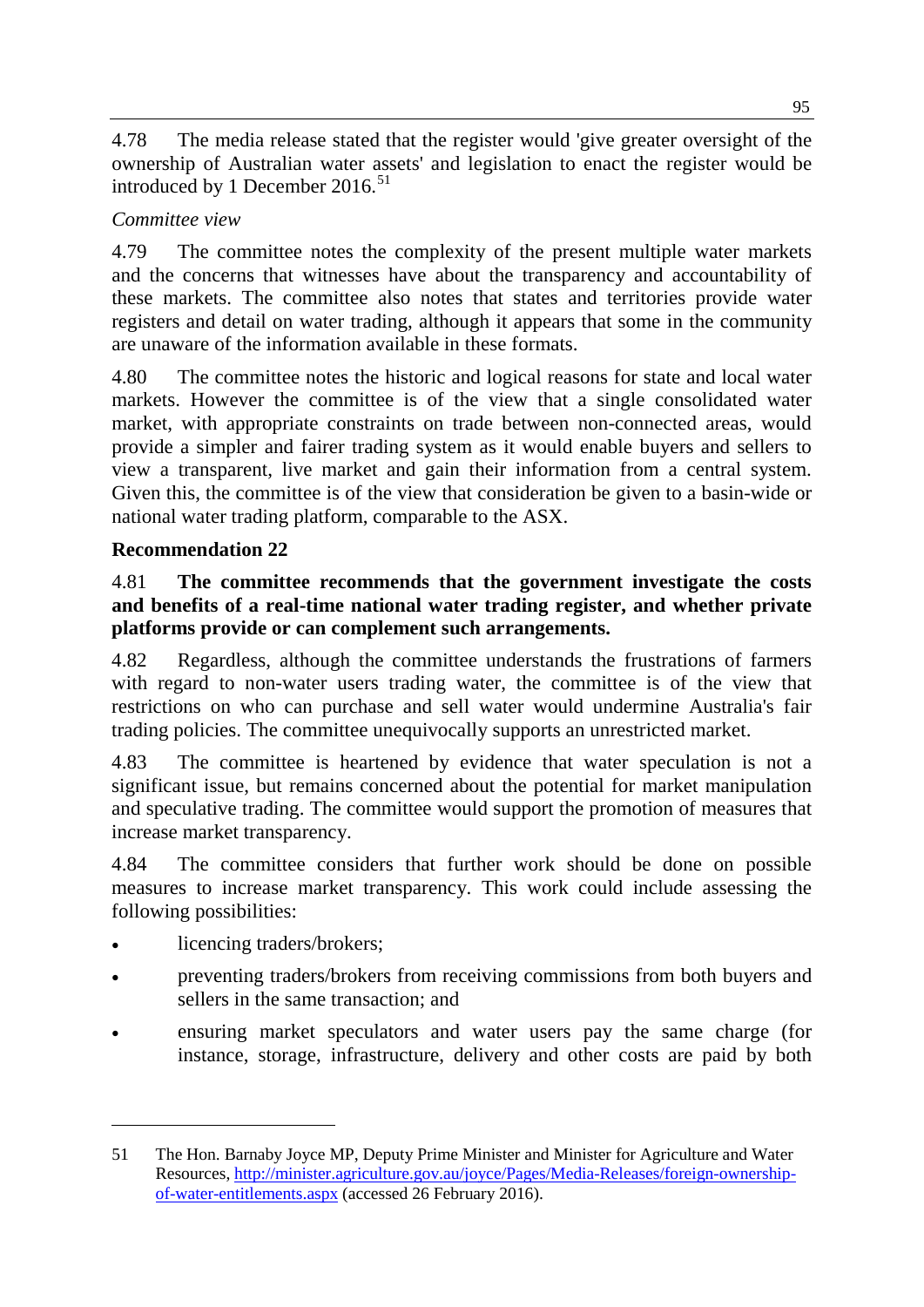irrigators and speculators regardless of whether or how the water is to be used).

4.85 The committee does not share witnesses' concerns about the foreign ownership of water but does not necessarily reject the government's moves to establish a register of foreign ownership of water access entitlements.

# *Carryover*

4.86 Carryover refers to a provision that enables water holders to carry over their allocations from one year to the next. Water allocations are a state responsibility; similarly, carryover provisions are also determined by states.

4.87 The MDBA's submission reiterated that water entitlements and allocations are set by the states and that some types of entitlement permit the carryover of water from one year to the next:

Each allocation announcement tells water entitlement holders how much of their entitlement they're allowed to take from the system over the course of the year. Where such a provision is available, irrigators can choose to carryover their allocations, as can state and Commonwealth environmental water holders.<sup>[52](#page-15-0)</sup>

4.88 Carryover rules change over time, and can and do differ between and within states. In Victoria, for example, carryover rules vary according to the water system, with the smaller water systems such as the Broken, Loddon, Bullarook and Werribee systems being subject to different rules from the larger, regulated systems such as the Murray, Goulburn and Campaspe systems.<sup>[53](#page-15-1)</sup>

4.89 During the inquiry, carryover was particularly discussed in the Southern Basin. In Echuca, witnesses compared the Victorian and NSW carryover systems.

4.90 Mr Guy Duncan, speaking in a private capacity, explained the Victorian system for water allocations and carryover provisions:

You can carry over up to 100 per cent of your allocation, and once you are allocated it, next year it falls out the other side unless you have lowreliability water, which is something that has been paid for in tariff for the last 15 years and has never been allocated. That low reliability is effectively airspace in the dam for that megalitre, so you are paying a storage tariff on that, and that is where it goes into.<sup>[54](#page-15-2)</sup>

4.91 However, Mr Duncan noted that as Victoria's allocations were historically highly reliable, carryover was less of an issue in the past.

4.92 On the other hand, Mr Eagle told the committee that the carryover system in NSW on the Murray system was initially trialled on a 10 per cent carryover basis, with

<span id="page-15-0"></span><sup>52</sup> MDBA, *Submission 243*, p. 20.

<span id="page-15-1"></span><sup>53</sup> Victorian Water Register, [http://waterregister.vic.gov.au/water](http://waterregister.vic.gov.au/water-entitlements/carryover/carryover-rules)[entitlements/carryover/carryover-rules](http://waterregister.vic.gov.au/water-entitlements/carryover/carryover-rules) (accessed 1 March 2016).

<span id="page-15-2"></span><sup>54</sup> Mr Guy Duncan, private capacity, *Committee Hansard*, 5 November 2015, p. 63.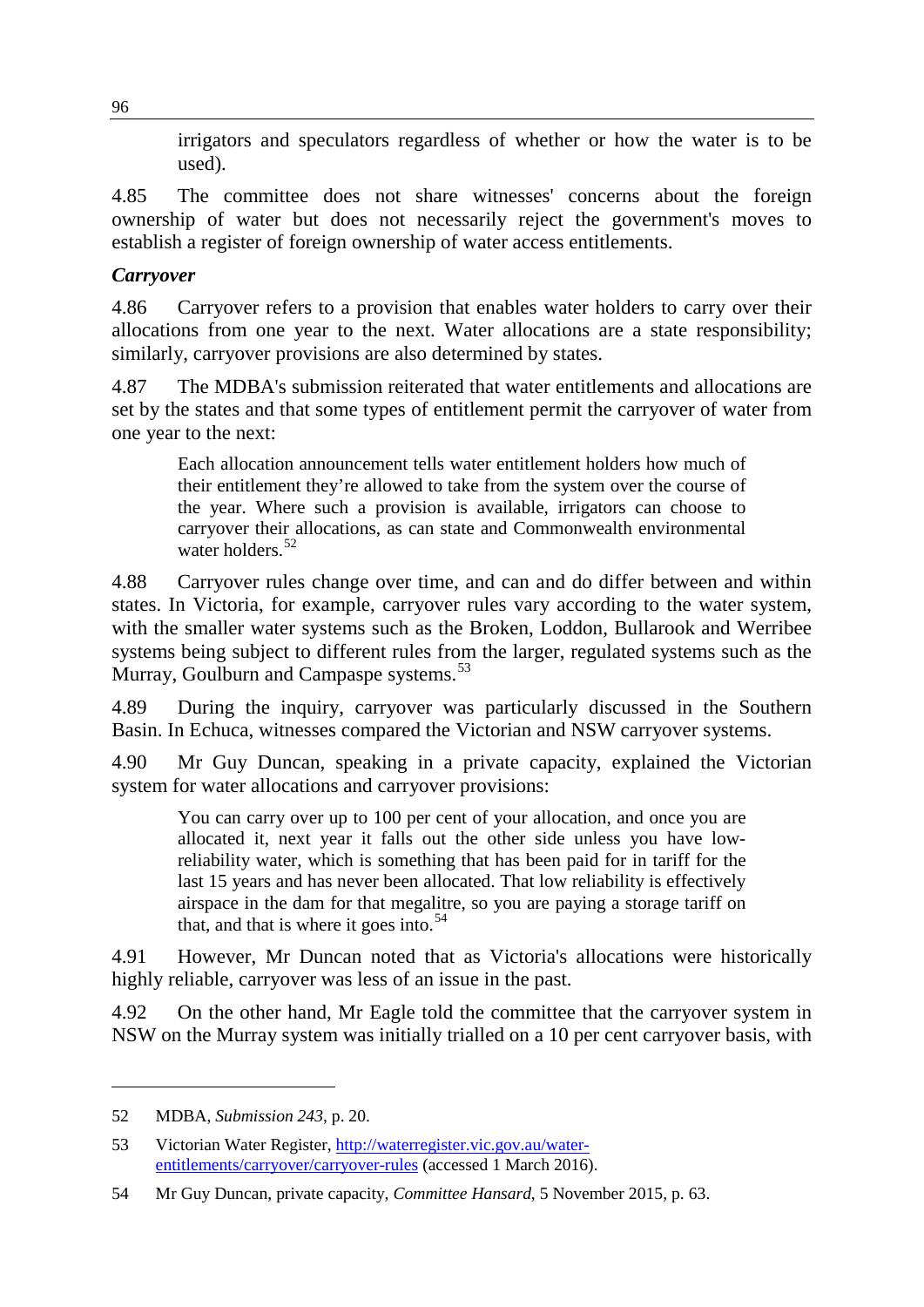the condition that carryover water 'was the first water lost when Hume pre-released or spilt.' Mr Eagle stated that this meant that carryover water did not take up dam space:

After a year or two, the irrigators realised that it did not take up dam space, provided it was the first water lost. Then it really does not matter a stuff whether it is 100 per cent carryover that is enabled or 10 per cent or 15 per cent or 30 per cent— provided, if the dam pre-releases or spills, it is the first water lost.[55](#page-16-0)

4.93 Mr Eagle noted that there are current discussions about a cap as some water holders now do not want carryover to be the first water lost in the event of spillage.<sup>[56](#page-16-1)</sup>

### *Impact of carryover for agriculture, irrigation and the environment*

4.94 Witnesses had various views on carryover. Mr Duncan noted that carryover enabled farmers to have more flexibility in the way they managed their water:

…a lot of it comes back to the individual farmer's financial position, their level of equity, the level of risk they are exposed to and how much they are prepared to gamble on what they are going to hold in and hold out, or whether they buy to carry over at the end of the season.<sup>[57](#page-16-2)</sup>

4.95 However, Mr Duncan acknowledged that there was a wide variety of opinions and was of the view that generally, Victorian irrigators do not like carryover nor do they want the carryover system.<sup>[58](#page-16-3)</sup>

4.96 Mr Rob Rendell, private capacity, stated that carryover has helped people in some instances in Victoria:

It is interesting to see that in Victoria the introduction of carryover has helped individuals, but during the four years of the drought we actually saw about 800 gigalitres taken out by individuals to be collectively used.<sup>[59](#page-16-4)</sup>

4.97 However, Mr Rendell noted that in wet periods, carryover from earlier dry periods was spilled:

Unfortunately, for carryover people, in 2011-12 and 2012-13 we got a wet period where the water that was accumulated in the drought actually spilt and the environment got the benefit of it. So carryover is helping individuals, but, as a result of carryover, we actually have more spills. Carryover means we keep the dams fuller most of the time, which increases the spills. $60$ 

4.98 In Victoria, Mr Rendell noted that in Victoria this has led to more water for the environment from spills:

<span id="page-16-0"></span><sup>55</sup> Mr Neil Eagle, private capacity, *Committee Hansard*, 5 November 2015, p. 59.

<span id="page-16-1"></span><sup>56</sup> Mr Neil Eagle, private capacity, *Committee Hansard*, 5 November 2015, p. 59.

<span id="page-16-2"></span><sup>57</sup> Mr Guy Duncan, private capacity, *Committee Hansard*, 5 November 2015, p. 63.

<span id="page-16-3"></span><sup>58</sup> Mr Guy Duncan, private capacity, *Committee Hansard*, 5 November 2015, p. 63.

<span id="page-16-4"></span><sup>59</sup> Mr Robert Rendell, private capacity, *Committee Hansard*, 5 February 2016, p. 10.

<span id="page-16-5"></span><sup>60</sup> Mr Robert Rendell, private capacity, *Committee Hansard*, 5 February 2016, p. 10.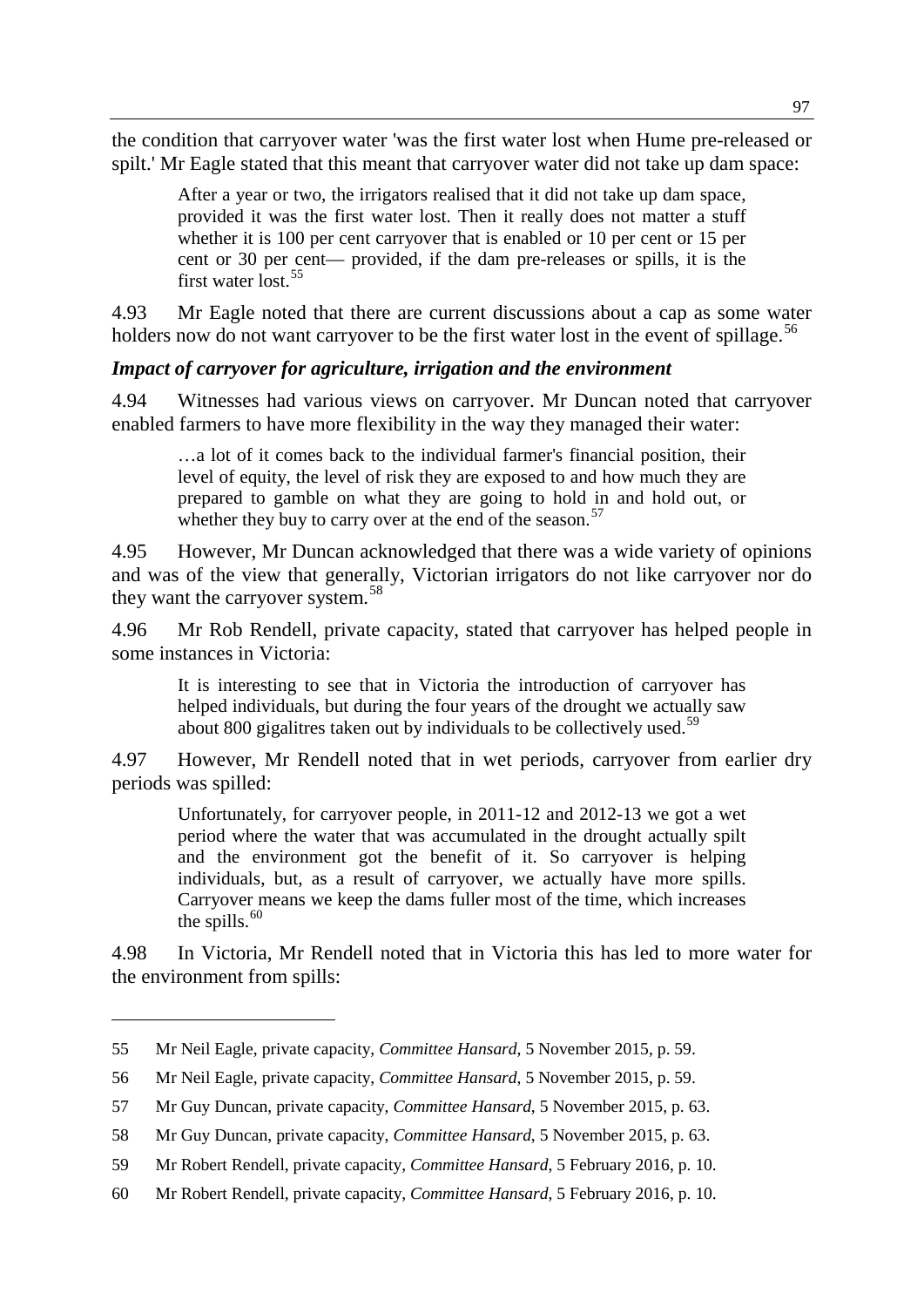One of the things in Victoria is that, as a result of carryover, which is great and it is an important tool, the environment has had more water from spills, which has not been recognised.<sup>[61](#page-17-0)</sup>

4.99 The committee heard further evidence that carryover was a system that meant more water was tied up in storage instead of being used for productive or environmental purposes. Mr John Bradford, Delegate, Southern Riverina Irrigators, stated that this meant that water could not be used for productive use. Mr Bradford outlined a possible compromise whereby environmental water could have been borrowed for productive use then returned later:

Earlier this year, the Hume Dam was at 44 per cent and Dartmouth was at 68 per cent. A lot of that was carryover environmental water. We had magnificent crops; we have had the best year in 40 years. If we could have had some access negotiated and had a bit of ability to trade with the environmental water holder, we could have borrowed that water, watered the crop, made a lot of money for the community with what would have flowed through, and then paid it back later. But our hands are tied, and they do not understand that.<sup>[62](#page-17-1)</sup>

4.100 Mr John Brady, CEO, Kagome Australia, stated that the carryover system was unfair and required reform as the carryover proportion is not standard across all entitlement holders:

…we need a review of the whole carryover process. Some people have 100 per cent, some people have 10 per cent. It is not fair. It was not designed that way originally. The carryover process was to stop people wasting water, but it is not working that way. $63$ 

4.101 Furthermore, Mr Duncan and Mr Eagle were of the opinion that the first water that spilled out of a dam should be environmental water and not water that impacted on entitlements for irrigation or urban supply. Mr Duncan argued that the current situation was inequitable:

…as far as banking against what the value is going to be in the use of the carryover for speculation and the holding up of valuable airspace in the dam—if you are going to do that, well, the first water that spills over the dam when the spill happens should be environmental water, because it is only going one place, and that is down the river. It should not be taken off irrigator or urban entitlements. It is a ridiculous proposition. If the water spills into the river, it is in the river. The river is the environment. That is its first allocation—whatever spills over that dam wall.<sup>[64](#page-17-3)</sup>

4.102 Mr Eagle agreed, stating that the CEWH holds a significant volume of water that is protected against spillage:

<span id="page-17-0"></span><sup>61</sup> Mr Robert Rendell, private capacity, *Committee Hansard*, 5 February 2016, p. 10.

<span id="page-17-1"></span><sup>62</sup> Mr John Bradford, Delegate, Southern Riverina Irrigators, *Committee Hansard*, 5 November 2015, p. 50.

<span id="page-17-2"></span><sup>63</sup> Mr John Brady, CEO, Kagome Australia, *Committee Hansard*, 5 November 2015, p. 22.

<span id="page-17-3"></span><sup>64</sup> Mr Guy Duncan, private capacity, *Committee Hansard*, 5 November 2015, p. 59.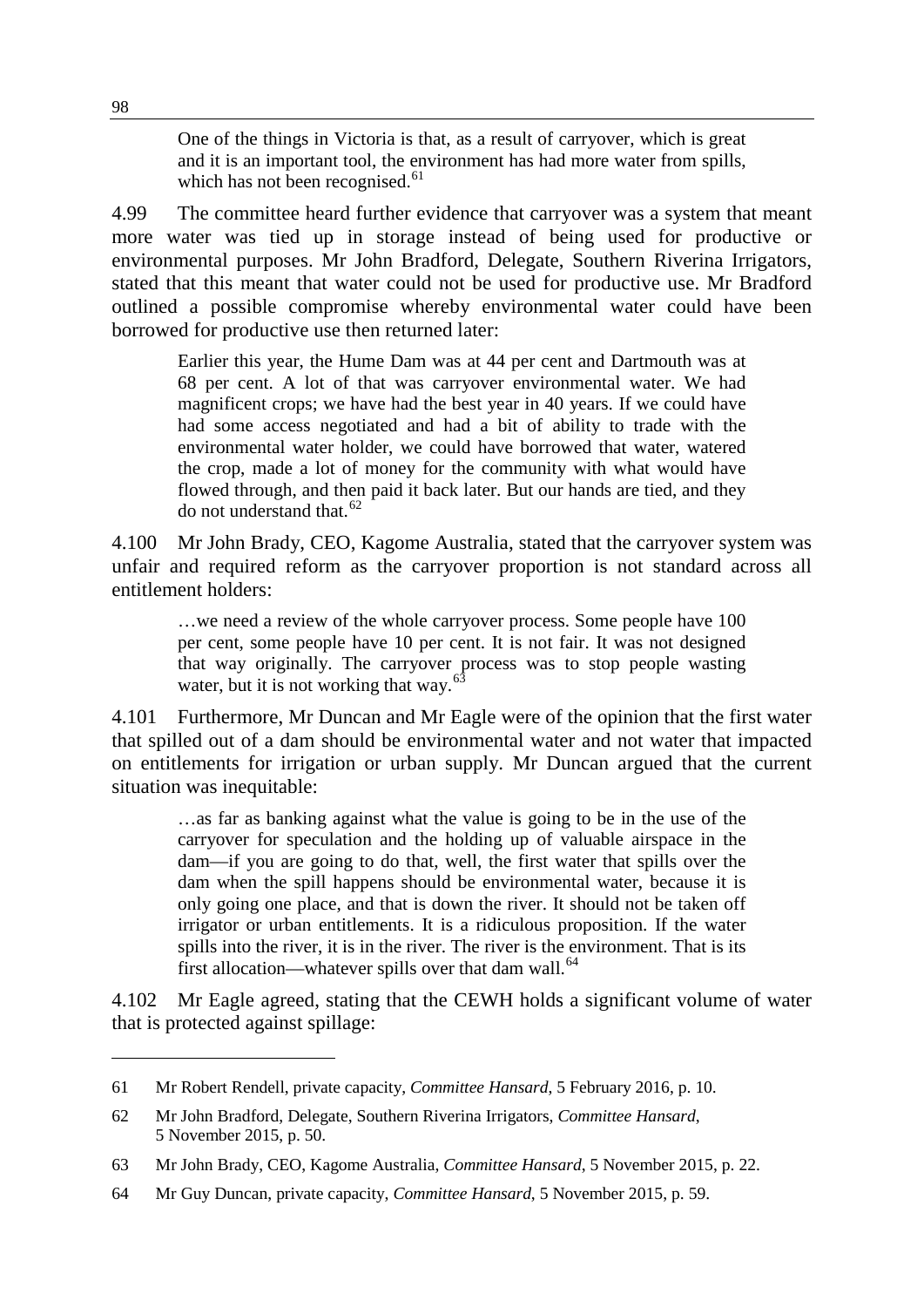…they are the biggest water holder. If they are sitting on a large amount of water and the dam pre-releases and spills, that water has not been lost. So it is taking up dam space now. It has become a very real issue as far as restricting the possibility of increases in allocation in any given year is concerned.[65](#page-18-0)

4.103 However, the Victorian Farmers Federation (VFF) provided responses to questions on notice that stated that the Victorian system of carryover was appropriate for the system:

The northern Victorian carryover model is based on the capacity in northern Victorian storages and the volume of entitlements issued. This methodology supports our strong water security and reliability regime. In Victoria high security water has enabled permanent plantings and high return dairying to  $be established<sup>66</sup>$  $be established<sup>66</sup>$  $be established<sup>66</sup>$ 

4.104 Given this, the VFF was of the view that the Victorian carryover system did not require amendment:

The VFF does not believe that the Victorian carryover system needs to be changed.<sup>[67](#page-18-2)</sup>

4.105 The VFF noted that NSW carryover rules differed due to the different circumstances in that state:

NSW carryover rules are different because they have different storage capacity and have over-allocated volume of entitlements. In NSW general security water supports annual opportunistic crops like rice and cotton.<sup>[68](#page-18-3)</sup>

#### *Carryover by the CEWH*

-

4.106 As evidenced above, carryover of environmental water was a matter of some discontent among witnesses. At the committee's final hearing, Mr Papps reported that the CEWH is subject to the same 'carryover rules and regulations that apply to various entitlements across the basin', that is, Commonwealth water entitlements are treated exactly the same as water entitlements held by others.<sup>[69](#page-18-4)</sup>

4.107 The CEWH's submission stated that the volume of Commonwealth environmental water was a small percentage of the water stored in the basin:

<span id="page-18-0"></span><sup>65</sup> Mr Neil Eagle, private capacity, *Committee Hansard*, 5 November 2015, p. 59.

<span id="page-18-1"></span><sup>66</sup> Victorian Farmers Federation, responses to questions on notice, received 11 December 2015, p. 2.

<span id="page-18-2"></span><sup>67</sup> Victorian Farmers Federation, responses to questions on notice, received 11 December 2015, p. 3.

<span id="page-18-3"></span><sup>68</sup> Victorian Farmers Federation, responses to questions on notice, received 11 December 2015, p. 3.

<span id="page-18-4"></span><sup>69</sup> Mr David Papps, Commonwealth Environmental Water Holder, Commonwealth Environmental Water Office, Department of the Environment, *Committee Hansard*, 5 February 2016, p. 35.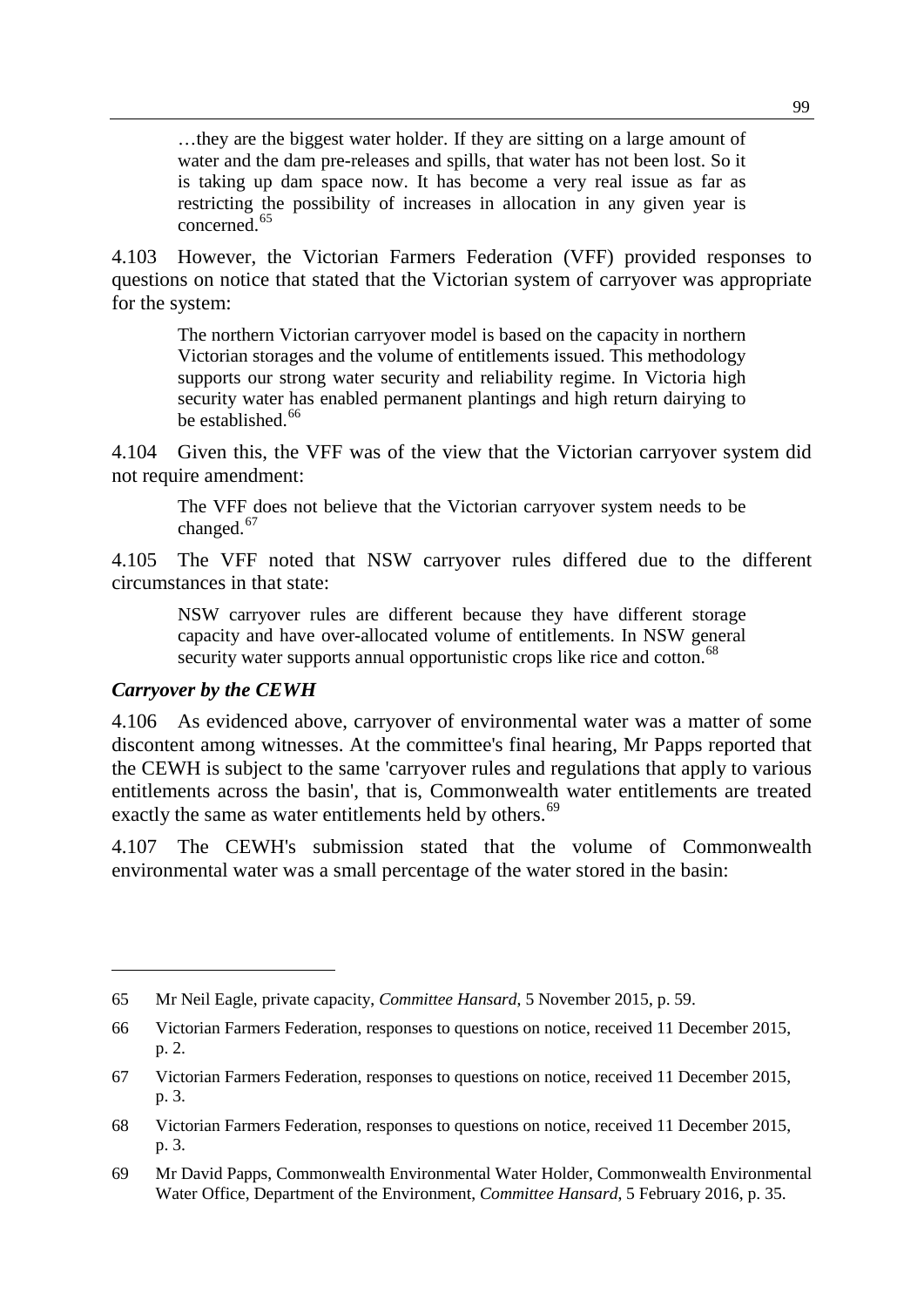The volume of Commonwealth environmental water carried over into 2015–16 was the equivalent of approximately 2 percent of public storage capacity in the Basin.<sup>[70](#page-19-0)</sup>

4.108 Further, Mr Papps stated that changing the carryover entitlements for the CEWH would be 'demonstrably a very bad idea'.<sup>[71](#page-19-1)</sup> Mr Papps stated that even though carryover provisions were originally developed for irrigators, he considered they were of great benefit to the CEWH. Mr Papps explained that they were a mechanism for enabling the best use of environmental water:

They are a very important mechanism that enables us to manipulate the use of environmental water to get the most effective and efficient use of that water. Irrigators say to me very often, quite properly, that in the same way they are driven constantly to look for more effective and efficient ways to produce their crops, I should also be driven to find more effective and efficient ways to utilise environmental water, and I am. We are constantly exploring those mechanisms.<sup>[72](#page-19-2)</sup>

4.109 Mr Papps explained that carryover enabled the CEWH to produce greater environmental outcomes by providing flexibility in the timing and volume of water delivered for environmental events:

Carryover is one of those. It gives us an opportunity to do things that we would not otherwise be able to do that produce significant ecological results. …[in one example] we were able to utilise carryover water to provide early season watering—that is, to replicate winter flows—as an enormous ecological benefit. It is a great way to make effective use of environmental water.<sup>[73](#page-19-3)</sup>

#### *Committee view*

-

4.110 The committee acknowledges that carryover is a complex area and one that falls within the jurisdiction of the basin state governments. Indeed, there was some confusion among witnesses about the specific rules that governed carryover, and the ability of the CEWH to carry over water. As such, the committee is of the view that a discussion about carryover would clarify the current situation in each state and pave the way for potential future streamlining of carryover throughout the basin.

4.111 The committee considers that such discussions might include the following items:

• the impact that carryover has on allocation for the following year;

<span id="page-19-0"></span><sup>70</sup> CEWH, *Submission 45*, p. 2.

<span id="page-19-1"></span><sup>71</sup> Mr David Papps, Commonwealth Environmental Water Holder, Commonwealth Environmental Water Office, Department of the Environment, *Committee Hansard*, 5 February 2016, p. 35.

<span id="page-19-2"></span><sup>72</sup> Mr David Papps, Commonwealth Environmental Water Holder, Commonwealth Environmental Water Office, Department of the Environment, *Committee Hansard*, 5 February 2016, p. 35.

<span id="page-19-3"></span><sup>73</sup> Mr David Papps, Commonwealth Environmental Water Holder, Commonwealth Environmental Water Office, Department of the Environment, *Committee Hansard*, 5 February 2016, p. 35.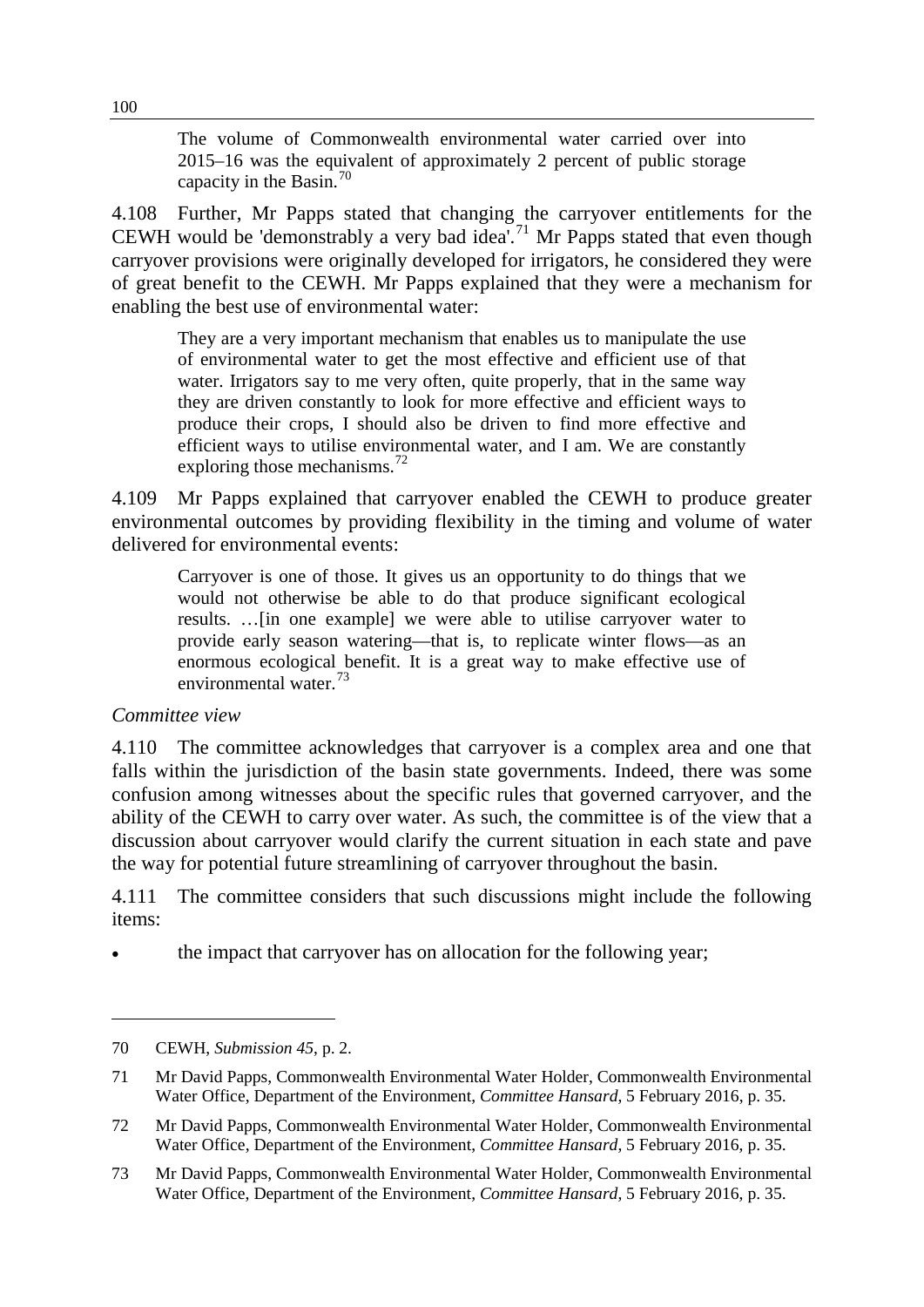- the implications of only allowing water users (environmental water holders and irrigators) to have the ability to carry over water, and a possible limit on their carryover amount as a percentage of their allocation; and
- the rules regarding spillage from dams and storages and the classification of this water as environmental water.

## **Recommendation 23**

## 4.112 **The committee recommends that the government coordinate with the basin state governments to undertake a comprehensive assessment of carryover rules and regulations and investigate the potential for amendment of the rules.**

### *Value of water*

-

4.113 Water is valued in different ways by different people. In addition to the value of water across the basin for agriculture, irrigation and food processing, the committee also heard evidence about water's value for recreation, tourism, ecology and the environment. Most of this evidence noted the necessity of meeting multiple outcomes from water use, demonstrating that water is valued for a variety of uses, often concurrently. This section shares some of the different viewpoints heard throughout the inquiry on the value of water.

4.114 In Echuca, Mr Roger Knight, Farmer/Managing Farmer, Nyton Park Agriculture spoke of the value of water to the environment:

On water relocation impacts, the Basin Plan, as you are well aware, aims to increase additional water flows for the connection of rivers and the flood plain, which will help native vegetation, water bird breeding and native fish numbers.<sup>[74](#page-20-0)</sup>

4.115 However, Mr Knight noted that positive activities may also have unintentional 'negative environmental impacts when water is removed from the agricultural landscape.'[75](#page-20-1) Mr Knight spoke of a balancing act required to enable complementary benefits for industry and the environment:

However, these aims need to be balanced against negative environmental impacts when water is removed from the agricultural landscape. It is not going to be all positives; they need to be balanced—no need robbing Peter to pay Paul, so to speak, especially when there are opportunities for complementary benefits for improving both productive and environmental outcomes, a win-win for nature and production.<sup>[76](#page-20-2)</sup>

<span id="page-20-0"></span><sup>74</sup> Mr Roger Knight, Farmer/Managing Farmer, Nyton Park Agriculture, *Committee Hansard*, 5 November 2015, p. 24.

<span id="page-20-1"></span><sup>75</sup> Mr Roger Knight, Farmer/Managing Farmer, Nyton Park Agriculture, *Committee Hansard*, 5 November 2015, p. 24.

<span id="page-20-2"></span><sup>76</sup> Mr Roger Knight, Farmer/Managing Farmer, Nyton Park Agriculture, *Committee Hansard*, 5 November 2015, p.24.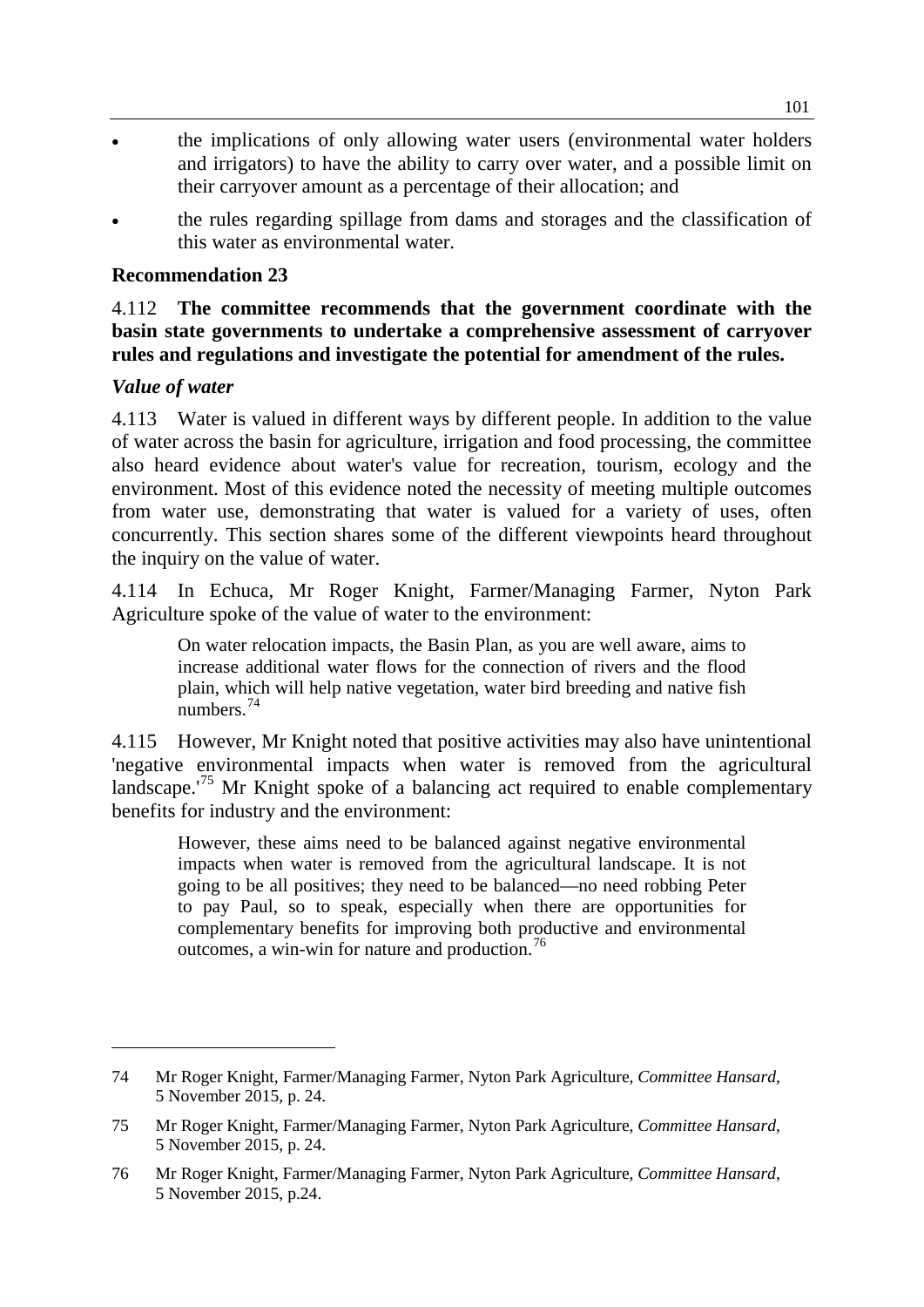4.116 In Broken Hill, witnesses spoke of the importance of the Darling River and the Menindee Lakes for multiple needs. Mr Christopher Rawlins, private capacity, emphasised the importance of the lakes as a water source and for other uses:

The importance to the region of the Darling River and the lakes system is of immense tourism value and environmental importance and as a recreational venue. There are thousands of years of history and connection between the Aboriginal community and the rivers and lakes.<sup>[77](#page-21-0)</sup>

4.117 In Griffith, Cr Mark Hall, Councillor, Lachlan Shire Council, stated that Lake Cargelligo, which is a wetlands and lakes system near the Lachlan River, is also valued for multiple reasons:

…it was the most significant water fowl and bird wildlife refuge habitat during the millennium drought. …It has been used for thousands of years by our local brothers and sisters, the Wiradjuri tribe. We want to have that system there. We want to have it as a healthy wetlands system for the environment. We need it for tourism. We need the water assurance for our towns.[78](#page-21-1)

4.118 Cr Hall was strongly critical of the absence from the Plan of a watering plan for Lake Cargelligo and a commitment to maintain its various uses.

4.119 The rivers of the basin and the Murray River in particular, also have significant tourism value. In South Australia, Mrs Sharon Starick, Presiding Member, South Australian Murray-Darling Basin Natural Resources Management Board, spoke of the \$7.3m houseboat industry directly tied to the river, and the \$200m tourism industry, supported in part by the river.<sup>[79](#page-21-2)</sup>

4.120 Ms Anne Hartnett, Chairman of both the River Lakes and Coorong Action Group and the Point Sturt and Districts Landcare Group, outlined the importance of a healthy river to ensure tourism:

Potentially, the river has a huge opportunity for tourism but, in its degraded state, it is not going to capitalise on that. If more could be put into making sure that the river banks were more amenable to tourism, then a lot of these dying towns along the river would be much better off... $^{80}$  $^{80}$  $^{80}$ 

4.121 Councillor Kevin Myers, Spokesperson, Murray Mallee Local Government Association, referred in particular to the town of Morgan, stating that a healthy river improved people's spirits as well as increasing tourism:

<span id="page-21-0"></span><sup>77</sup> Mr Christopher Rawlins, private capacity, *Committee Hansard*, 26 October 2015, p. 23.

<span id="page-21-1"></span><sup>78</sup> Cr Mark Hall, Councillor, E Ward, Lachlan Shire Council, *Committee Hansard*, 27 October 2015, p. 5.

<span id="page-21-2"></span><sup>79</sup> Mrs Sharon Starick, Presiding Member, South Australian Murray-Darling Basin Natural Resources Management Board, *Committee Hansard*, 9 December 2015, p. 31.

<span id="page-21-3"></span><sup>80</sup> Ms Anne Hartnett, Chairman, River Lakes and Coorong Action Group, and Chairman, Point Sturt and Districts Landcare Group Inc., *Committee Hansard*, 8 December 2015, p. 36.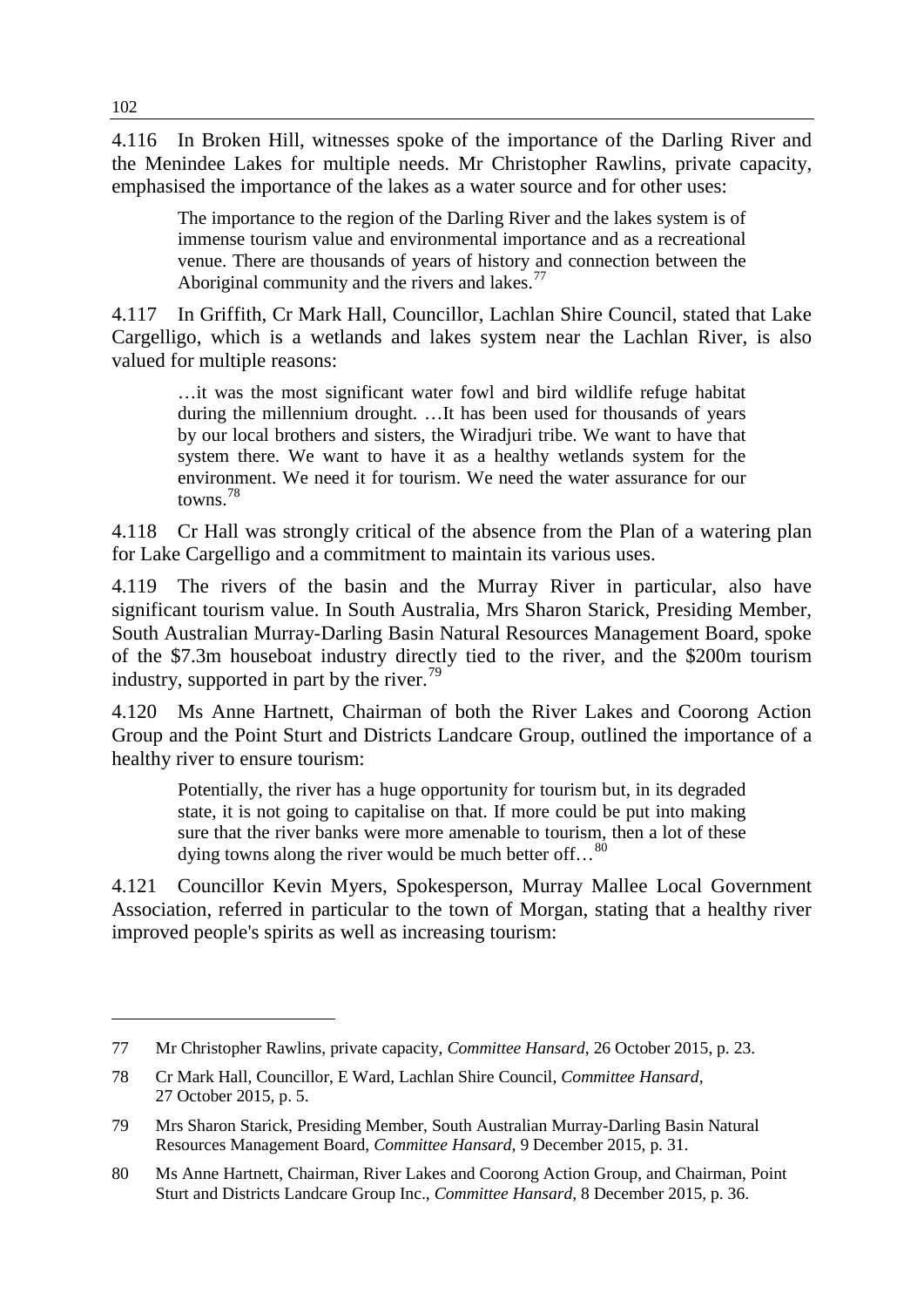Yes, and I think it goes a little bit further than that, because 10 kilometres away from me is a town called Morgan, which, in the summertime, relies heavily on tourism. Without a clean river, there is no tourism.<sup>[81](#page-22-0)</sup>

4.122 Furthermore, in Goolwa, Ms Margaret Gambling argued that water is worth 'everything'. Ms Gambling stated that the water that has returned to Lake Albert has multiple environmental, ecological and human value, and that it is impossible to give this a dollar value:

The water is back in the lake. What is it worth? It is not worth so many billion dollars. It is worth frogs, fish, birds, waves, a reflection of a sunset—it is worth everything. You cannot put a price on water. You cannot put a price on this environment. It is ever changing. We are the driest state and the driest continent on Earth.<sup>[82](#page-22-1)</sup>

### *Committee view*

4.123 The committee is of the view that the value of water should be assessed in a more scientific and economic manner, and that priority should be given to the user who values it most or the sequence of uses which gains the most value from the water overall. However, the committee is cognisant that it would be difficult for all basin water users to agree on who values water most and what the most efficient and effective water uses are.

4.124 Despite the difficulty in determining the most valuable uses for water, the committee is of the view that it would be useful for water management purposes to calculate the value of water in various situations, including water in storage, evaporated, used for irrigation or agriculture, and used for the environment. This information would enable more informed decision-making about how water can be best used.

## **Recommendation 24**

## 4.125 **The committee recommends the government assess, objectively value and publish data on the various uses of water in the Murray-Darling Basin.**

## *Optimising economic, social and environmental outcomes equally*

4.126 One of the objects of the Water Act states that the use and management of basin water resources should occur in a way that 'optimises economic, social and environmental outcomes'.<sup>[83](#page-22-2)</sup> The Act underpinned the development of the Plan and the management of the basin's water resources.

4.127 During the first public hearing, Dr Rhondda Dickson, then Chief Executive of MDBA, clearly stated that the objectives of the Plan equally focus on economic, social and environmental outcomes:

<span id="page-22-0"></span><sup>81</sup> Cr Kevin Myers, Spokesperson, Murray Mallee Local Government Association, *Committee Hansard*, 9 December 2015, p. 3.

<span id="page-22-1"></span><sup>82</sup> Ms Margaret Gambling, private capacity, *Committee Hansard*, 8 December 2015, p. 31.

<span id="page-22-2"></span><sup>83</sup> Section 3(c), Water Act 2007.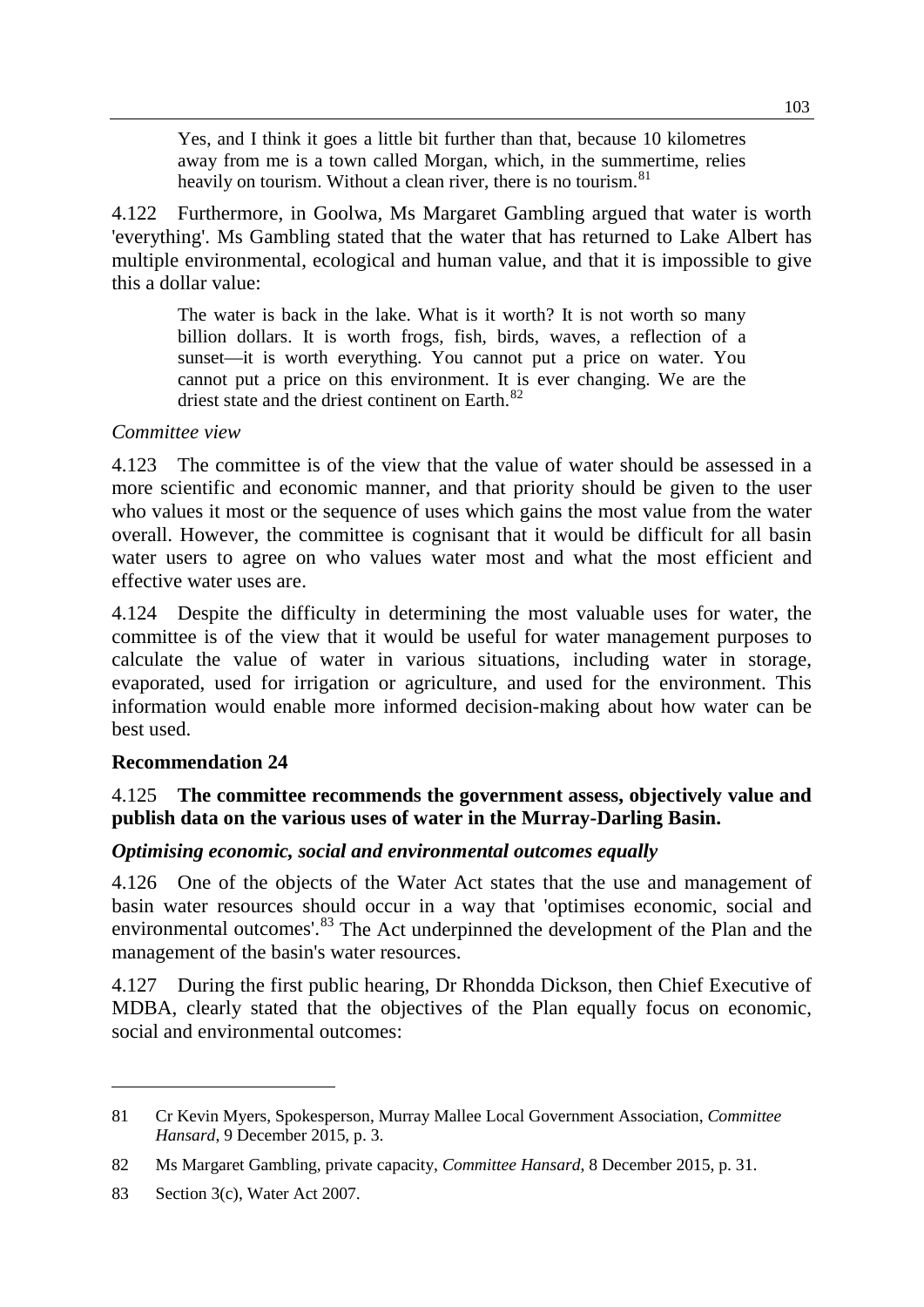The objectives in the Basin Plan, which should set out fairly clearly for you that it is a triple-bottom line, are about productive and resilient communities, about productive industries and about a restored and more functioning environment. So it genuinely is a triple-bottom-line plan.<sup>[84](#page-23-0)</sup>

4.128 Officials from the then Department of Agriculture stated at the committee's first hearing that the Plan is a major part of the federal government's water reform agenda. Mr Ian Thompson, First Assistant Secretary, Sustainable Agriculture and Fisheries Division, Department of Agriculture, stated that the Plan is focused on economic, social and environmental outcomes:

…it is aimed at economically efficient water use and sustainable resource management to maximise the triple bottom line for economics, social outcomes and the environment.<sup>[85](#page-23-1)</sup>

4.129 Mr Thompson agreed that the economic and social aspects of water recovery and the Plan are important, and should be considered equally with the environmental aspects:

The department believes that the socioeconomic aspects of water recovery are important and that it is essential that the implementation of the plan continues to adopt a triple bottom line approach for irrigators, basin communities, other affected stakeholders and the environment.<sup>[86](#page-23-2)</sup>

4.130 However, Mr Thompson acknowledged that some stakeholders remain concerned about the impacts of water recovery and the future of irrigation:

…farmer stakeholders remain concerned about the economic and social impacts of water recovery to date and in the future for irrigators and irrigation dependent communities throughout the basin. In this context it is very important that future water recovery continues to seek to optimise social and economic outcomes and demonstrate the environmental improvements that they are aimed at.<sup>[87](#page-23-3)</sup>

#### *Economic and social impacts of the Plan*

4.131 Indeed, many submissions and witnesses argued that environmental outcomes were being prioritised above social and economic impacts, and particularly gave personal perspectives on negative economic and/or social impacts as a result of the Plan.

4.132 Mr John Lolicato, Chairman, Murray Valley Private Diverters, stated that the Plan has a triple bottom line aim though the primary focus is on the environment:

<span id="page-23-0"></span><sup>84</sup> Dr Rhondda Dickson, Chief Executive, MDBA, *Committee Hansard*, 18 September 2015, p. 7.

<span id="page-23-1"></span><sup>85</sup> Mr Ian Thompson, First Assistant Secretary, Sustainable Agriculture and Fisheries Division, Department of Agriculture, *Committee Hansard*, 18 September 2015, p. 23.

<span id="page-23-2"></span><sup>86</sup> Mr Ian Thompson, First Assistant Secretary, Sustainable Agriculture and Fisheries Division, Department of Agriculture, *Committee Hansard*, 18 September 2015, p. 23.

<span id="page-23-3"></span><sup>87</sup> Mr Ian Thompson, First Assistant Secretary, Sustainable Agriculture and Fisheries Division, Department of Agriculture, *Committee Hansard*, 18 September 2015, p. 23.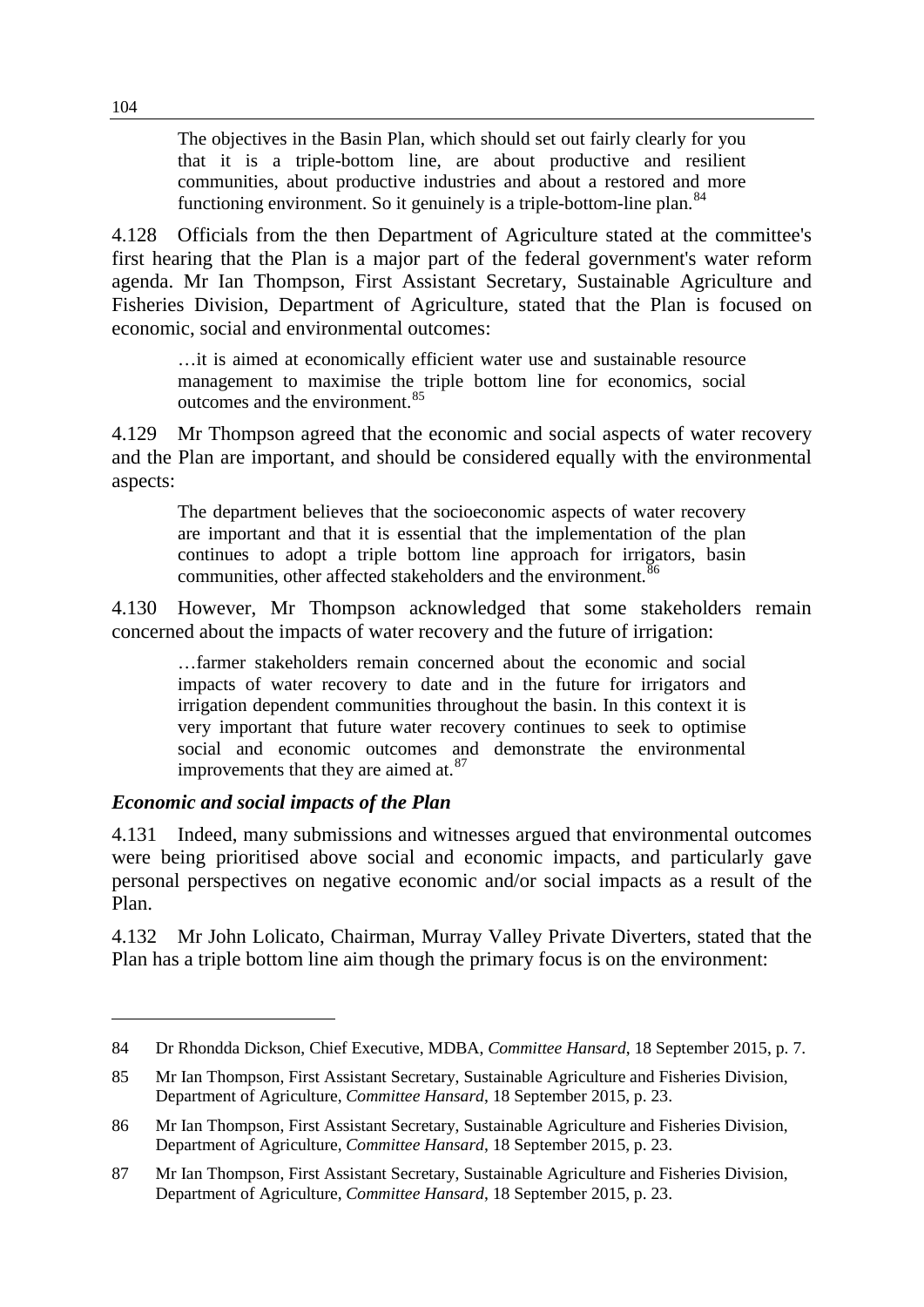While there has always been ambiguity and debates surrounding a balanced triple bottom line, the evidence is stark: the environment has primacy over social and economic considerations. This is confirmed by the fact that with the huge amount of taxpayers' dollars being spent on the majority of the valuation and monitoring of the various projects under the Basin Plan, the reporting focuses on the benefits to the environment and the negatives and the benefit-cost ratios are virtually ignored.<sup>[88](#page-24-0)</sup>

4.133 Cr Terry Hogan, Chairman, Riverina and Murray Regional Organisation of Councils (RAMROC) stated that the MDBA had been slow to assess economic and social impacts of the Plan, noting:

…the lack of meaningful intent or progress that has been made by the Murray-Darling Basin Authority in assessing the social and economic impacts of the Basin Plan on communities, businesses and residents throughout the basin region…[89](#page-24-1)

4.134 Mr Tom Chesson, Chief Executive Officer, National Irrigators Council, stated that he did not believe the current implementation of the Plan would achieve a balanced triple bottom line:

I do not think it ever could. I think this is part of the myth, that somehow you can remove 30 per cent of a resource and not have an economic triple bottom line impact.  $90$ 

4.135 Mr Chesson stated that the cumulative water reforms also impacted on industry and communities and these were not being assessed by the MDBA:

One of the key problems that we have is that the Basin Plan, particularly around the social and economic issue, is looked at in isolation to the previous historic reforms that we have such as the cap and the Living Murray, which took a lot of water out of the basin as well. So we are not looking at the cumulative impact of those prior reforms on communities.<sup>[91](#page-24-3)</sup>

4.136 Mr Richard Anderson, Chair, Water Council, Victorian Farmers Federation, acknowledged that it takes time to gather socioeconomic data, which inevitably leads to long lag times before the economic and social impacts are assessed:

I would just add to the studies that have been done on the triple bottom line and the socioeconomic stuff that is being done by the MDBA. A lot of emphasis has been put on census information. Unfortunately, we only get it every seven years. So you are not going to see much of a result until you

<span id="page-24-0"></span><sup>88</sup> Mr John Lolicato, Chairman, Murray Valley Private Diverters, *Committee Hansard*, 5 November 20015, p. 39.

<span id="page-24-1"></span><sup>89</sup> Cr Terry Hogan, Chairman, Riverina and Murray Regional Organisation of Councils (RAMROC), *Committee Hansard*, 27 October 2015, p. 1.

<span id="page-24-2"></span><sup>90</sup> Mr Tom Chesson, Chief Executive Officer, National Irrigators Council, *Committee Hansard*, 9 December 2015, p. 10.

<span id="page-24-3"></span><sup>91</sup> Mr Tom Chesson, Chief Executive Officer, National Irrigators Council, Committee Hansard, 9 December 2015, p. 10.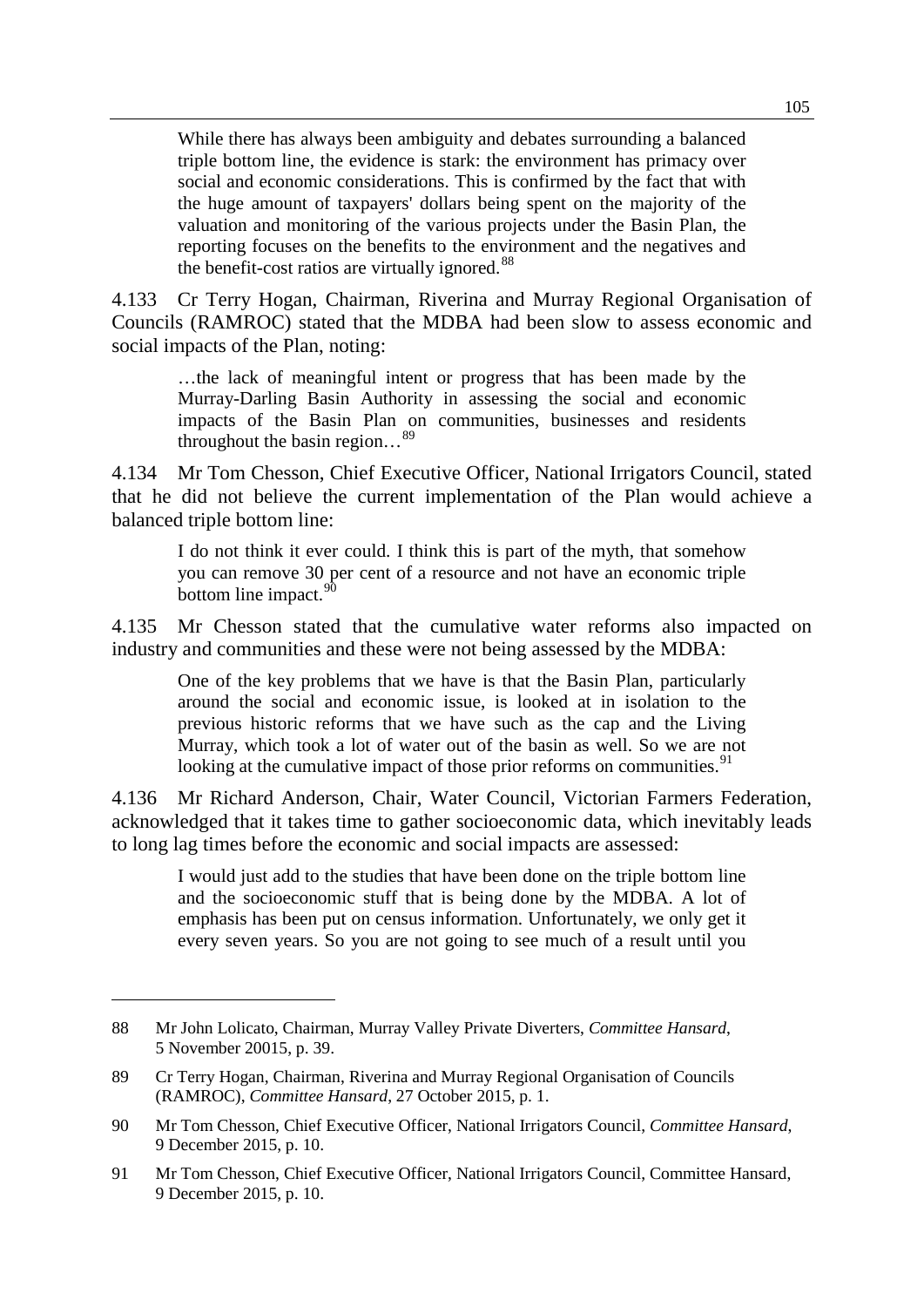have a number of those census periods being covered. That is a real flaw in some of the socioeconomic work that is being done. $92$ 

#### *Balancing economic, social and environmental outcomes*

4.137 Due to these concerns, some witnesses called for the Water Act to be amended to better reflect a balance between economic, social and environmental outcomes. Cr Hogan, representing RAMROC, argued for:

…the need for the Commonwealth Act to be appropriately amended to fully enshrine the essential triple-bottom-line balance between the environment, social and economic criteria, and outcomes.  $^{93}$  $^{93}$  $^{93}$ 

4.138 Mr Mark McKenzie, Chief Executive, New South Wales Irrigators' Council, stated in Griffith that the Act needed to be amended for clarity:

[the Act] needs to be amended to make it absolutely and blatantly clear that this plan was based on the triple bottom line approach—in other words, the environment was one factor but it could not be enhanced to the detriment of either the social impact on basin communities or the economic impact on irrigators, other users of water or those communities as well.<sup>[94](#page-25-2)</sup>

4.139 This view was supported by Mr Neil Eagle, private capacity, who stated in Echuca that the Act in its existing form did not give equal weighting to these three outcomes, and argued that it should be amended or redrafted:

…to give a triple bottom line of equal weighting to economic, social and environmental needs. The current act contravenes this basic principle which was laid down by COAG under the National Water Initiative.<sup>[95](#page-25-3)</sup>

4.140 A number of submitters quoted the late Professor John Briscoe, who was an invited member of the MDBA High-Level External Review Panel. Professor Briscoe made a submission to the Senate Legal and Constitutional Affairs References Committee's 2011 inquiry into the provisions of the Water Act 2007.<sup>[96](#page-25-4)</sup>

4.141 In that submission, Professor Briscoe stated that the Productivity Commission's interpretation of the Water Act prioritised environmental needs over economic and social needs:

<span id="page-25-0"></span><sup>92</sup> Mr Richard Anderson, Chair, Water Council, Victorian Farmers Federation, *Committee Hansard*, 6 November 2015, p. 23.

<span id="page-25-1"></span><sup>93</sup> Cr Terry Hogan, Chairman, Riverina and Murray Regional Organisation of Councils (RAMROC), *Committee Hansard*, 27 October 2015, p. 1.

<span id="page-25-2"></span><sup>94</sup> Mr Mark McKenzie, Chief Executive, New South Wales Irrigators' Council, *Committee Hansard*, 27 October 2015, p. 46.

<span id="page-25-3"></span><sup>95</sup> Mr Neil Eagle, private capacity, *Committee Hansard*, 5 November 2015, p. 54.

<span id="page-25-4"></span><sup>96</sup> Submissions to the inquiry can be found on the Legal and Constitutional Affairs Committee's website: http://www.aph.gov.au/Parliamentary\_Business/Committees/Senate/Legal\_and\_Constitutional [Affairs/Completed\\_inquiries/2010-13/provisionswateract2007/submissions](http://www.aph.gov.au/Parliamentary_Business/Committees/Senate/Legal_and_Constitutional_Affairs/Completed_inquiries/2010-13/provisionswateract2007/submissions) (accessed 3 March 2016).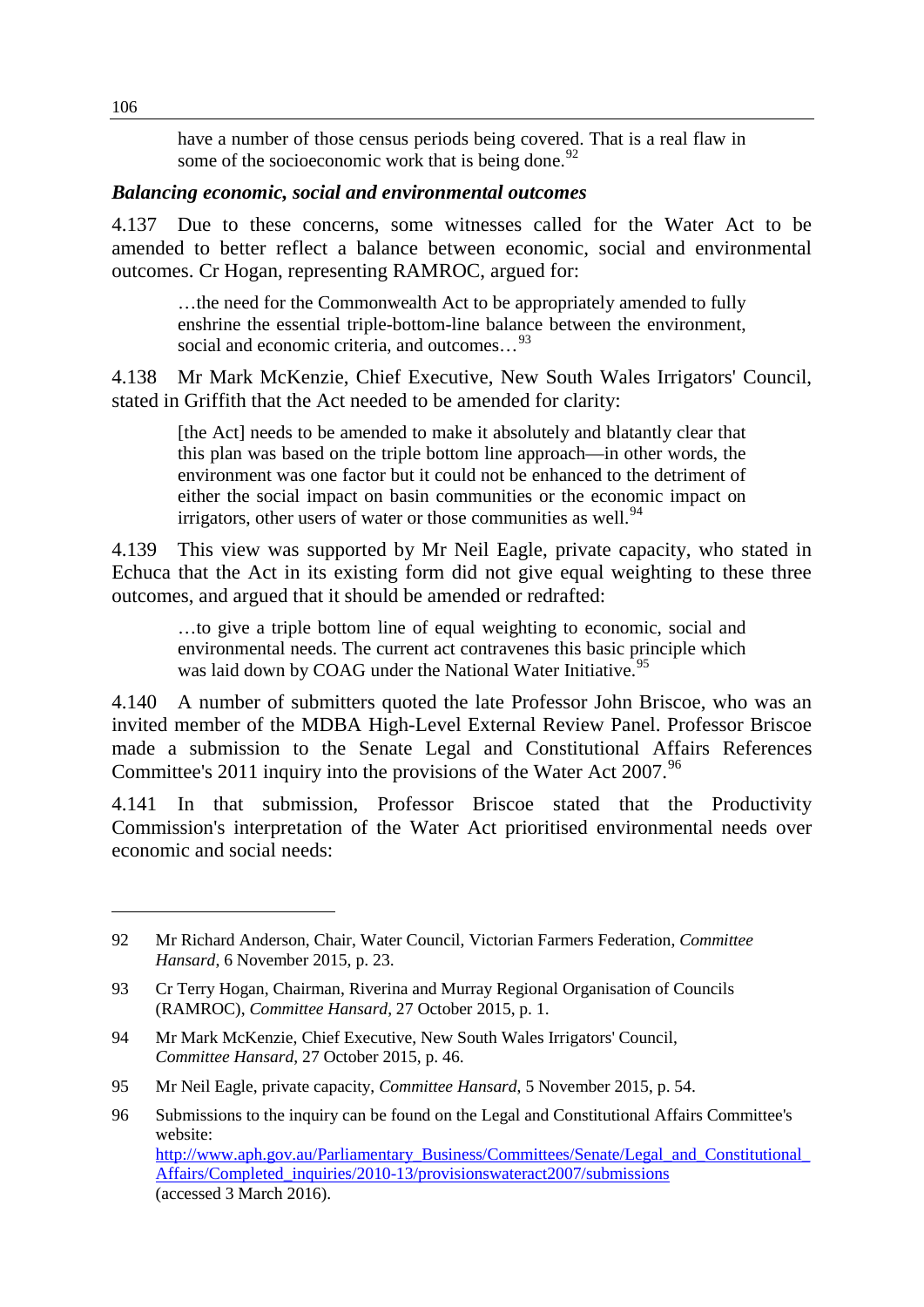The National Productivity Commission's interpretation of the Water Act (2007) is that "it requires the Murray-Darling basin Authority to determine environmental water needs based on scientific information, but precludes consideration of economic and social costs in deciding the extent to which these needs should be met".  $97$ 

4.142 Professor Briscoe also noted that he was part of a review of the Plan which found that the Plan prioritises environmental needs over economic and social needs:

Similarly, the High-Level Review Panel for the Murray Darling Basin Plan (of which I was a member) stated that "The driving value of the Act is that a triple-bottom-line approach (environment, economic, social) is replaced by one in which environment becomes the overriding objective, with the social and economic spheres required to "do the best they can" with whatever is left once environmental needs are addressed."<sup>[98](#page-26-1)</sup>

#### *Adjustment of SDLs based on economic or social factors*

4.143 In addition to community concern about the Plan as a whole, the committee heard concerns about whether the significant economic and social impacts of the Plan would have any influence on SDLs.

4.144 In St George, Queensland, Mr Frank Deshon, Chair, Smartrivers, stated that although the triple bottom line is frequently discussed, it was unclear whether a significant negative economic or social impact would alter an SDL, or if there were environmental requirements that must be satisfied first. Mr Deshon stated:

…the key issue is—as you quite rightly identified—that it is a triple bottom line but nobody has got their heads around whether it in fact shows that there is significant socioeconomic impact and what that is going to mean to an SDL. I do not know the answer to that is and I have not heard anyone else articulate it.<sup>[99](#page-26-2)</sup>

4.145 Given community concern during the inquiry about the prioritisation of environmental outcomes, the committee sought clarification on whether economic or social factors alone might allow a change in the SDLs.

4.146 In responses to questions on notice following the committee's final public hearing, MDBA stated that this was possible, providing the change was consistent with the Act:

The SDLs in the Basin Plan are based on a judgment by the Authority informed by a triple bottom line analysis of information available to the MDBA in 2012. This includes, economic, social and environmental factors. Any new information on any of these factors could inform a proposed

<span id="page-26-0"></span><sup>97</sup> Professor Briscoe, Submission 2 to that inquiry, p. 4.

<span id="page-26-1"></span><sup>98</sup> Professor Briscoe, Submission 2 to that inquiry, p. 4.

<span id="page-26-2"></span><sup>99</sup> Mr Malcolm Peters, Chair, Northern Basin Advisory Committee, MDBA, *Committee Hansard*, 29 September 2015, p. 42.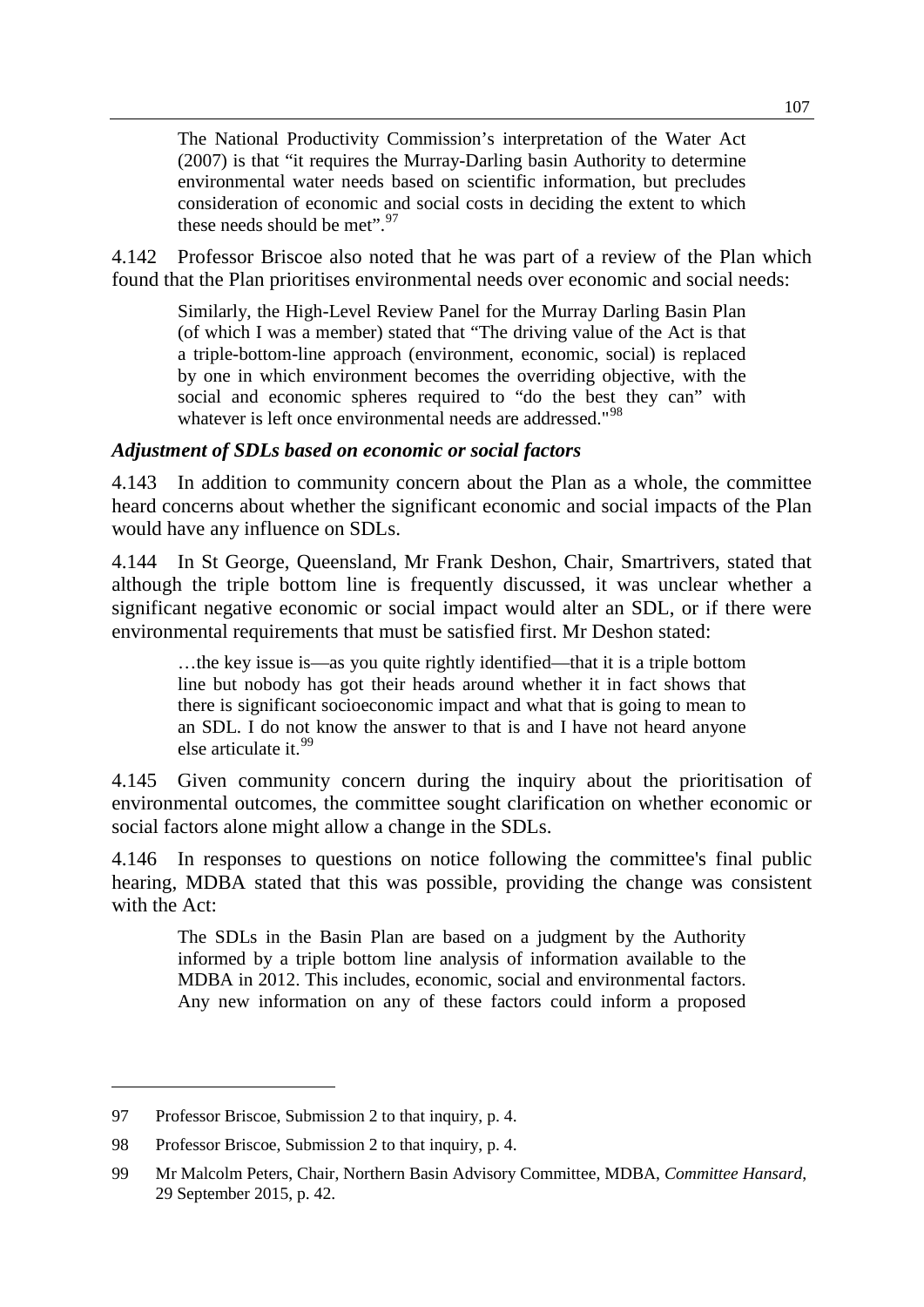change to the SDLs, provided the proposed change was still consistent with the relevant provisions of the Water Act  $2007$ .<sup>[100](#page-27-0)</sup>

# *Committee view*

4.147 The committee agrees that the purpose of the Plan should be the optimisation of economic, social and environmental outcomes. The committee notes that these three outcomes are equally weighted in the objects of the Act. However, the committee is of the view that overwhelming emphasis in implementation of the Plan is placed on environmental outcomes, to the detriment of social and economic needs and outcomes.

4.148 The committee heard significant evidence that in practice, environmental outcomes have been prioritised over economic and social outcomes. The committee shares these sentiments and is concerned that future implementation of the Plan may also follow this pattern. The committee does not agree that environmental needs and outcomes should be met at the expense of economic and social outcomes.

4.149 The committee is of the opinion that in order to correctly balance economic and social needs and outcomes with environmental needs and outcomes, the Act should be amended to reflect the equal standing of these three needs and reflect the triple bottom line approach.

# **Recommendation 25**

-

# 4.150 **The committee recommends that the government amend the** *Water Act 2007* **to make clear the equal standing of economic, social and environmental needs and outcomes.**

4.151 Further, the committee strongly emphasises the equal standing of economic, social and environmental needs and outcomes and expects that any assessments that indicate negative economic or social impacts should result in an adjustment to SDLs for the affected area.

# **Use, quality and management of water**

4.152 Water is managed by various actors for various uses, and both the management and use of water can impact on the quality of water in the Murray-Darling Basin. The aim of the Plan is to recover and manage water for the purposes of restoring the basin environment to a more balanced state, thus enabling the basin to continue to support productive industry and communities into the future.

4.153 This section deals with the role of the Commonwealth Environmental Water Holder (CEWH), environmental watering, fish populations, and salinity in the basin.

# *Role of the Commonwealth Environmental Water Holder (CEWH)*

4.154 The Commonwealth Environmental Water Holder (CEWH) is a statutory position established under the *Water Act* responsible for managing the Commonwealth's environmental water holdings. The current CEWH is Mr David

<span id="page-27-0"></span><sup>100</sup> MDBA, responses to questions on notice, received 23 February 2016, p. 5.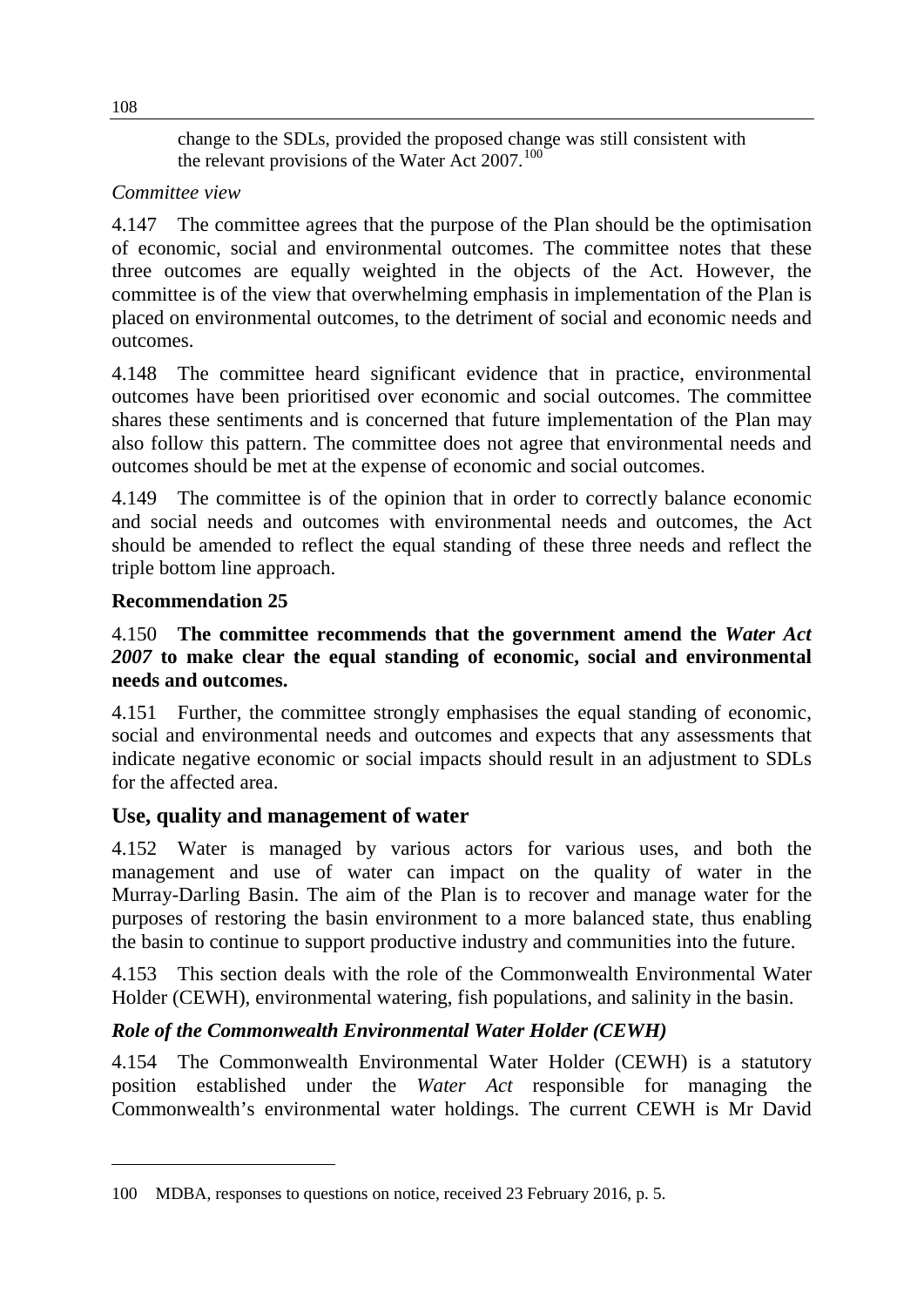Papps. The CEWH is supported by the Commonwealth Environmental Water Office, which sits within the Department of the Environment.<sup>[101](#page-28-0)</sup>

4.155 The CEWH's submission to the inquiry stated that Commonwealth environmental water must be managed to protect and restore the rivers, wetlands and floodplains (and the native animals and plants they support) of the Murray-Darling Basin.<sup>[102](#page-28-1)</sup> Commonwealth environmental water holdings are water entitlements, acquired by the Commonwealth from basin state governments, in two ways: through investments in infrastructure, and through purchases on the water market.<sup>[103](#page-28-2)</sup>

4.156 The CEWH holds a mix of entitlements across 19 of the basin's catchments, and its entitlements are subject to 'the same fees, allocations, allocations, carryover and other rules as equivalent entitlements held by other water users.<sup>[104](#page-28-3)</sup> Amendments to the *Water Act* in 2015 introduced a cap of 1500GL on water that may be purchased by the CEWH under water purchase contracts, to partially limit the volume of water held by the CEWH.<sup>[105](#page-28-4)</sup>

4.157 As outlined in its submission, the CEWH has three options for managing Commonwealth environmental water:

- delivering water to a river or wetland to meet an identified environmental demand;
- leaving water in storage and carrying it over for use in the next water year (referred to as 'carryover'); and
- trading water, that is, selling water and using the proceeds to buy water in another catchment or in a future year.<sup>[106](#page-28-5)</sup>

4.158 The CEWH monitors each environmental watering action and publishes information on watering or trading decisions and outcomes, monitoring and outcome reports, monthly volumes of water available and delivered by the CEWH, quarterly trading intentions and annual reports on the management of environmental water.<sup>[107](#page-28-6)</sup>

# *Calls for flexibility for the role of the CEWH*

-

4.159 The CEWH's role is limited to water purchase, storage and release. Although this gives the CEWH a clearly defined role and confines its actions purely to

<span id="page-28-0"></span><sup>101</sup> Note that this has *not* changed with the movement of water management from the Department of the Environment to the Department of Agriculture and Water Resources in late 2015. The CEWH and CEWO still remain within the Department of the Environment.

<span id="page-28-1"></span><sup>102</sup> Commonwealth Environmental Water Holder, *Submission 45*, p. 1.

<span id="page-28-2"></span><sup>103</sup> Commonwealth Environmental Water Holder, *Submission 45*, p. 1.

<span id="page-28-3"></span><sup>104</sup> Commonwealth Environmental Water Holder, *Submission 45*, p. 1.

<span id="page-28-4"></span><sup>105</sup> *Water Amendment Act 2015*,<https://www.comlaw.gov.au/Details/C2015A00133> (accessed 17 February 2016).

<span id="page-28-5"></span><sup>106</sup> Commonwealth Environmental Water Holder, *Submission 45*, p. 1. For more detail, see p. 2 of the submission.

<span id="page-28-6"></span><sup>107</sup> Commonwealth Environmental Water Holder, *Submission 45*, pp 2–3.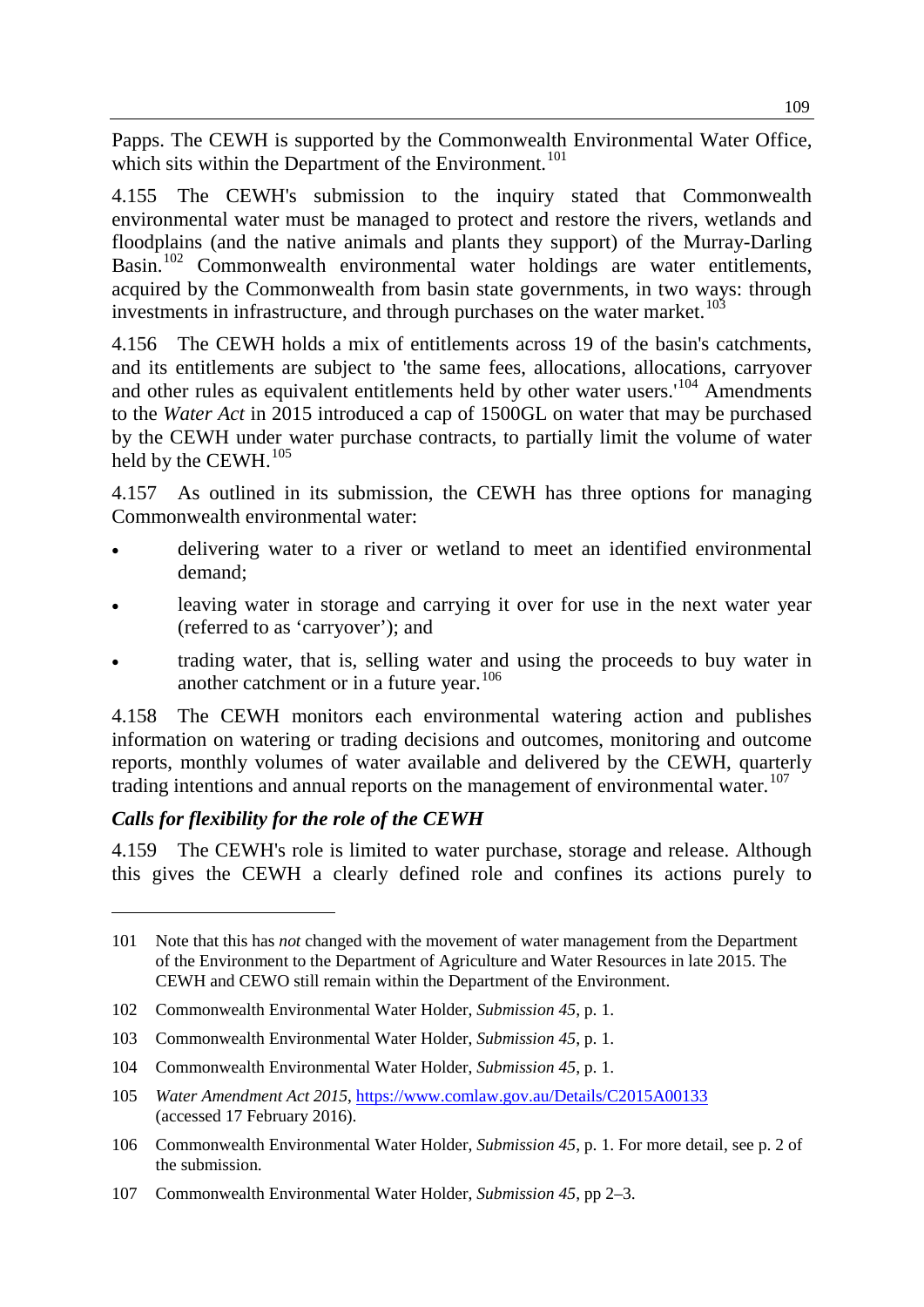environmental water management, it does limit the CEWH's ability to contribute to the construction, upkeep and management of water infrastructure where Commonwealth environmental water may be stored. It also prohibits the CEWH from undertaking works and measures to deliver environmental outcomes.

4.160 The committee heard evidence that the CEWH's current powers are limited, as funds from the sale of water can only be used to buy more water. Mr Michael Murray, General Manager, Cotton Australia, stated that this constrained the CEWH's ability to deliver environmental outcomes:

At the moment, effectively he has to say that he has absolutely used all the water he possibly can on environmental outcomes at the present time, he has no foreseeable use for it, and any proceeds of the trade can only be used to buy water again. In my opinion, he is Australia's largest irrigator, if you like. He or she should pretty well be given freedom to trade, with the only stipulation being that, at the end of his day, he has to be able to justify that he is getting maximum environmental outcome.<sup>[108](#page-29-0)</sup>

4.161 Mr Murray suggested that the CEWH could use profits generated through the sale of water to improve infrastructure and enact other water efficiency measures to deliver environmental outcomes. For example, Mr Murray suggested that feral animal control might deliver better outcomes than the release of water that would have a neutral or negative environmental outcome:

…it may be much more sensible for the CEWH to trade 10,000 megs of water, get \$20 million or whatever, and spend it on pig control across the basin than to go down to another catchment and buy \$20 million worth of water to release cold out of a dam and not breed any fish. It would just make it a lot more flexible.<sup>[109](#page-29-1)</sup>

4.162 Mr Murray stated that this approach would allow the CEWH to approach situations with more flexibility and to 'devote the proceeds to whatever he believes is best for the environment.<sup>'[110](#page-29-2)</sup>

4.163 On the other hand, other witnesses expressed concern that giving the CEWH the ability to use water sale funds for works and measures may have unintended consequences. Dr Arlene Harriss-Buchan, Healthy Rivers Campaigner, Australian Conservation Foundation, stated that while the idea is sensible in theory, it may lead to other entities withdrawing from their responsibilities to implement works and measures:

We are worried in terms of that thin edge of the wedge—a one-off example, 'Well, you know, the local CMA does not have any cash, we'll just do it in

<span id="page-29-0"></span><sup>108</sup> Mr Michael Murray, General Manager, Cotton Australia, *Committee Hansard*, 29 September 2015, p. 34.

<span id="page-29-1"></span><sup>109</sup> Mr Michael Murray, General Manager, Cotton Australia, *Committee Hansard*, 29 September 2015, p. 34.

<span id="page-29-2"></span><sup>110</sup> Mr Michael Murray, General Manager, Cotton Australia, *Committee Hansard*, 29 September 2015, p. 34.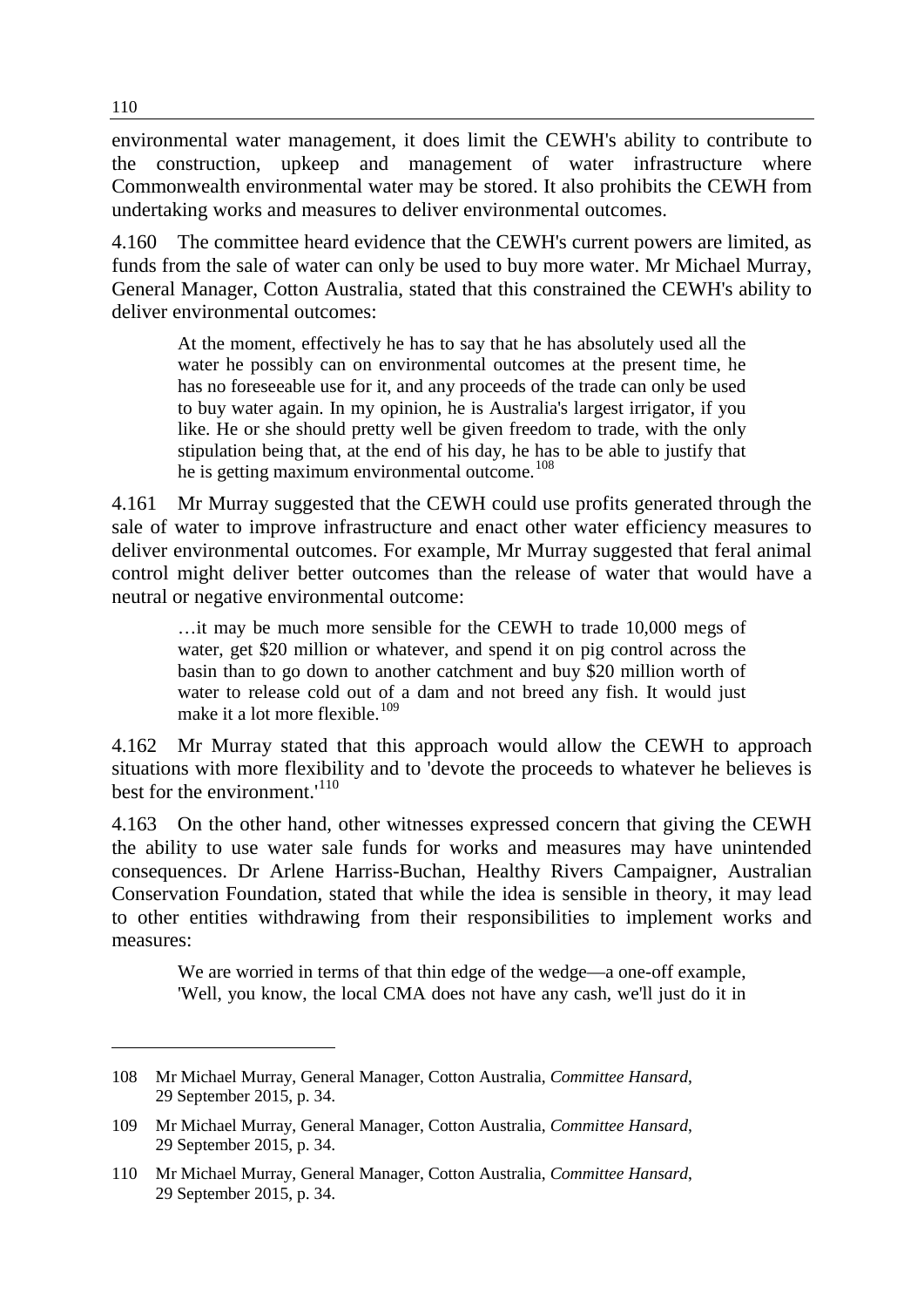this case and we'll put in the fish ladder.' That would be fine, but it happens once and it ends up setting a precedent and the next thing you know state governments and others withdraw all their funding from existing programs that are intended to fund those works and measures and it falls on the  $CEWH<sup>111</sup>$  $CEWH<sup>111</sup>$  $CEWH<sup>111</sup>$ 

4.164 Some witnesses expressed concern that the CEWH was not contributing towards the cost of water storage and delivery. Mr Stuart Brown, Milk Supply Manager, Tatura Milk Industries, stated that he was under the impression that the CEWH was not contributing in a proportional manner to infrastructure used to transport environmental water. Mr Brown argued that this cost should be divided equitably among users:

As productive water leaves the prescribed districts, the cost for our remaining irrigators increases. We believe that the CEWH and disassociated users—that is, water holders who do not have land—should contribute proportionately towards the irrigation infrastructure, either in delivery shares or some other form. We believe that is not currently being done. $112$ 

4.165 At the committee's final hearing, the CEWH affirmed that it does pay the same costs as other entitlement holders:

…the Commonwealth Environmental Water Holder has the same storage and infrastructure costs as equivalent entitlement holders and always has. If an irrigator is paying a certain fee to store his or her water, and then to distribute it through the private infrastructure or public infrastructure, we pay the same fees.<sup>[113](#page-30-2)</sup>

4.166 Mr Papps explained that even though delivery of water is done in partnership with state agencies, the CEWH pays for the cost of water delivery:

…we do not hold delivery rights in states. They are held by the relevant state agency. There are charges associated with those. We provide funding to the state agencies in proportion to the amount of water they are delivering on our behalf. That is a long-winded way of saying that our activities are not subsidised.<sup>[114](#page-30-3)</sup>

#### *Water Amendment (Review Implementation and Other Measures) Bill 2015*

-

4.167 As mentioned in Chapter 2, a bill to amend the Water Act is currently before the federal parliament. Among a suite of amendments arising from review of the

<span id="page-30-0"></span><sup>111</sup> Dr Arlene Harriss-Buchan, Healthy Rivers Campaigner, Australian Conservation Foundation, *Committee Hansard*, 6 November 2015, p. 13.

<span id="page-30-1"></span><sup>112</sup> Mr Stuart Brown, Milk Supply Manager, Tatura Milk Industries, *Committee Hansard*, 6 November 2015, pp 20–21.

<span id="page-30-2"></span><sup>113</sup> Mr David Papps, Commonwealth Environmental Water Holder, Commonwealth Environmental Water Office, Department of the Environment, *Committee Hansard*, 5 February 2016, p. 29.

<span id="page-30-3"></span><sup>114</sup> Mr David Papps, Commonwealth Environmental Water Holder, Commonwealth Environmental Water Office, Department of the Environment, *Committee Hansard*, 5 February 2016, pp 29–30.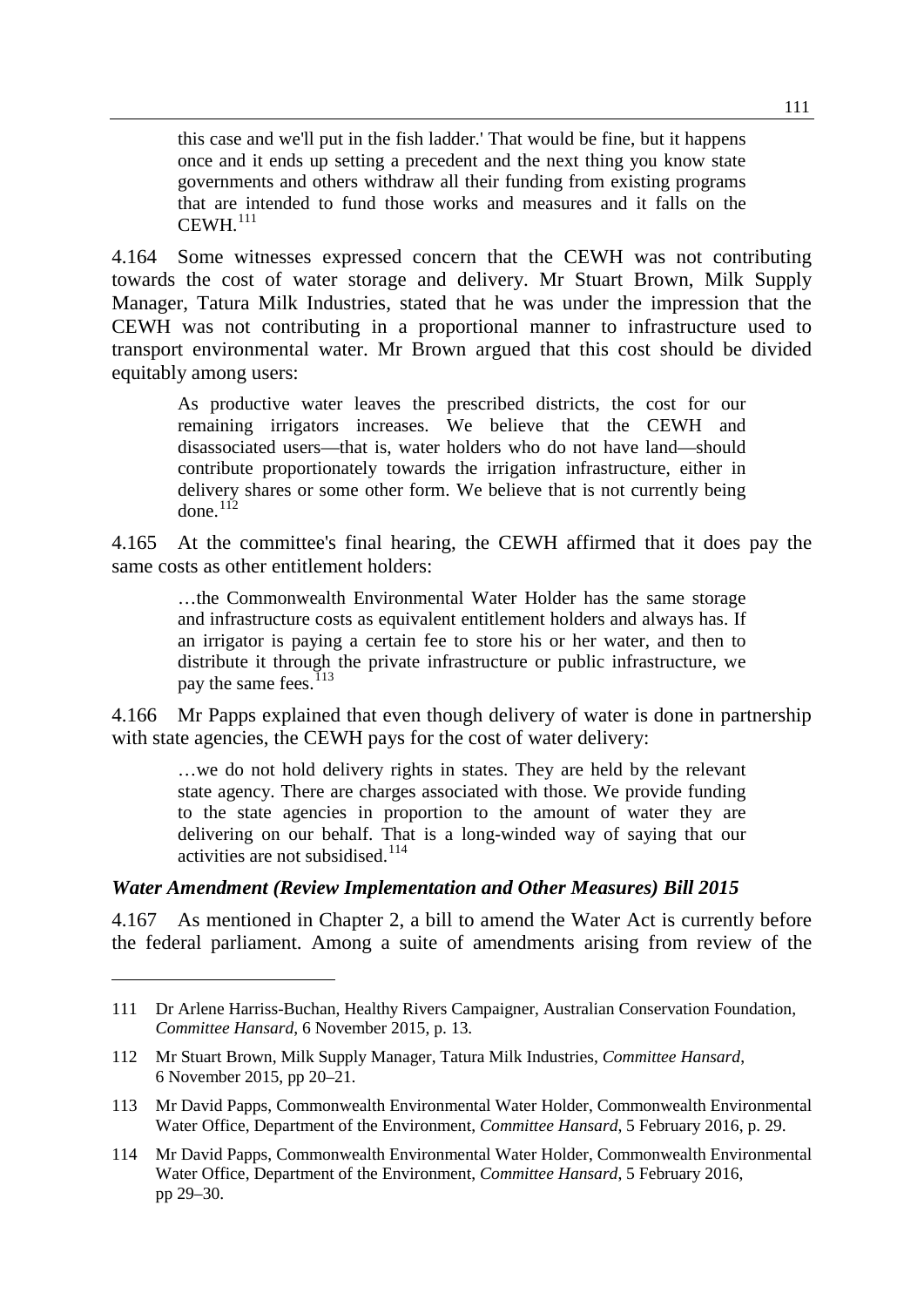Water Act, the bill proposes to amend the abilities of the CEWH so it can sell water allocations and 'use the revenue to invest in environmental activities, and/or purchase water' where this is likely to achieve greater environmental objectives than retaining the water.<sup>[115](#page-31-0)</sup>

4.168 This would enable the CEWH to invest in works and measures to complement environmental watering. The Explanatory Memorandum for the bill specifies 'environmental activities' as a range of investments that could include infrastructure such as 'fish-ways or carp exclusion screens that support the delivery of water to off-river wetlands.<sup>'[116](#page-31-1)</sup> The Explanatory Memorandum states that such investments could improve environmental watering and outcomes over the long term:

By selling a small volume of allocations in one year to fund the construction of such works, it could improve the effectiveness of larger volumes of environmental water delivered over several years, thereby improving environmental outcomes.<sup>[117](#page-31-2)</sup>

4.169 Further, the bill does not define what would constitute environmental activities, so as to enable the CEWH to have the flexibility to invest in whichever environmental activities 'provide the best environmental outcomes possible based on conditions at the time.'<sup>[118](#page-31-3)</sup>

## *Committee view*

-

4.170 The committee heard significant evidence regarding the role and responsibility of the CEWH, including different perspectives on the impact of the CEWH's role on the basin environment and communities.

4.171 The committee acknowledges the calls for greater flexibility for the role of the CEWH, including the ability of the CEWH to undertake works and measures to

<span id="page-31-0"></span><sup>115</sup> Water Amendment (Review Implementation and Other Measures) Bill 2015, Explanatory Memorandum, p. 16 [http://parlinfo.aph.gov.au/parlInfo/download/legislation/ems/r5595\\_ems\\_6f238abc-acd0-4842](http://parlinfo.aph.gov.au/parlInfo/download/legislation/ems/r5595_ems_6f238abc-acd0-4842-bb7a-8ff9bef80594/upload_pdf/504425.pdf;fileType=application%2Fpdf) [bb7a-8ff9bef80594/upload\\_pdf/504425.pdf;fileType=application%2Fpdf](http://parlinfo.aph.gov.au/parlInfo/download/legislation/ems/r5595_ems_6f238abc-acd0-4842-bb7a-8ff9bef80594/upload_pdf/504425.pdf;fileType=application%2Fpdf) (accessed 18 February 2016).

<span id="page-31-1"></span><sup>116</sup> Water Amendment (Review Implementation and Other Measures) Bill 2015, Explanatory Memorandum, p. 17 [http://parlinfo.aph.gov.au/parlInfo/download/legislation/ems/r5595\\_ems\\_6f238abc-acd0-4842](http://parlinfo.aph.gov.au/parlInfo/download/legislation/ems/r5595_ems_6f238abc-acd0-4842-bb7a-8ff9bef80594/upload_pdf/504425.pdf;fileType=application%2Fpdf) [bb7a-8ff9bef80594/upload\\_pdf/504425.pdf;fileType=application%2Fpdf](http://parlinfo.aph.gov.au/parlInfo/download/legislation/ems/r5595_ems_6f238abc-acd0-4842-bb7a-8ff9bef80594/upload_pdf/504425.pdf;fileType=application%2Fpdf) (accessed 18 February 2016).

<span id="page-31-2"></span><sup>117</sup> Water Amendment (Review Implementation and Other Measures) Bill 2015, Explanatory Memorandum, p. 17 [http://parlinfo.aph.gov.au/parlInfo/download/legislation/ems/r5595\\_ems\\_6f238abc-acd0-4842](http://parlinfo.aph.gov.au/parlInfo/download/legislation/ems/r5595_ems_6f238abc-acd0-4842-bb7a-8ff9bef80594/upload_pdf/504425.pdf;fileType=application%2Fpdf) [bb7a-8ff9bef80594/upload\\_pdf/504425.pdf;fileType=application%2Fpdf](http://parlinfo.aph.gov.au/parlInfo/download/legislation/ems/r5595_ems_6f238abc-acd0-4842-bb7a-8ff9bef80594/upload_pdf/504425.pdf;fileType=application%2Fpdf) (accessed 18 February 2016).

<span id="page-31-3"></span><sup>118</sup> Water Amendment (Review Implementation and Other Measures) Bill 2015, Explanatory Memorandum, p. 17 [http://parlinfo.aph.gov.au/parlInfo/download/legislation/ems/r5595\\_ems\\_6f238abc-acd0-4842](http://parlinfo.aph.gov.au/parlInfo/download/legislation/ems/r5595_ems_6f238abc-acd0-4842-bb7a-8ff9bef80594/upload_pdf/504425.pdf;fileType=application%2Fpdf) [bb7a-8ff9bef80594/upload\\_pdf/504425.pdf;fileType=application%2Fpdf](http://parlinfo.aph.gov.au/parlInfo/download/legislation/ems/r5595_ems_6f238abc-acd0-4842-bb7a-8ff9bef80594/upload_pdf/504425.pdf;fileType=application%2Fpdf) (accessed 18 February 2016)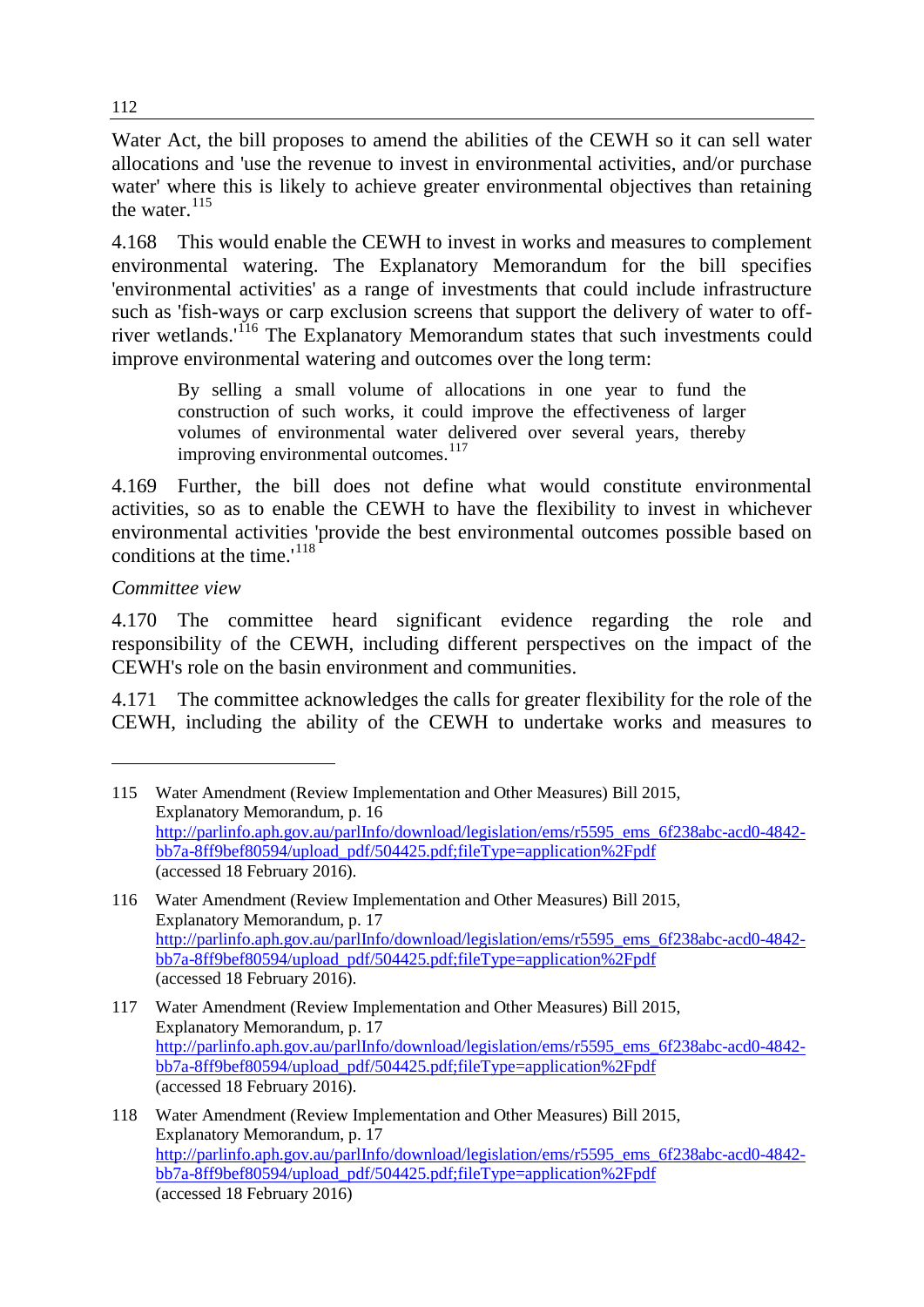deliver environmental outcomes. Accordingly, the committee supports this proposal in the Water Amendment (Review Implementation and Other Measures) Bill 2015.

# *Environmental watering*

4.172 Environmental watering aims to return water to rivers, wetlands and floodplains in order to restore the environmental health of the basin. Environmental watering activities are undertaken by the CEWH in accordance with the environmental watering strategy and environmental watering priorities for the basin.

4.173 The MDBA is responsible for preparing a basin-wide environmental watering strategy in accordance with the environmental watering plan, which is detailed in chapter 8 of the Basin Plan. The MDBA is also responsible for publishing annual environmental watering priorities, facilitating coordination of environmental watering activities and monitoring and evaluating environmental outcomes at a basin scale.<sup>[119](#page-32-0)</sup>

4.174 The MDBA produced the first basin-wide Environmental Watering Strategy in November 2014. This strategy identifies four key components of the basin's waterdependent ecosystems and approaches to managing them to achieve environmental objectives. The four components are river flows and connectivity, native vegetation, waterbirds and native fish.<sup>[120](#page-32-1)</sup>

4.175 Mr Colin Mues, Executive Director, Environmental Management Division, MDBA, outlined the development of the Plan and emphasised that the outcomes were feasible within the constraints that existed at that time:

Once the Basin Plan was finalised, we developed the Basin-wide environmental watering strategy, which went to quantifying the environmental outcomes that would be achieved under the plan, within the existing constraints as they stood at the time. $121$ 

4.176 The MDBA's submission stated that 'long-term commitment is required to deliver improved environmental outcomes' through environmental watering.<sup>[122](#page-32-3)</sup> The submission also stated that although environmental watering so far has had a positive environmental effect, it is likely that the full benefits will not be revealed in the monitoring for some years.<sup>[123](#page-32-4)</sup>

<span id="page-32-0"></span><sup>119</sup> MDBA, *Submission 243*, p. 13.

<span id="page-32-1"></span><sup>120</sup> MDBA website [http://www.mdba.gov.au/publications/mdba-reports/basin-wide-environmental](http://www.mdba.gov.au/publications/mdba-reports/basin-wide-environmental-watering-strategy-2014)[watering-strategy-2014](http://www.mdba.gov.au/publications/mdba-reports/basin-wide-environmental-watering-strategy-2014) (accessed 22 February 2016).

<span id="page-32-2"></span><sup>121</sup> Mr Colin Mues, Executive Director, Environmental Management Division, MDBA, *Committee Hansard*, 5 February 2016, p. 50.

<span id="page-32-3"></span><sup>122</sup> MDBA, *Submission 243*, p. 27.

<span id="page-32-4"></span><sup>123</sup> MDBA, *Submission 243*, p. 27.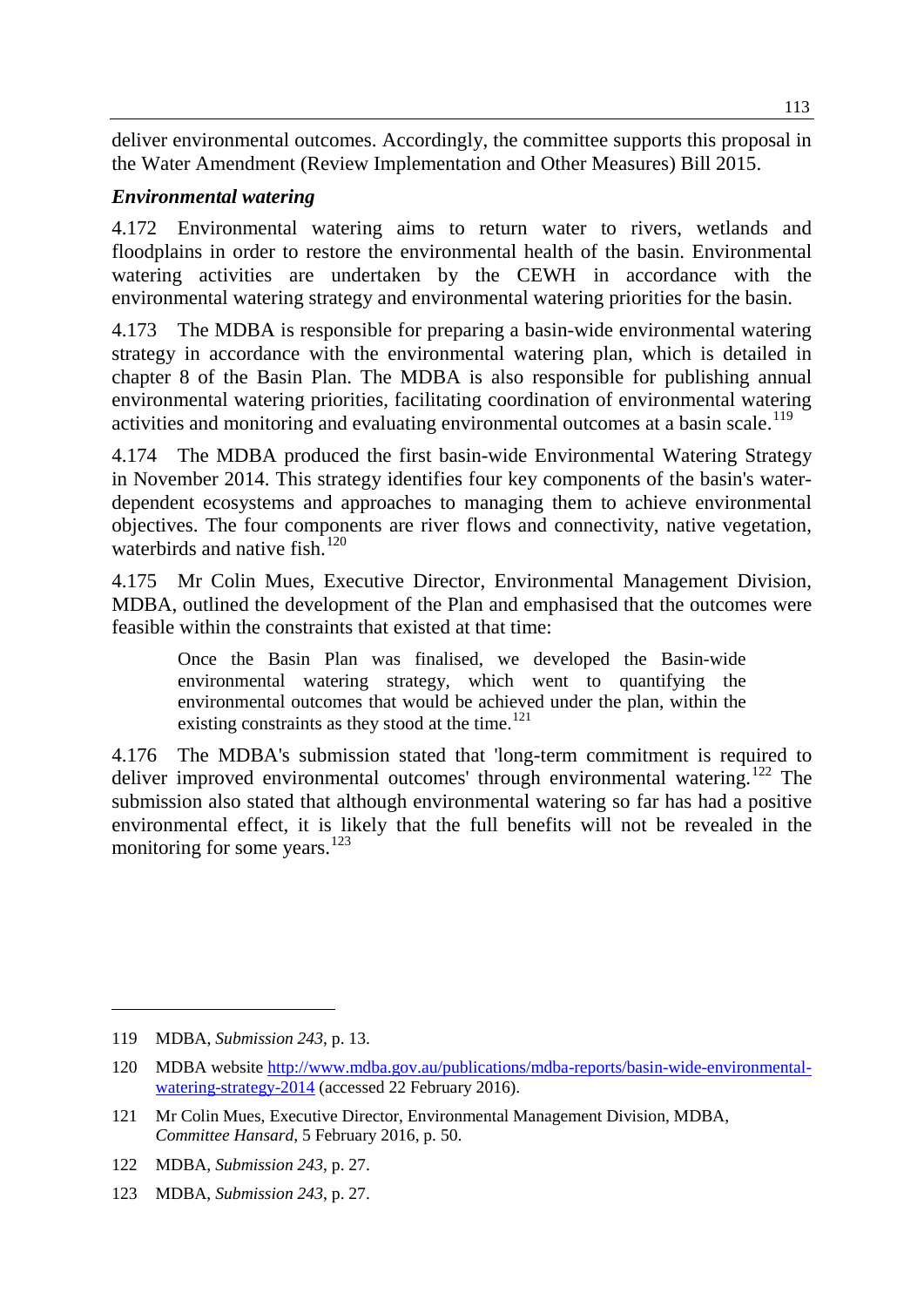4.177 The MDBA is also responsible for developing annual watering priorities which 'build on local, regional and state priorities'. Four of the 2015-16 priorities support the four key components of the environmental watering strategy.<sup>[124](#page-33-0)</sup>

4.178 The MDBA's submission stated that the best results from environmental watering come from listening to local communities, mimicking natural patterns, working to ensure watering events are coordinated to deliver maximum impact, and taking a holistic approach to use water for multiple benefits (such as both irrigation and environmental uses) wherever possible.<sup>[125](#page-33-1)</sup>

4.179 The CEWH emphasised that the same volumes of environmental water can be used to deliver multiple ecological outcomes. The CEWH gave a recent example of a water release from the Hume Dam that had multiple benefits as it flowed through the basin:

…the so-called winter watering that we did out of Hume delivered outcomes in the Barmah-Millewa, it delivered outcomes in the northern Victorian rivers, it delivered outcomes in the main stem of the Murray River, and it delivered a range of environmental outcomes in all of those areas before it got to the Lower Lakes. Then it did its ecological job in the Lower Lakes, the Coorong and the Murray Mouth.<sup>[126](#page-33-2)</sup>

4.180 The committee heard evidence of successful watering activities and concerns regarding environmental watering and unsuccessful watering activities. These are explored in more detail in the following sections.

4.181 At the committee's first hearing, the CEWH stated that although environmental watering has primarily environmental outcomes, environmental water can deliver social and economic benefits. For example, Mr Papps stated:

…we all appreciate that a healthy environment underpins a healthy economy. There are specific social and economic benefits, for example. The water that we put into environmental assets supports a burgeoning tourism and recreational use industry in the basin. Those of you who have been in the basin a lot will understand, for example, the widespread popularity of recreational fishing. Environmental watering is a major supporter of recreational fishing, therefore tourism, therefore the economy.<sup>[127](#page-33-3)</sup>

<span id="page-33-0"></span><sup>124</sup> [http://www.mdba.gov.au/publications/mdba-reports/basin-annual-environmental-watering](http://www.mdba.gov.au/publications/mdba-reports/basin-annual-environmental-watering-priorities-2015-16)[priorities-2015-16](http://www.mdba.gov.au/publications/mdba-reports/basin-annual-environmental-watering-priorities-2015-16) (accessed 22 February 2016).

<span id="page-33-1"></span><sup>125</sup> MDBA, *Submission 243*, p. 30.

<span id="page-33-2"></span><sup>126</sup> Mr David Papps, Commonwealth Environmental Water Holder, Commonwealth Environmental Water Office, Department of the Environment, *Committee Hansard*, 5 February 2016, p. 37.

<span id="page-33-3"></span><sup>127</sup> Mr David Papps, Commonwealth Environmental Water Holder, Commonwealth Environmental Water Office, Department of the Environment, *Committee Hansard*, 18 September 2015, p. 12.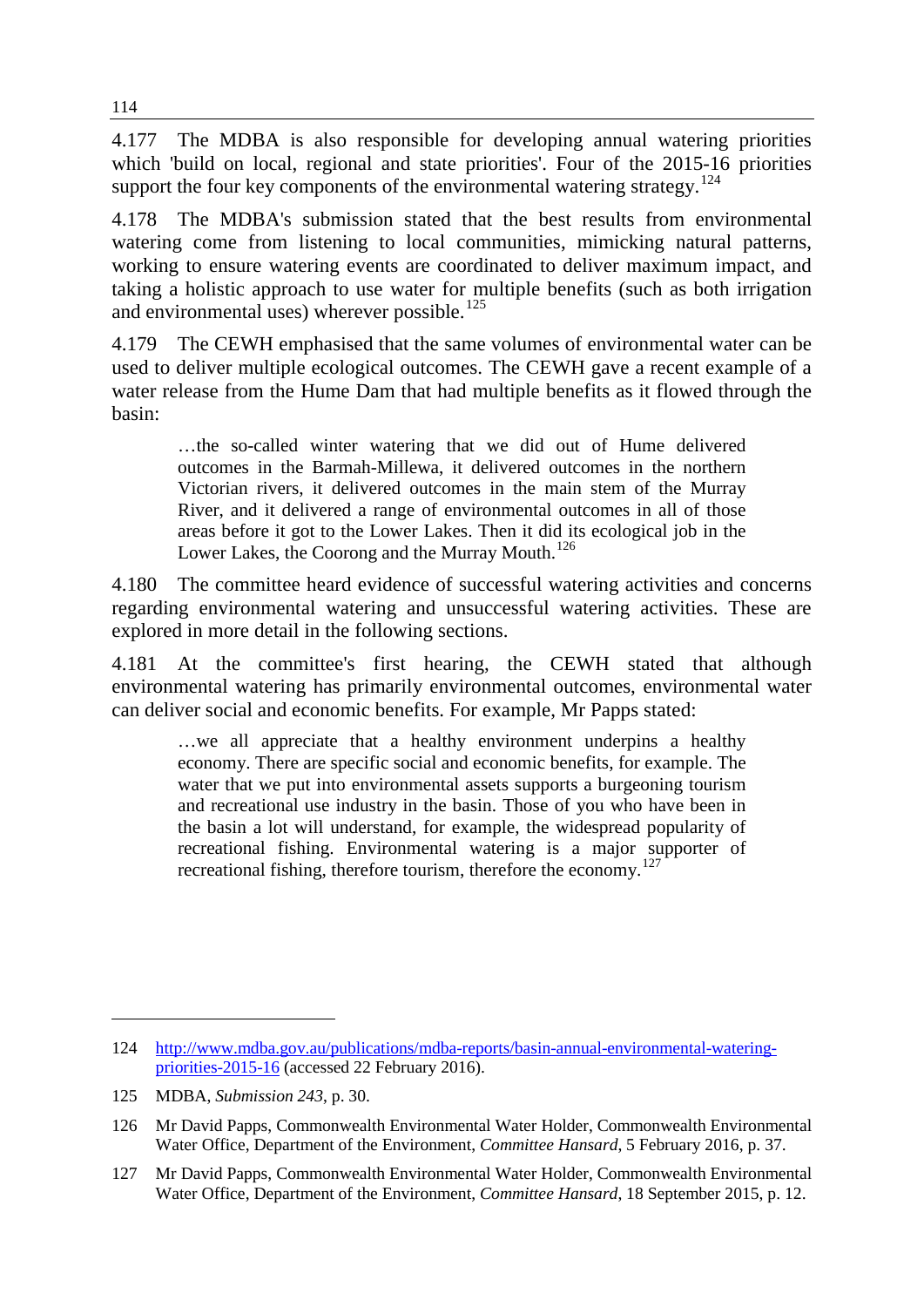115

4.182 Furthermore, Mr Papps noted that environmental water also reduces salinity, which is a 'direct cost saving for state agencies, who do not otherwise have to manage salinity.'<sup>[128](#page-34-0)</sup>

# *Monitoring and evaluation of environmental watering*

4.183 The MDBA's submission states that the basin-wide environmental watering strategy details the quantified environmental outcomes expected from the full implementation of the Plan, and notes that monitoring and evaluation of environmental watering activities is 'directly connected' to these outcomes.<sup>[129](#page-34-1)</sup>

4.184 Environmental reporting, monitoring and evaluation activities are carried out by the MDBA, CEWH and basin states. The MDBA focuses on the basin-scale, the states focus on catchment and wetland sites, and the CEWH focuses on the impacts of its watering activities.<sup>[130](#page-34-2)</sup>

4.185 Additionally, the CEWH undertakes operational monitoring for each watering action. This includes the collection and analysis of 'on-ground data about the environmental water delivery action such as volumes, timing, duration, location, flow rates and river heights.'<sup>[131](#page-34-3)</sup>

4.186 The CEWH also undertakes intervention monitoring, which investigates the environmental response to a watering action. The CEWH's submission stated that it has invested \$30 million in the Long Term Intervention Monitoring Project. The submission explains the focus of the project:

Under this Project, consortium teams, led by Australian research institutions and involving locally based land and water managers, have been engaged to develop and implement detailed 5-year monitoring and evaluation plans for seven selected areas within the Basin. The seven areas are: Junction of the Warrego and Darling rivers; Gwydir river system; Lower Lachlan river system; Murrumbidgee river system; Edward-Wakool river system; Goulburn River; and Lower Murray River.<sup>[132](#page-34-4)</sup>

4.187 At the committee's final hearing, Mr Papps stated that the first year's results of the project were soon to be released. Mr Papps indicated that this project included both a record of the environmental outcomes achieved from environmental watering activities and an assessment of these outcomes against the expected outcomes:

…it is also an evaluation—in other words, an assessment of what we said we expected to emerge from that watering, what actually happened and then

<span id="page-34-0"></span><sup>128</sup> Mr David Papps, Commonwealth Environmental Water Holder, Commonwealth Environmental Water Office, Department of the Environment, *Committee Hansard*, 18 September 2015, p. 13.

<span id="page-34-1"></span><sup>129</sup> MDBA, *Submission 243*, p. 28.

<span id="page-34-2"></span><sup>130</sup> CEWH, responses to questions on notice, received 2 February 2016, p. 2.

<span id="page-34-3"></span><sup>131</sup> CEWH, *Submission 45*, p. 2.

<span id="page-34-4"></span><sup>132</sup> CEWH, *Submission 45*, p. 3.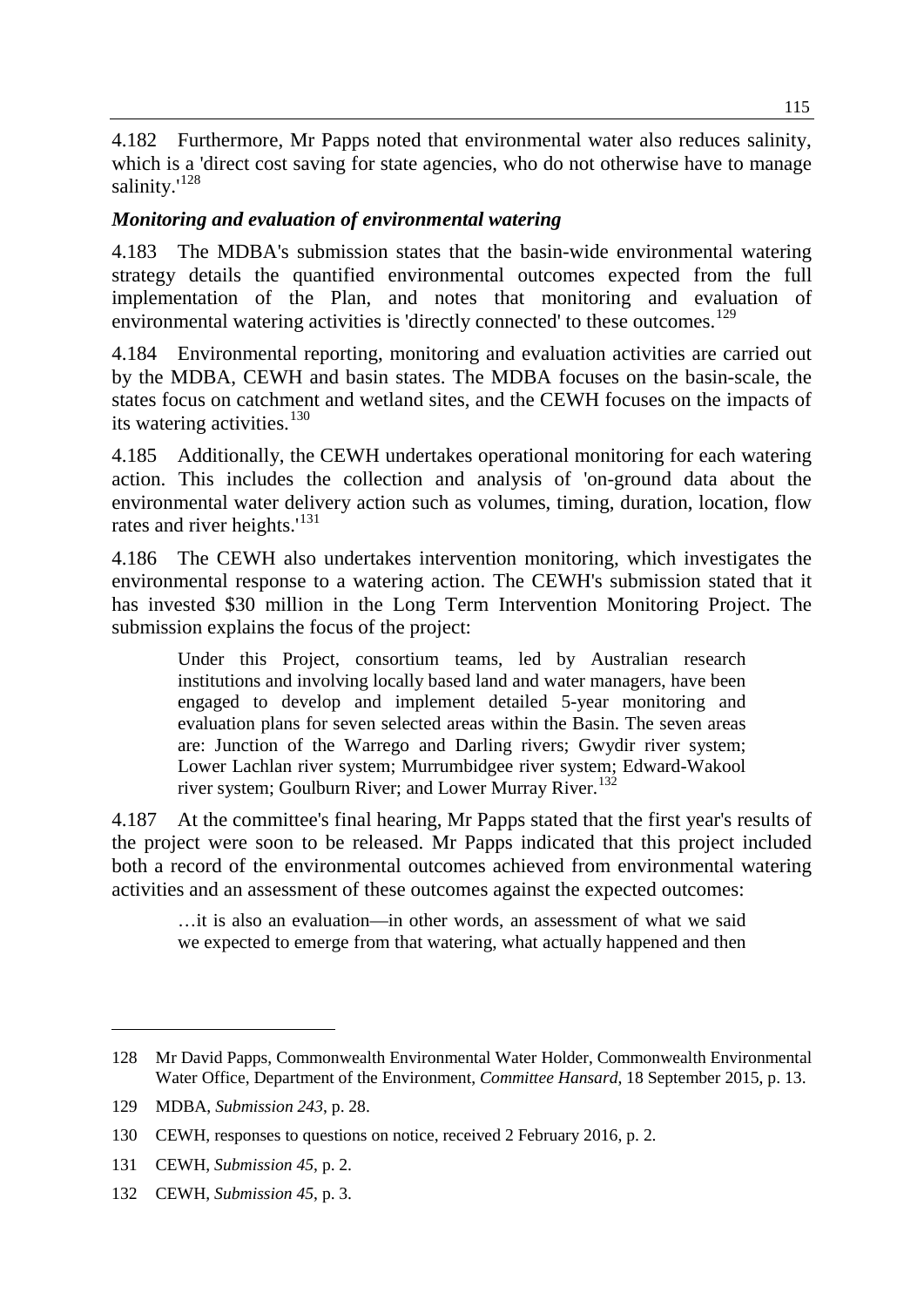what we are going to do in subsequent waterings on the basis of that knowledge. It is adaptive management.<sup>[133](#page-35-0)</sup>

4.188 The results of the project are published on the CEWH's website.<sup>[134](#page-35-1)</sup> Mr Papps reported that the scientific reports for each of the seven areas demonstrated that environmental watering is having a positive impact on the basin:

…the results from the latest monitoring demonstrated that the right volume of environmental water at the right time, and in the right place, is having a positive effect on the rivers, floodplains and wetlands of the Murray-Darling Basin.<sup>[135](#page-35-2)</sup>

4.189 Further, Mr Papps stated that the reports state that environmental watering during 2014-15 has contributed to positive outcomes for native fish, birds and frogs.

#### *Successful environmental watering activities*

4.190 The committee heard evidence regarding the success of environmental watering activities and ways to increase the benefit of these activities. Ms Juliet Le Feuvre, Healthy Rivers Campaign Manager, Environment Victoria, stated that environmental watering in the Goulburn River had improved fish stocks:

Recent watering here in the Goulburn has been timed to encourage Murray cod and yellow-belly to spawn and breed, and fishing is better than it has been in years.<sup>[136](#page-35-3)</sup>

4.191 Ms Le Feuvre also elaborated on the broader environmental benefits of the recent watering in the Goulburn River:

Environmental water flowing out of the Goulburn travels downstream and can be used to water red gums at Gunbower…fill the lakes at Hattah and keep salinity levels in check in the Coorong.<sup>[137](#page-35-4)</sup>

4.192 Other witnesses noted the possibility for investing in infrastructure to improve environmental outcomes. At the committee's public hearing in Renmark, Councillor Kevin Myers, Spokesperson, Murray Mallee Local Government Association, stated that infrastructure can be beneficial to managing environmental watering:

…we are virtually imitating what would have been a natural cycle. So, with the use of these environmental flows, they can open up a regulator, fill a wetland and then shut it. Therefore, even if the natural event only lasted a couple of days, we can actually make it last a lot longer.

 $\dots$  we can imitate a natural cycle with these engineering things.<sup>[138](#page-35-5)</sup>

<span id="page-35-5"></span><span id="page-35-0"></span><sup>133</sup> Mr David Papps, Commonwealth Environmental Water Holder, Commonwealth Environmental Water Office, Department of the Environment, *Committee Hansard*, 5 February 2016, p. 32.

<span id="page-35-1"></span><sup>134</sup> CEWH,<http://www.environment.gov.au/node/40825> (accessed 22 February 2016).

<span id="page-35-2"></span><sup>135</sup> CEWH,<http://www.environment.gov.au/node/40825> (accessed 22 February 2016).

<span id="page-35-3"></span><sup>136</sup> Ms Juliet Le Feuvre, Healthy Rivers Campaign Manager, Environment Victoria, *Committee Hansard*, 6 November 2015, p. 12.

<span id="page-35-4"></span><sup>137</sup> Ms Juliet Le Feuvre, Healthy Rivers Campaign Manager, Environment Victoria, *Committee Hansard*, 6 November 2015, p. 12.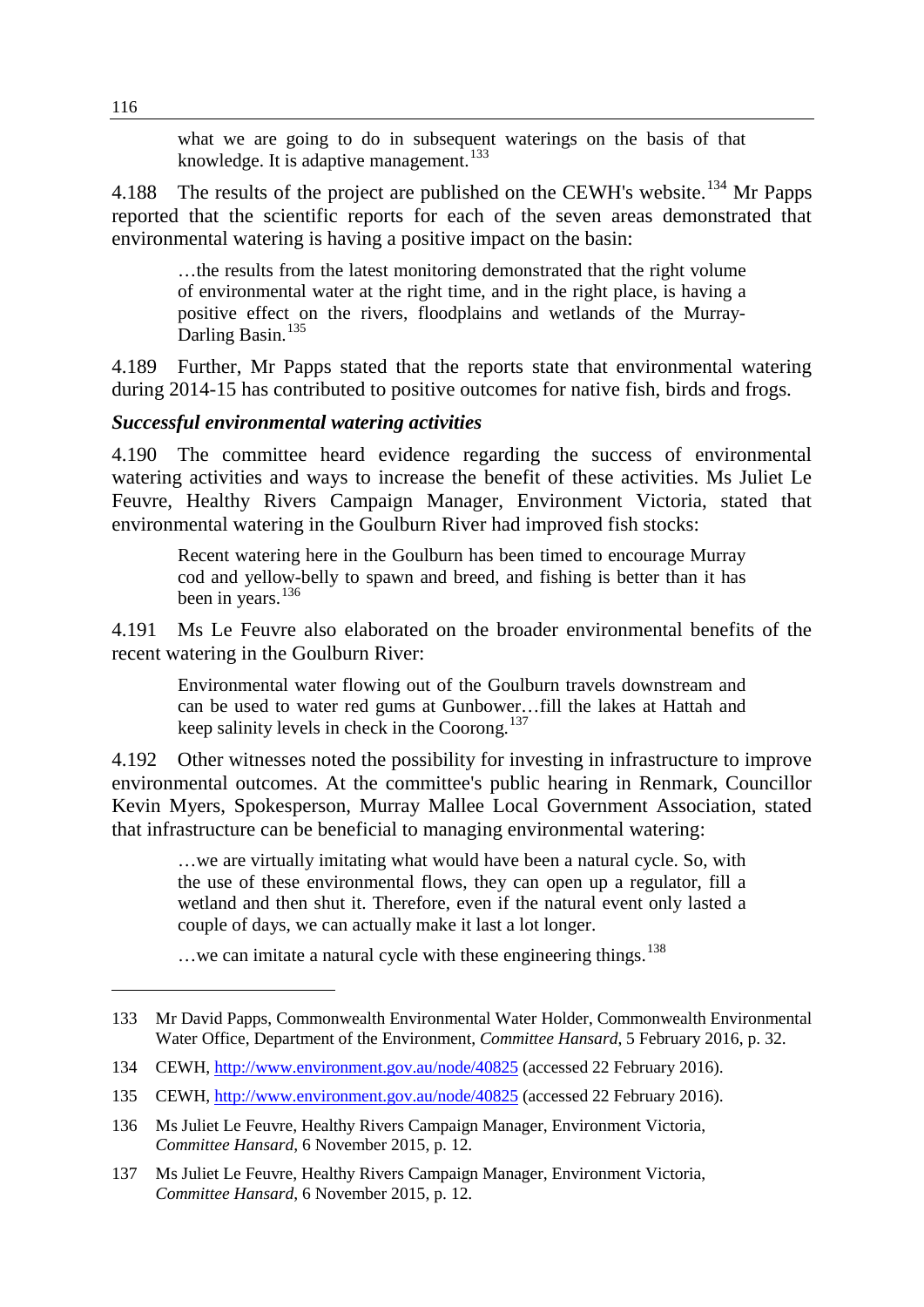4.193 Mr Richard Anderson, Chair, Water Council, Victorian Farmers Federation, stated in Shepparton that works and measures such as pumps at the Hattah Lakes can improve environmental outcomes. Mr Anderson stated that in recent dry years, this infrastructure has been beneficial:

That has been a platform; we have always had that platform in terms of works and measures. It is in these dry years, and we have already seen examples of it this year, when we have not had those high rainfall events and there is not a lot of water available that we see the benefits of those works and measures. The Hattah Lakes pumps are a really good example of what can be done.<sup>[139](#page-36-0)</sup>

4.194 Further, Mr Gavin McMahon, Chief Executive Officer, Central Irrigation Trust, stated at Renmark that there are various examples of infrastructure in SA that improve environmental outcomes, including at Chowilla and Katarapko. Mr McMahon stated that there are a variety of ways to deliver environmental outcomes, and these should be investigated further:

If you look laterally and work harder to find an outcome to the solution there are a number of solutions around that can give you the outcomes that you want. To replace those small floods, that is where you are looking for river red gum regeneration, black box regeneration, lignin regeneration on the flats. If you cannot get it—and that is still a question be answered—if you cannot do it with natural flows, then let's work out a way we can get  $\frac{1}{1}$  [140](#page-36-1)

## *Criticisms of environmental watering activities*

-

4.195 The committee also heard evidence critical of environmental watering activities, including the need to address the risk of blackwater events and the potential that environmental watering is changing the ecological makeup of some areas.

4.196 Mr Roger Knight, Farmer/Managing Farmer, Nyton Park Agriculture, raised the risk of blackwater events, which deplete fish populations. Such events can have significant impacts on native fish. Mr Knight noted that such events in his local area mostly occurred during flooding, not during environmental watering, in 2010-11. However, he stated that these risks need to be addressed to ensure watering events do not 'wipe out' native fish populations.<sup>[141](#page-36-2)</sup> Mr Knight stated:

Blackwater risk, which I have been raising, is identified as one of the key environmental risks of environmental water delivery. There is no use

<sup>138</sup> Cr Kevin Myers, Spokesperson, Murray Mallee Local Government Association, *Committee Hansard*, 9 December 2015, p. 4.

<span id="page-36-0"></span><sup>139</sup> Mr Richard Anderson, Chair, Water Council, Victorian Farmers Federation, *Committee Hansard*, 6 November 2015, p. 23.

<span id="page-36-1"></span><sup>140</sup> Mr Gavin McMahon, Chief Executive Officer, Central Irrigation Trust, *Committee Hansard*, 9 December 2015, p. 40.

<span id="page-36-2"></span><sup>141</sup> Mr Roger Knight, Farmer/Managing Farmer, Nyton Park Agriculture, *Committee Hansard*, 5 November 2015, p. 25.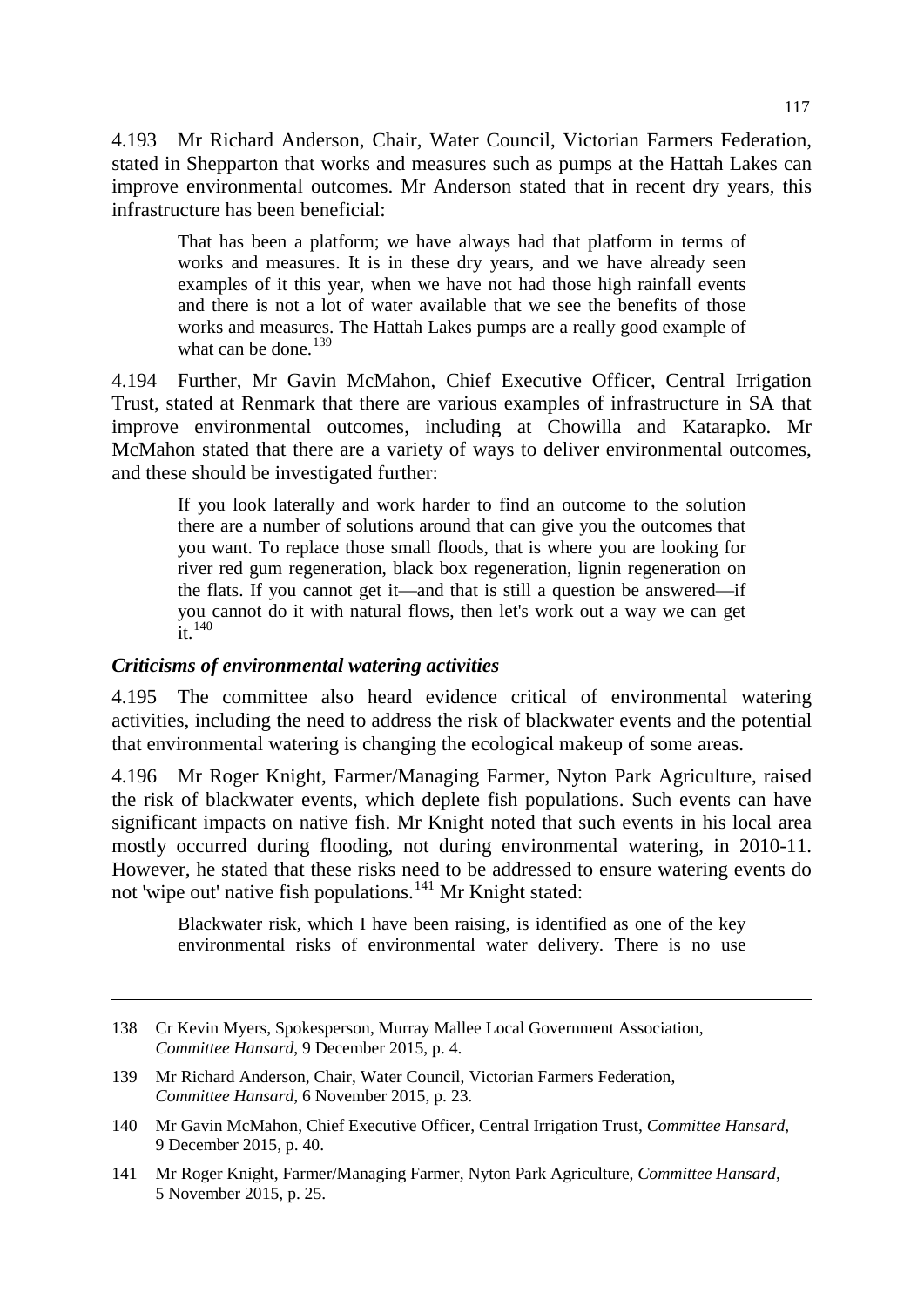breeding up fish and then wiping them out. It is a waste of water. It puts great stress on our communities. I have submitted information about that. It has been a frustrating process to get risks acknowledged and have input into that process.  $142$ 

4.197 Another Echuca witness, Mr John Lolicato, Chairman, Murray Valley Private Diverters, stated that one risk of environmental watering activities is that the ecological makeup of the site may be changed. Mr Lolicato stated that the Hattah Lakes are an example of this:

The amount of water that is being poured into that place—what it is doing is turning a black box-lignum community into something that it is not: a red gum community.[143](#page-37-1)

4.198 The CEWH stated that comments from individuals or landholders about environmental watering activities are taken seriously and investigated:

We are learning from that; we will continue to learn from that. I do hear comments publicly quite a bit along the lines of, 'You've done it at the wrong time of year in the wrong place,' and so on. We take those comments seriously. We are always keen to investigate that, particularly if there is some strong local knowledge involved, and, where there is good evidence from local knowledge, we will deploy it. $144$ 

4.199 The CEWH noted that it was aware that some commenters state that watering is occurring at the wrong time of year. Mr Papps stated that often in this situation, people are observing consumptive water and not environmental water flowing through the system:

In many cases the observations are made not about environmental watering, but about movement of consumptive water through the system which is assumed to be environmental water. So of course it is at the wrong time.<sup>[145](#page-37-3)</sup>

4.200 Mr Papps also stated that given the focus on fish breeding and spawning, people sometimes observe environmental flows and express concern that the environmental watering is occurring at the wrong time of year as the fish are not breeding or spawning at that time. However, Mr Papps stated that fish populations also require suitable conditions prior to breeding and that some water releases are for this purpose:

…when we put water into the system, for example, to support golden perch breeding, there is an assumption that it is the wrong time because they are

<span id="page-37-0"></span><sup>142</sup> Mr Roger Knight, Farmer/Managing Farmer, Nyton Park Agriculture, *Committee Hansard*, 5 November 2015, p. 24.

<span id="page-37-1"></span><sup>143</sup> Mr John Lolicato, Chairman, Murray Valley Private Diverters, *Committee Hansard*, 5 November 2015, p. 50.

<span id="page-37-2"></span><sup>144</sup> Mr David Papps, Commonwealth Environmental Water Holder, Commonwealth Environmental Water Office, Department of the Environment, *Committee Hansard*, 5 February 2016, p. 32.

<span id="page-37-3"></span><sup>145</sup> Mr David Papps, Commonwealth Environmental Water Holder, Commonwealth Environmental Water Office, Department of the Environment, *Committee Hansard*, 5 February 2016, p. 32.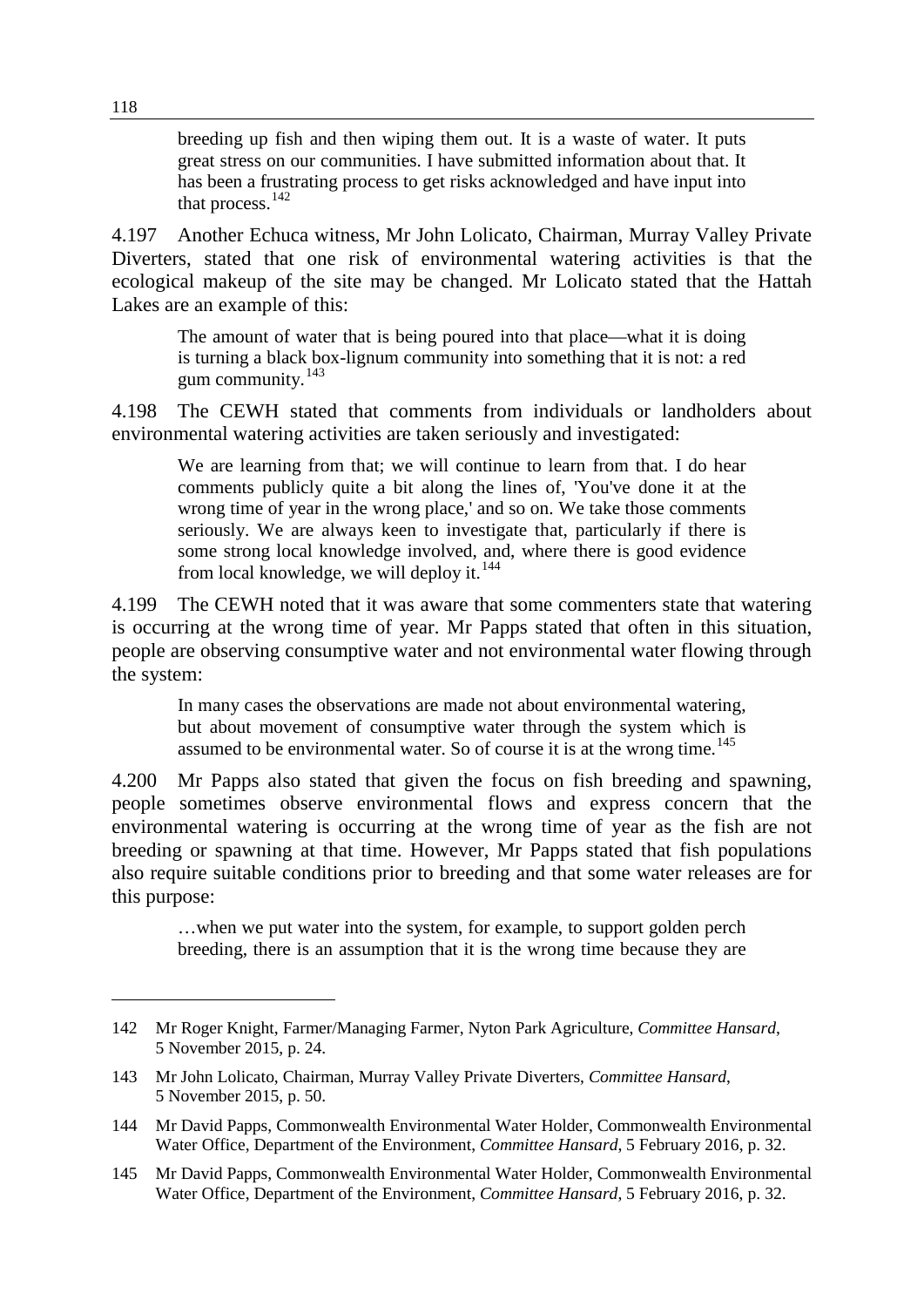not breeding or spawning now. No, they are not. As I said before, we will try to create the antecedent conditions to promote breeding, so sometimes those flows are for that purpose. So we can see and we concede a challenge to continue to inform the communities on what we are doing.<sup>[146](#page-38-0)</sup>

4.201 Mr Papps noted that community awareness and comprehension of the scope and timing of environmental watering was an ongoing challenge.

## *Environmental watering at the Barmah-Millewa Forest*

4.202 One example of environmental watering is at the Barmah Millewa Forest. In response to a question from the committee, the Department of the Environment provided detail from the MDBA stating that the forest required medium to large floods and the frequency, size and duration of these events have reduced as a result of river regulation and water extraction from the Murray River.<sup>[147](#page-38-1)</sup>

4.203 The response stated that environmental watering has occurred at this site since 2009-10, with varying volumes of water each year depending on natural flows. Ecological monitoring of the forest in 2013-14 stated that 94 per cent of the river red gum forests and woodlands were in 'Good or Moderate' condition, increased from 89.5 per cent 'prior to significant natural flooding in 2010.<sup>[148](#page-38-2)</sup>

4.204 This flooding event caused a blackwater event; the response stated that monitoring of native fish has shown increasing spawning, although pest species still dominate the population.

4.205 Further, while Moira grass has been regrowing, it still represents less than five per cent of the area mapped in the 1940s and growth 'has been from existing plants, rather than new plants germinating from seed'. The response stated that 'this vegetation community is still under considerable threat.<sup>[149](#page-38-3)</sup>

4.206 However, the response also noted that two significant waterbird breeding events have occurred at the forest, with a variety of nesting birds present.<sup>[150](#page-38-4)</sup>

## *Committee view*

-

4.207 The committee heard mixed evidence on environmental watering, with some witnesses stating that it was delivering significant ecological benefits, and others concerned that it was negatively impacting on the environment and in some cases the broader community or economy.

<span id="page-38-0"></span><sup>146</sup> Mr David Papps, Commonwealth Environmental Water Holder, Commonwealth Environmental Water Office, Department of the Environment, *Committee Hansard*, 5 February 2016, p. 32.

<span id="page-38-1"></span><sup>147</sup> Department of the Environment, responses to questions on notice, received 2 October 2015, p. 6.

<span id="page-38-2"></span><sup>148</sup> Department of the Environment, responses to questions on notice, received 2 October 2015, p. 6.

<span id="page-38-3"></span><sup>149</sup> Department of the Environment, responses to questions on notice, received 2 October 2015, p. 6.

<span id="page-38-4"></span><sup>150</sup> Department of the Environment, responses to questions on notice, received 2 October 2015, p. 6.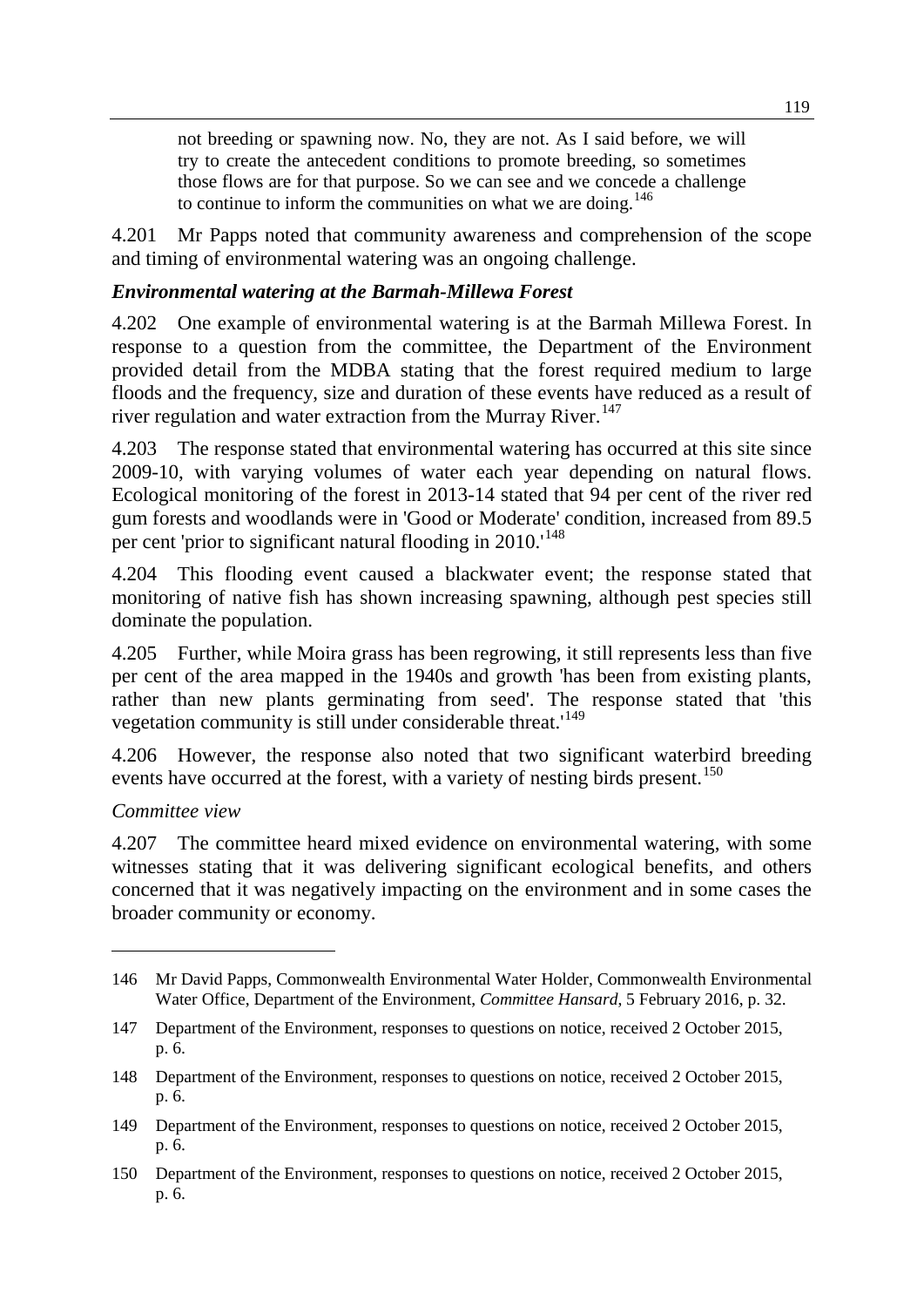4.208 The committee is of the view that environmental watering activities must be carefully measured and objectively monitored to ensure adequate environmental water management occurs. This would also provide clear scientific information on the short, medium and long-term benefits of environmental watering activities.

4.209 The committee notes that the MDBA, CEWH and basin states all take a role in monitoring and evaluation, and encourages closer collaboration to enable clearer reporting of the aims, plans and outcomes of environmental watering. The committee also encourages consistent measurements of the social, economic and environmental impacts of environmental watering activities. Together, these components should be clearly communicated to basin communities to provide greater awareness and understanding of the objectives and outcomes of environmental watering.

# **Recommendation 26**

4.210 **The committee recommends that the MDBA, Commonwealth Environment Water Holder and basin states conduct greater monitoring, objective evaluation and communication of environmental watering activities, and that the MDBA collate and publicly report this information.**

4.211 Further, the committee encourages greater long-term monitoring, evaluation and communication to the public of ecological sites, for example through the CEWH's Long Term Intervention Monitoring Project. The committee urges an expansion of this project to provide greater certainty in environmental watering aims, practices and outcomes.

## **Recommendation 27**

4.212 **The committee recommends that the government fund the expansion of the Commonwealth Environmental Water Holder's existing Long Term Intervention Monitoring Project to include more sites around the basin and provide greater monitoring and evaluation of basin environmental watering activities.**

4.213 With particular regard to the Barmah-Millewa Forest, the committee notes the restoration of some aspects of the forest due to environmental watering and natural flooding, as well as the negative impacts of the natural flooding and the likely slower than anticipated regrowth of native grass.

4.214 The committee acknowledges that environmental watering outcomes are complex and that environmental watering and natural weather events can have varying impacts on ecological systems. However, the committee is of the view that a minimum standard for improvement should be investigated and implemented, and environmental watering activities that are therefore not producing results should be reconsidered.

## *Native fish strategy*

4.215 One of the aims of environmental watering is the rehabilitation of native fish populations in the basin. One witness, Dr Arlene Harriss-Buchan, Healthy Rivers Campaigner, Australian Conservation Foundation, stated that native fish and their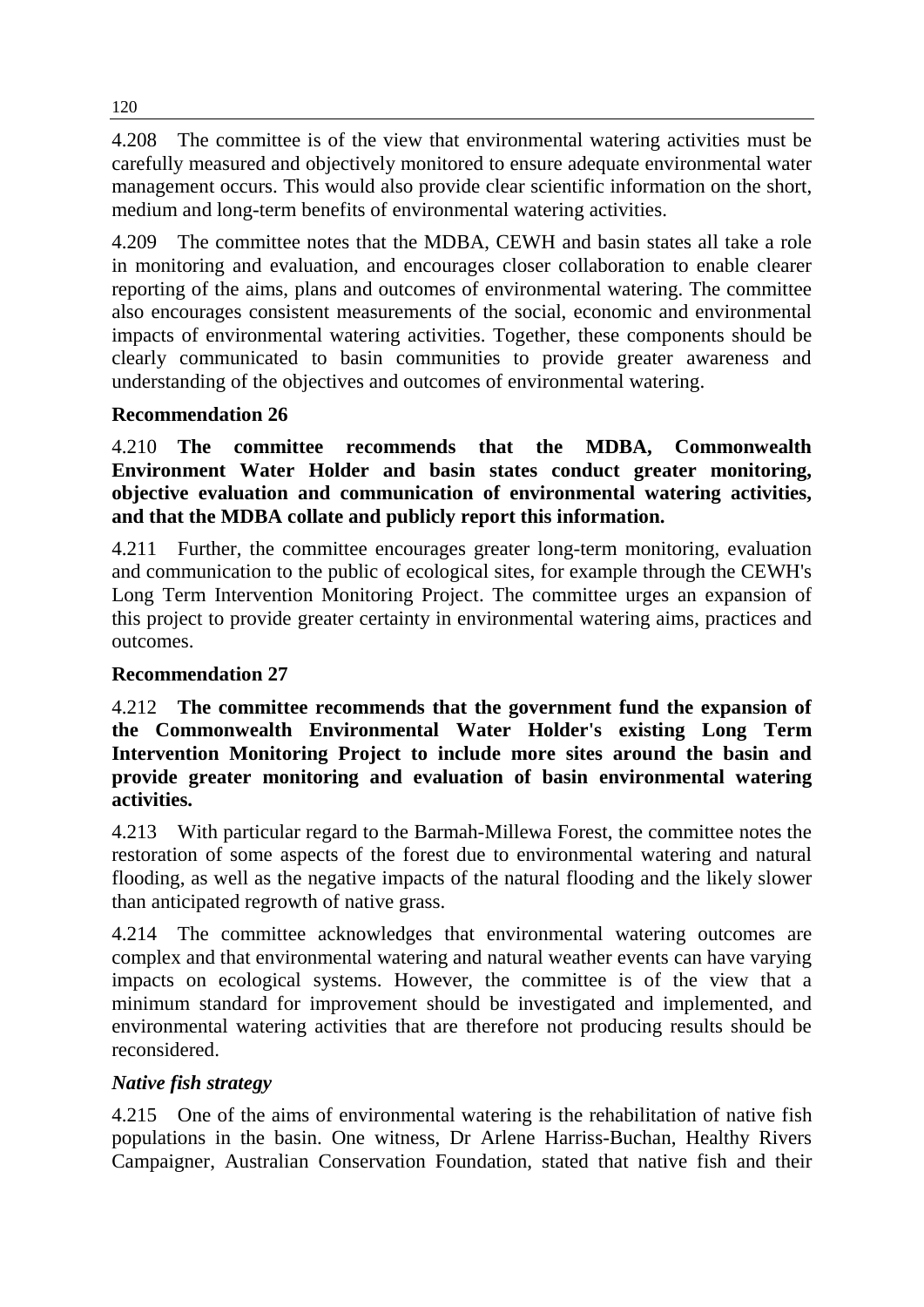habitats were in rapid decline by 2007. Dr Harriss-Buchan stated that this situation required a different approach:

By that time, very large swathes of the basin were hurtling towards ecological collapse. Ninety per cent of the wetlands were gone. Ninety per cent of the native fish were gone, with fish biologists concerned that, if things did not change, that would be 95 per cent gone.<sup>[151](#page-40-0)</sup>

4.216 The Murray-Darling Basin Commission (MDBA's predecessor) developed the Native Fish Strategy for the Murray-Darling Basin 2003-2013, which was endorsed by the Murray-Darling Basin Ministerial Council in 2003. The goal of this strategy was to bring native fish numbers 'back to 60 per cent of their estimated pre-European settlement levels after 50 years of implementation.<sup>[152](#page-40-1)</sup>

4.217 In response to questions on notice, the Department of Agriculture and Water Resources advised that \$92 million had been spent on development and implementation of the Native Fish Strategy.

4.218 The strategy stated that key threats to native fish populations included flow regulation, habitat degradation, lowered water quality, man-made barriers, non-native species, fisheries exploitation, the spread of diseases and the translocation and stocking of fish. The strategy also noted that fish populations had declined since European settlement and, at the time the strategy was prepared, populations were at about 10 per cent of their pre-European settlement levels.<sup>[153](#page-40-2)</sup>

4.219 The strategy had 13 key objectives, which included repairing and rehabilitating habitats, improving water quality, modifying flow regulation practices, enabling passage of native fish between waterways, protecting and managing native fish populations and controlling alien fish populations. These objectives were to be met by rehabilitating and protecting fish habitat, managing riverine structures, controlling alien fish species, protecting threatened native fish species and managing fish translocation and stocking.<sup>[154](#page-40-3)</sup>

4.220 The strategy was to be reviewed after five and ten years, and a 2013-2023 strategy was to be developed.<sup>[155](#page-40-4)</sup> However, funding for the strategy ceased in 2013 and

<span id="page-40-0"></span><sup>151</sup> Dr Arlene Harriss-Buchan, Healthy Rivers Campaigner, Australian Conservation Foundation, *Committee Hansard*, 6 November 2015, p. 11.

<span id="page-40-1"></span><sup>152</sup> Native Fish Strategy 2003-2013, via MDBA website, p. 1, [http://www.mdba.gov.au/publications/mdba-reports/native-fish-strategy-murray-darling-basin-](http://www.mdba.gov.au/publications/mdba-reports/native-fish-strategy-murray-darling-basin-2003-2013)[2003-2013](http://www.mdba.gov.au/publications/mdba-reports/native-fish-strategy-murray-darling-basin-2003-2013) (accessed 19 February 2016).

<span id="page-40-2"></span><sup>153</sup> Native Fish Strategy 2003-2013, via MDBA website, p. 1, <http://www.mdba.gov.au/sites/default/files/pubs/NFS-for-MDB-2003-2013.pdf> (accessed 19 February 2016).

<span id="page-40-3"></span><sup>154</sup> Native Fish Strategy 2003-2013, via MDBA website, p. 1, <http://www.mdba.gov.au/sites/default/files/pubs/NFS-for-MDB-2003-2013.pdf> (accessed 19 February 2016).

<span id="page-40-4"></span><sup>155</sup> Native Fish Strategy 2003-2013, via MDBA website, p. 2, <http://www.mdba.gov.au/sites/default/files/pubs/NFS-for-MDB-2003-2013.pdf> (accessed 19 February 2016).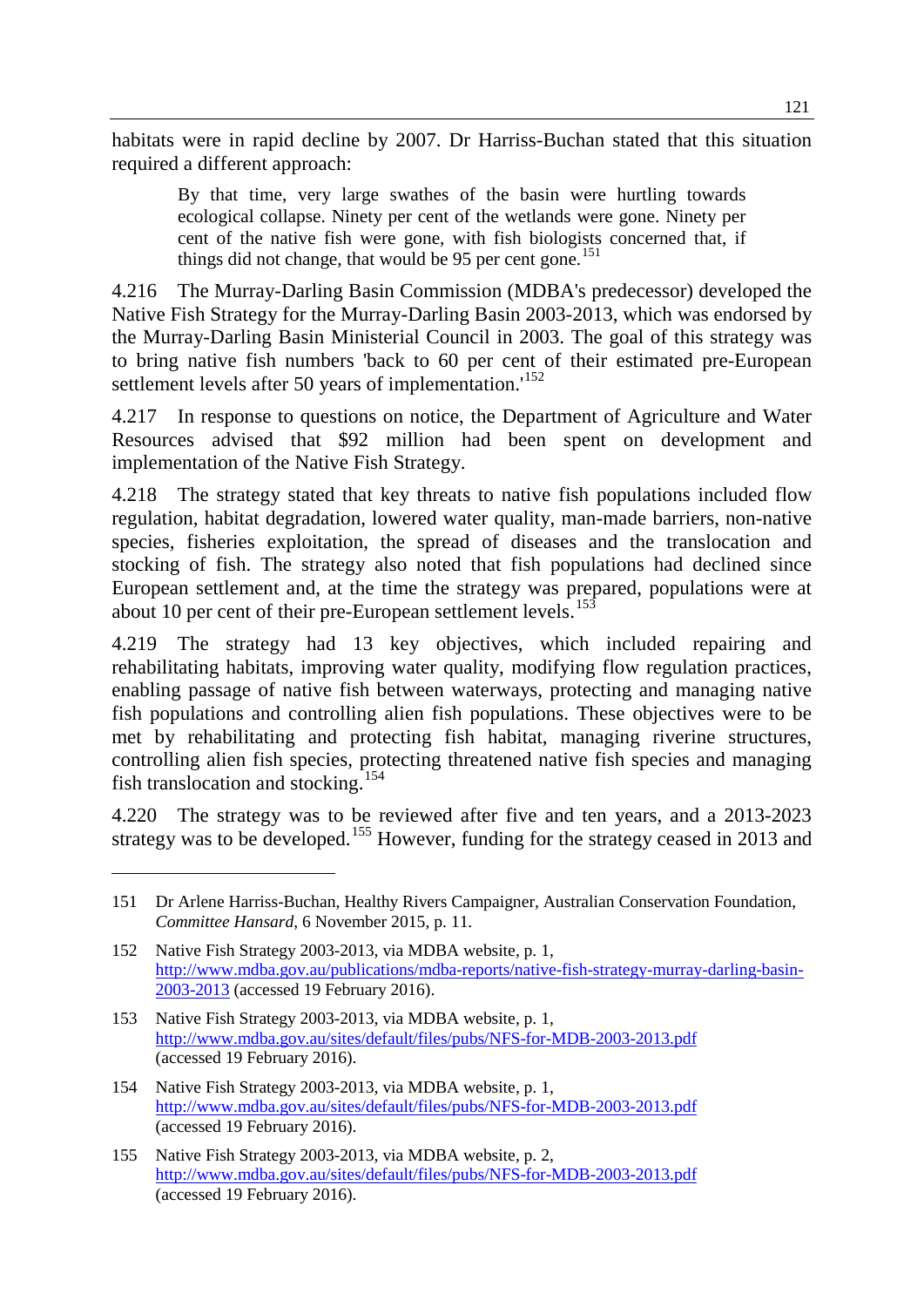native fish management is now one of the four key components of the MDBA's basin-wide environmental watering strategy.<sup>[156](#page-41-0)</sup>

# *Native fish population recovery*

4.221 Some witnesses noted that environmental flows have increased native fish and other aquatic populations. Cr Leigh Wilson, Mayor, Campaspe Shire Council, stated that this had been the case in the Campaspe River:

I have noticed an increase in turtle and platypus activity and, in conjunction with our very active angling clubs in the area, some restocking. There is certainly an increase in native fishes along the Campaspe River.<sup>[157](#page-41-1)</sup>

4.222 The CEWH reiterated that native fish breeding is one of the four key elements of the environmental watering strategy, and that creating conditions conducive to spawning was an important part of restoring native fish populations:

Fish are a target of that monitoring because they are one of the four areas of focus in the environmental watering strategy, which sets quite specific targets for me. We are very interested in the spawning of fish since we want to grow the populations, particularly of endangered fish, so we pay particular attention to that.<sup>1</sup>

4.223 However, the CEWH outlined that fish spawning is only one aspect of restoring native fish populations. Mr Papps stated that environmental watering activities also focused on creating conditions required prior to spawning, and creating an environment for fish to grow to adulthood:

Spawning is only the start of the journey for the recovery of fish populations. Our environmental watering also takes into account the conditions that you need before spawning. Fat, happy fish breed better, and so we try to create the conditions before breeding time to ensure that breeding is maximised, and then after breeding you of course have to create the conditions in the wetlands, rivers and flood plains to give those fish the best chance to grow into adults to breed, and so you grow the population.<sup>[159](#page-41-3)</sup>

## *Impact of cold water releases on native fish*

4.224 The committee heard evidence that releases of cold water for environmental flows could have severe impacts on native fish, including preventing them from breeding. The MDBA stated that cold water pollution can be an issue where water is

<span id="page-41-0"></span><sup>156</sup> A technical report assessing the key outcomes of the strategy was prepared for the MDBA by the Institute for Applied Ecology at the University of Canberra, [http://www.finterest.com.au/wp-content/uploads/2014/06/NFS-Technical-Report-FINAL-](http://www.finterest.com.au/wp-content/uploads/2014/06/NFS-Technical-Report-FINAL-April-2014.pdf)[April-2014.pdf](http://www.finterest.com.au/wp-content/uploads/2014/06/NFS-Technical-Report-FINAL-April-2014.pdf) (accessed 22 February 2016).

<span id="page-41-1"></span><sup>157</sup> Cr Leigh Wilson, Mayor, Campaspe Shire Council, *Committee Hansard*, 5 November 2016, p. 2.

<span id="page-41-2"></span><sup>158</sup> Mr David Papps, Commonwealth Environmental Water Holder, Commonwealth Environmental Water Office, Department of the Environment, *Committee Hansard*, 5 February 2016, p. 32.

<span id="page-41-3"></span><sup>159</sup> Mr David Papps, Commonwealth Environmental Water Holder, Commonwealth Environmental Water Office, Department of the Environment, *Committee Hansard*, 5 February 2016, p. 32.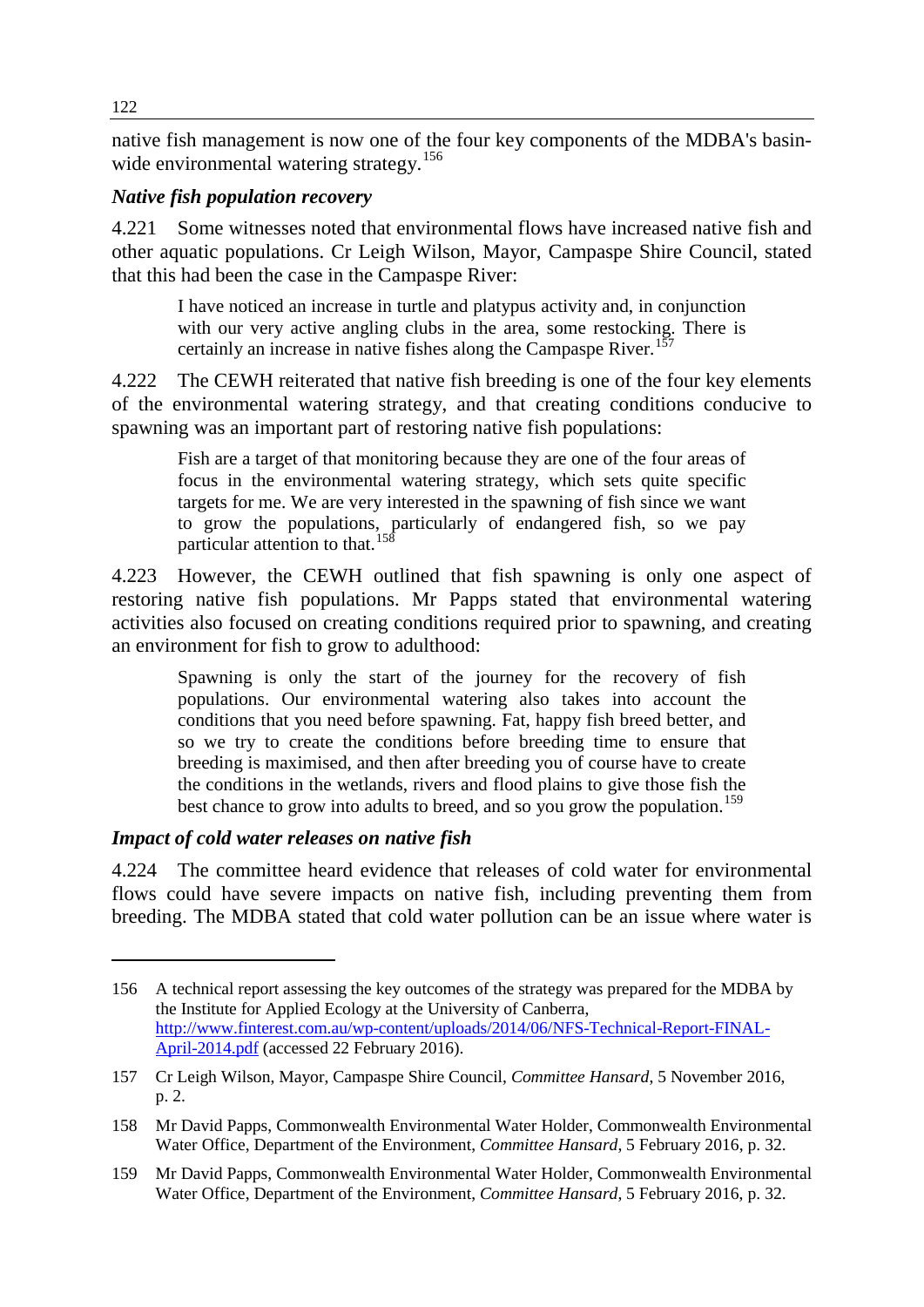discharged from the bottom of dams or water storages. The MDBA advised the committee that the operation of dams is the responsibility of basin states and as such cold water pollution is a responsibility of basin state governments.<sup>[160](#page-42-0)</sup>

4.225 Mr Michael Murray, General Manager, Cotton Australia, stated that this had occurred in the Gwydir Valley, with cold water being released from Copeton Dam:

In the Gwydir Valley, where there is an interest in trying to enhance fish breeding, they go to release water out of Copeton Dam for fish breeding, but there is no multi-level off-take on Copeton Dam, so they are releasing cold water into the Gwydir River and it is too cold to breed anyhow.<sup>[161](#page-42-1)</sup>

4.226 Mr Murray argued that this was a waste of environmental flows, as the water was not delivering the expected outcome of fish breeding:

So they are using water and getting nothing. In that valley, the Commonwealth have spent something in the order of a quarter of a billion dollars on buying water but nothing on environmental works.<sup>[162](#page-42-2)</sup>

4.227 This view was also put forward by Dr Jennifer Marohasy, Spokesperson, Myth and the Murray group, who stated that cold water pollution was a major problem in the Murrumbidgee and Murray rivers, and impacted on the recovery of native species such as the Murray cod.<sup>[163](#page-42-3)</sup>

4.228 The CEWH responded to the committee's concerns about cold water pollution, agreeing that 'it is a legitimate issue under certain circumstances, and there are engineering responses available'.<sup>[164](#page-42-4)</sup> Mr Papps assured the committee that there are ways to deliver environmental water without causing cold water pollution:

…there are some mechanisms or strategies available to us in the application of environmental water to avoid the impacts of cold water pollution, which we exercise. In the assessment of all our environmental watering activities we look at the risk of cold water pollution and then ensure that we mitigate it to the extent possible. Some of those strategies are pretty self-evident and common sense—for example, using environmental water where we are going to get a good environmental outcome but at the time of the year when

-

<span id="page-42-3"></span>163 Dr Jennifer Marohasy, Spokesperson, Myth and the Murray, *Committee Hansard*, 8 December 2015, p. 10.

<span id="page-42-0"></span><sup>160</sup> MDBA, responses to questions on notice, received 3 February 2016, p. 3.

<span id="page-42-1"></span><sup>161</sup> Mr Michael Murray, General Manager, Cotton Australia, *Committee Hansard*, 29 September 2015, p. 34.

<span id="page-42-2"></span><sup>162</sup> Mr Michael Murray, General Manager, Cotton Australia, *Committee Hansard*, 29 September 2015, p. 34.

<span id="page-42-4"></span><sup>164</sup> Mr David Papps, Commonwealth Environmental Water Holder, Commonwealth Environmental Water Office, Department of the Environment, *Committee Hansard*, 5 February 2016, pp 31–32.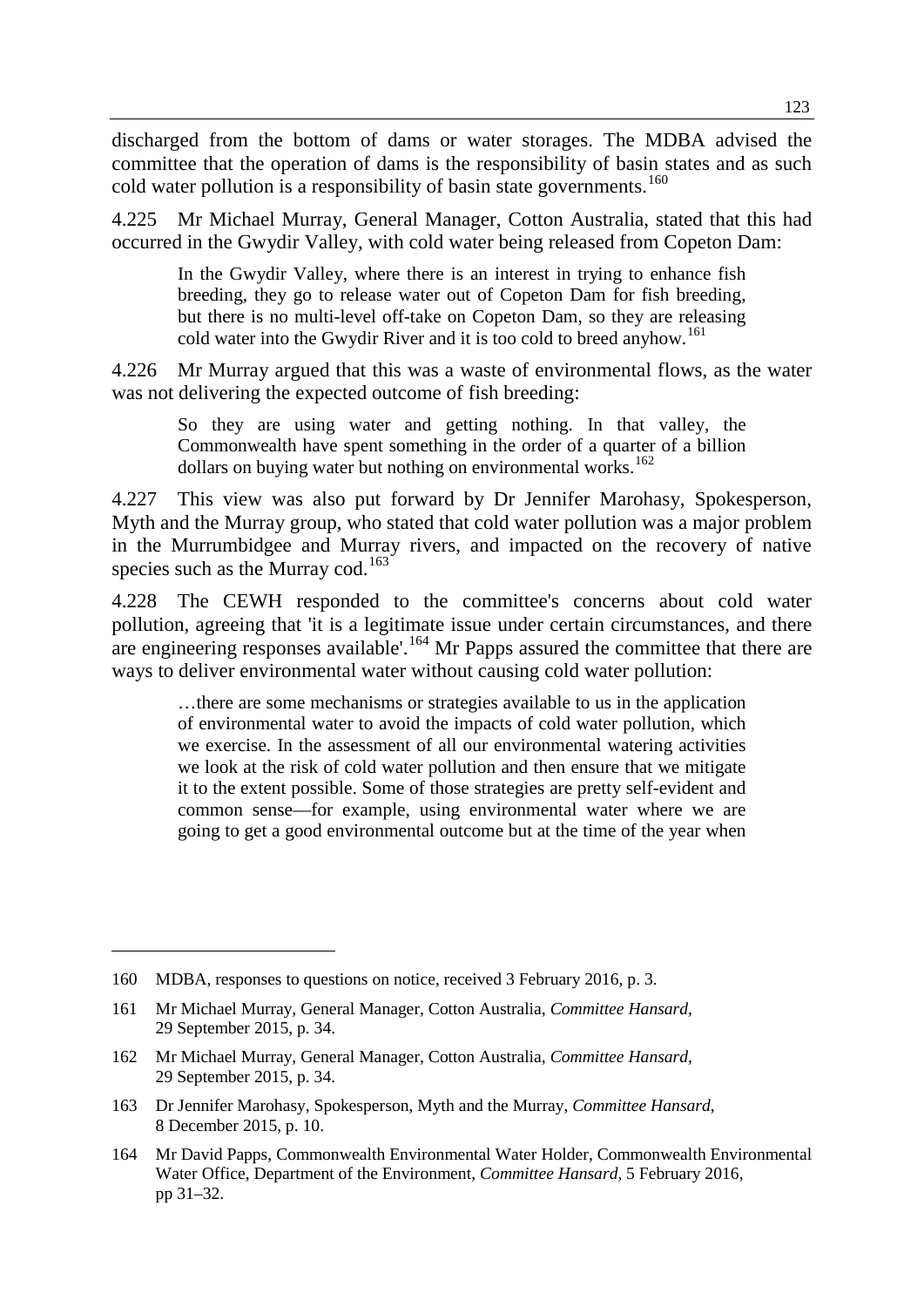there is less stratification in the dam and therefore less impact from cold water.<sup>[165](#page-43-0)</sup>

4.229 The CEWH gave further detail on its watering activities in responses to questions on notice, outlining the best times of year to deliver environmental water:

The main step the Commonwealth Environmental Water Holder can take to manage cold water pollution is through the timing of a watering action. The risk of cold water pollution is much lower at cooler times of year (winter and early spring) when dam water temperatures are not stratified. Environmental watering typically targets this time of year (particularly in the southern Basin), to align with natural cues including those for native fish spawning. Other options include timing releases with downstream tributary flows, which will dilute the cold water, and releasing water at a rate and/or volume unlikely to cause a significant risk in receiving water temperatures.<sup>[166](#page-43-1)</sup>

4.230 The CEWH says it supports and participates in action to address cold water pollution in collaboration with state governments and water authorities.<sup>[167](#page-43-2)</sup>

4.231 The MDB Ministerial Council Native Fish Strategy lists cold water pollution as a threatening process. Yet despite funding of \$92 million committed to the Strategy, only one water storage facility, Burrendong dam, has been modified to mitigate cold water pollution.

### *Cold water releases from the Hume Dam*

4.232 Dr Marohasy also raised the issue of cold water releases from the Hume Dam, stating that this led to cold water pollution in the Murray River. Dr Marohasy argued that the Native Fish Strategy for the basin from 2003 to 2013 gave a solution to cold water pollution in the Murray:

…the most cost-effective, tangible, achievable, easiest thing to do right away…was retrofitting of the Hume Dam with multilevel outlets and also including artificial de-stratification of the water in the dam.<sup>[168](#page-43-3)</sup>

4.233 The CEWH provided information from the MDBA stating that adapting the Hume Dam would be difficult due to local weather conditions:

Hume Dam is extremely exposed to prevailing south easterly winds and as such wave action immediately upstream of the dam can be significant. This

<span id="page-43-0"></span><sup>165</sup> Mr David Papps, Commonwealth Environmental Water Holder, Commonwealth Environmental Water Office, Department of the Environment, *Committee Hansard*, 5 February 2016, pp 31–32.

<span id="page-43-1"></span><sup>166</sup> CEWH, responses to questions on notice, received 2 February 2016, p. 1.

<span id="page-43-2"></span><sup>167</sup> CEWH, responses to questions on notice, received 2 February 2016, p. 1.

<span id="page-43-3"></span><sup>168</sup> Dr Jennifer Marohasy, Spokesperson, Myth and the Murray, *Committee Hansard*, 8 December 2015, p. 10.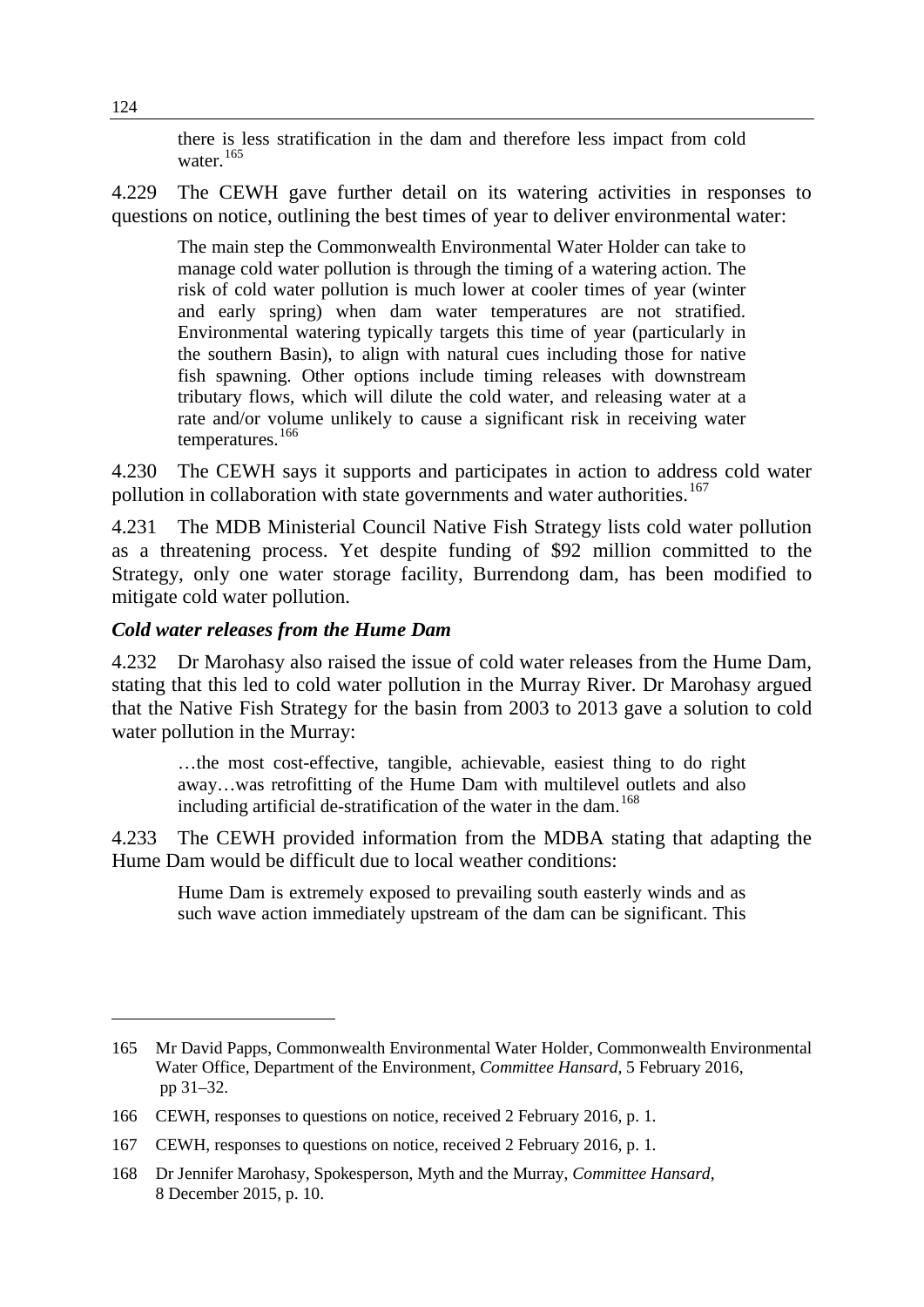means that suspended curtains to limit outflow to surface layer or floating turbines to mix water would be extremely difficult to moor.<sup>[169](#page-44-0)</sup>

4.234 Furthermore, this information stated that the 'only likely viable option' would cost approximately \$40 million:

The only likely viable option to eliminate any temperature differential at Hume Dam would be a substantial concrete structure upstream of the power station inlets and probably also covering the irrigation intakes. $170$ 

4.235 Furthermore, Dr Marohasy stated that the construction of the barrages had led to a decline in saltwater fish, such as mulloway, in the South Australian Lower Lakes. Dr Marohasy said that the mulloway fishery declined after the barrages were sealed:

Of course the mulloway fishery was decimated, totally decimated when the barrages were sealed in  $1940$ .<sup>[171](#page-44-2)</sup>

4.236 Dr Marohasy stated that following the implementation of the barrages, the saltwater fish have been replaced by freshwater fish, predominately European carp:

In fact, there is a Charlie Carp industry that has built up around the harvesting of this pest species in the Lower Lakes.<sup>[172](#page-44-3)</sup>

4.237 Further, Dr Marohasy argued that if the barrages were removed and the Lower Lakes became an estuarine environment, saltwater fish such as the mulloway would return. Dr Marohasy stated that this would improve the fishing industry in the region:

If the lakes became estuarine, unfortunately [the carp] industry would go out of business but, hey, we would have a return of higher value fish and better fishing fish and native fish including the mulloway, for example. We would be rid, simply by letting the sea water in, of the carp in the Lower Lakes and we would have a return of the mulloway.<sup>[173](#page-44-4)</sup>

4.238 This view was also held by Mr Neil Eagle, a witness at Echuca, who stated that an estuarine environment would lead to a productive fishing industry:

The productivity and health of the Lower Lakes could be restored with reestablishment of the Mulloway fishing industry, which was a big industry before the barrages were constructed. The productivity of the Basin in South Australia and the upper states could be secured in the national interest.[174](#page-44-5)

<span id="page-44-0"></span><sup>169</sup> CEWH, responses to questions on notice, received 2 February 2016, p. 1.

<span id="page-44-1"></span><sup>170</sup> CEWH, responses to questions on notice, received 2 February 2016, p. 1.

<span id="page-44-2"></span><sup>171</sup> Dr Jennifer Marohasy, Spokesperson, Myth and the Murray, *Committee Hansard*, 8 December 2015, p. 10.

<span id="page-44-3"></span><sup>172</sup> Dr Jennifer Marohasy, Spokesperson, Myth and the Murray, *Committee Hansard*, 8 December 2015, p. 10.

<span id="page-44-4"></span><sup>173</sup> Dr Jennifer Marohasy, Spokesperson, Myth and the Murray, *Committee Hansard*, 8 December 2015, p. 10.

<span id="page-44-5"></span><sup>174</sup> Mr Neil Eagle, private capacity, *Committee Hansard*, 5 November 2015, p. 54.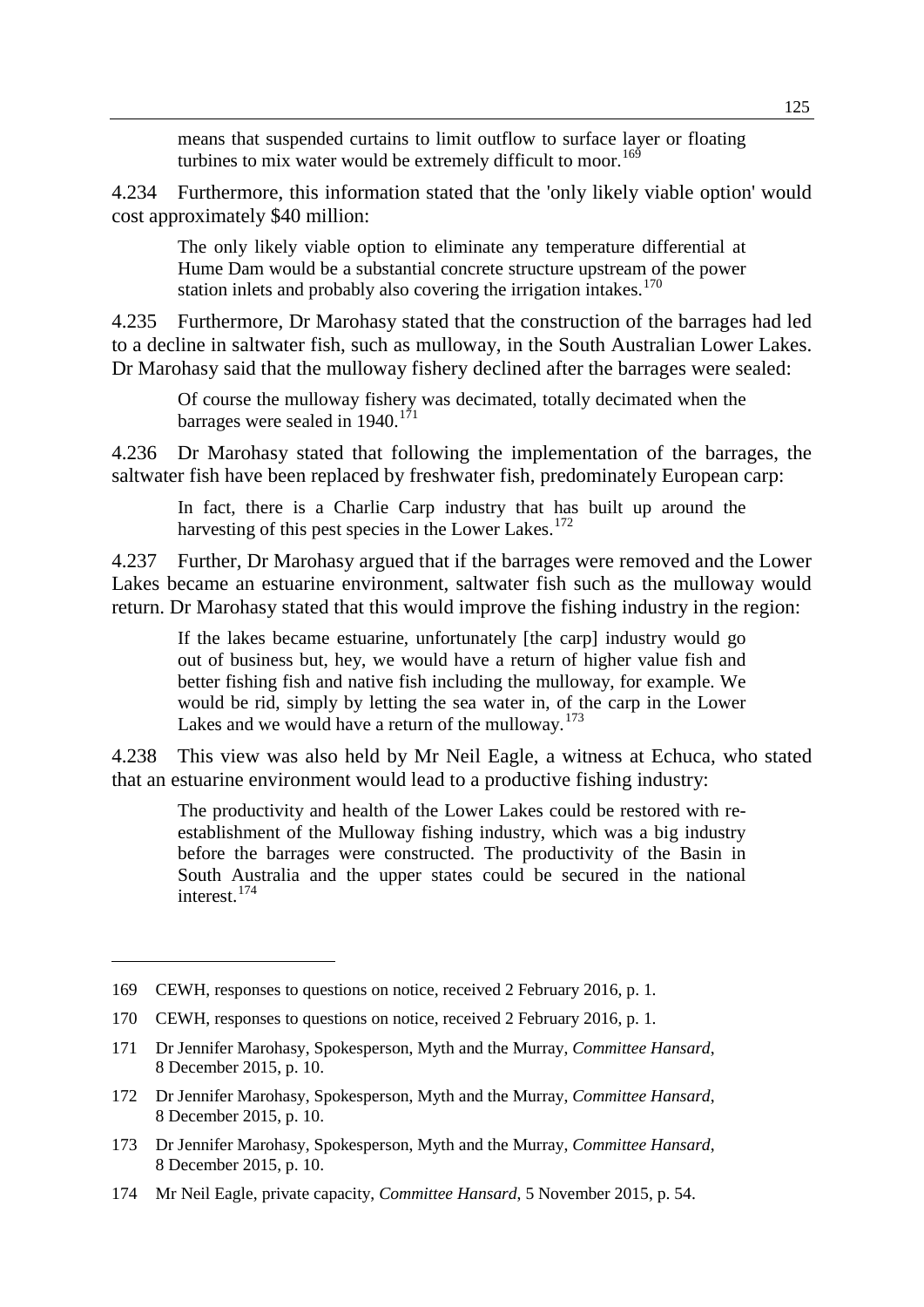#### *Impact of European carp*

4.239 Native fish have to compete with introduced or alien species in the basin's rivers. The most populous introduced fish in the basin is European carp. The committee heard that European carp were a big problem in rivers in the basin. Witnesses spoke of the damage that carp are causing to rivers and riverbanks and how carp cause turbidity in rivers, which affects water quality. Cr Peter Laird, Mayor, Carrathool Shire Council, stated that carp are doing incredible amounts of damage to the Lachlan River:

The damage that carp are doing to the Lachlan is unbelievable. They are burrowing under the banks and I am told by people who swim in it that they can hang onto the edge and swing their legs right back up in under. That is how the fish burrow on the banks. The red gums are falling in and it has become an absolute disaster—the amount of timber.<sup>[175](#page-45-0)</sup>

4.240 Cr Laird also argued that the effect that carp have on waterways stymies the positive impact of environmental flows, and stated that the removal of carp can lead to positive environmental outcomes. Cr Laird recounted a story of Willandra Creek, which was filled with carp from 1975 to 2011. However, once the carp disappeared, plants originally displaced by the carp reappeared:

The minute the carp moved in in 1975, it absolutely ruined the creek. In 2011 we had a downpour of rain and the opportunity of fresh water. Within one month the ribbon weed was back. Nature, amazingly, takes care. It had not been there for 37 years and all of a sudden the ribbon weed was back. This is the effect that carp has on the waterways. It does not matter how much water you pour down that Lachlan River for the environment; the carp are just ruining it. $176$ 

4.241 Mr Anthony Wass, Committee Person, Macquarie Marshes Environmental Trust, also indicated that carp were damaging rivers in his region, although not to the extent that Cr Laird had experienced:

The carp damage in the river is very, very significant. That riverine weed comment is illustrative. There is a lot of damage caused by carp.<sup>[177](#page-45-2)</sup>

4.242 Given the destructive effects of carp, witnesses such as Mr Mike Dalmau, in a private capacity at Shepparton, called for the eradication of carp, and argued that this was imperative to the success of the Plan:

The other thing that needs to be put on the agenda is that you can talk all you want about the environmental water coming down the river, but the greatest percentage of it will be wasted unless you eradicate carp. The carp

<span id="page-45-0"></span><sup>175</sup> Cr Peter Laird, Mayor, Carrathool Shire Council, *Committee Hansard*, 27 October 2015, p. 17.

<span id="page-45-1"></span><sup>176</sup> Cr Peter Laird, Mayor, Carrathool Shire Council, *Committee Hansard*, 27 October 2015, p. 17.

<span id="page-45-2"></span><sup>177</sup> Mr Anthony Wass, Committee Person, Macquarie Marshes Environmental Trust, *Committee Hansard*, 27 October 2015, p. 30.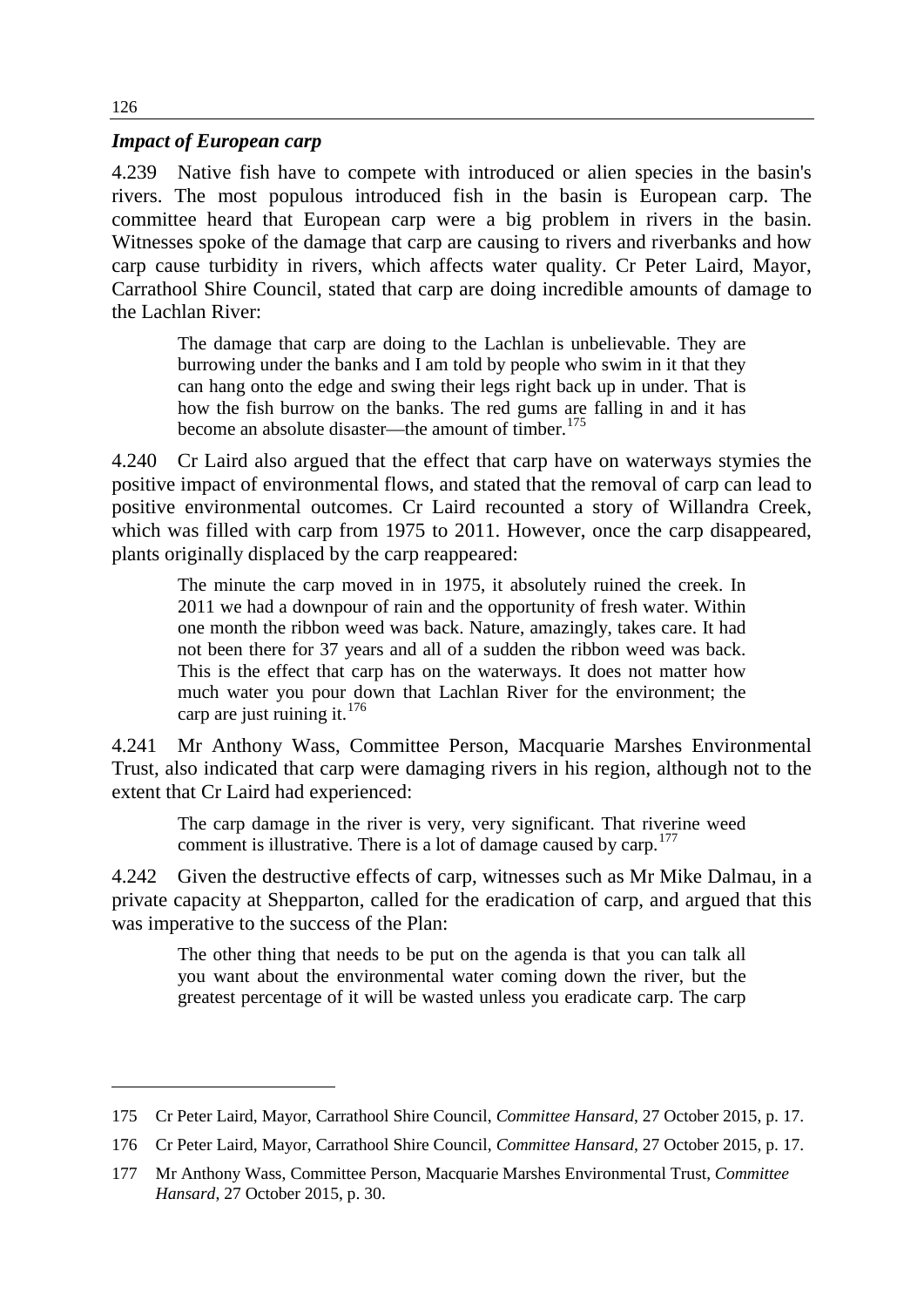attack the basic microsystems of whole environment of the system. Until you get rid of carp all the other benefits can never be achieved.<sup>[178](#page-46-0)</sup>

#### *European carp control measures*

-

4.243 Witnesses supported measures to reduce, control and potentially eradicate the European carp population. In particular, witnesses noted that CSIRO is currently developing a carp herpes virus to manage carp numbers.

4.244 Mr Anthony Wass, Committee Person, Macquarie Marshes Environmental Trust, stated that the prospect of a disease to prevent carp breeding was positive:

I have heard of a program called the daughterless carp program, which was designed to put some sort of disease within the carp population which was benign to other fish species so that you would have a breeding program so that they bred themselves out of existence.<sup>[179](#page-46-1)</sup>

4.245 Mr Michael Murray, General Manager, Cotton Australia, concurred that a release of the carp herpes virus would reduce the number of carp in the river and improve the health of the river system.<sup>[180](#page-46-2)</sup>

4.246 Mr Colin Mues, Acting Executive Director, Environmental Management Division, MDBA noted the complexity of eradicating carp, and stated that present management of environmental water took into account the risks associated with carp and tried to undertake measures that were advantageous to native fish where possible:

…carp is one of those feral pests that are in our system and are going to be extremely hard to eradicate, if at all. Environmental water managers are acutely aware of the risks that carp pose to our environment, and they manage that water as diligently as they can while managing the risk. There are some mechanisms they have got to advantage native fish over carp but they are somewhat limited…

4.247 However, Mr Mues noted that the carp herpes virus would make a considerable difference in controlling the carp population but that a possible release of the virus is still two to three years away:

…that is why there is such considerable attention being focused on the carp herpes virus and the potential it presents for a large-scale control mechanism. As I understand it, the herpes virus is going through the last stages of testing—I think the New South Wales Department of Primary Industries is leading the work necessary to get those last trials done—but that is I think two to three years off maybe from release.<sup>[181](#page-46-3)</sup>

<span id="page-46-0"></span><sup>178</sup> Mr Mike Dalmau, private capacity, *Committee Hansard,* 6 November 2015, p. 45.

<span id="page-46-1"></span><sup>179</sup> Mr Anthony Wass, Committee Person, Macquarie Marshes Environmental Trust, *Committee Hansard*, 27 October 2015, p. 30.

<span id="page-46-2"></span><sup>180</sup> Mr Michael Murray, General Manager, Cotton Australia, *Committee Hansard*, 29 September 2015, p. 28.

<span id="page-46-3"></span><sup>181</sup> Mr Colin Mues, Executive Director, Environmental Management Division, MDBA, *Committee Hansard*, 5 February 2016, p. 58.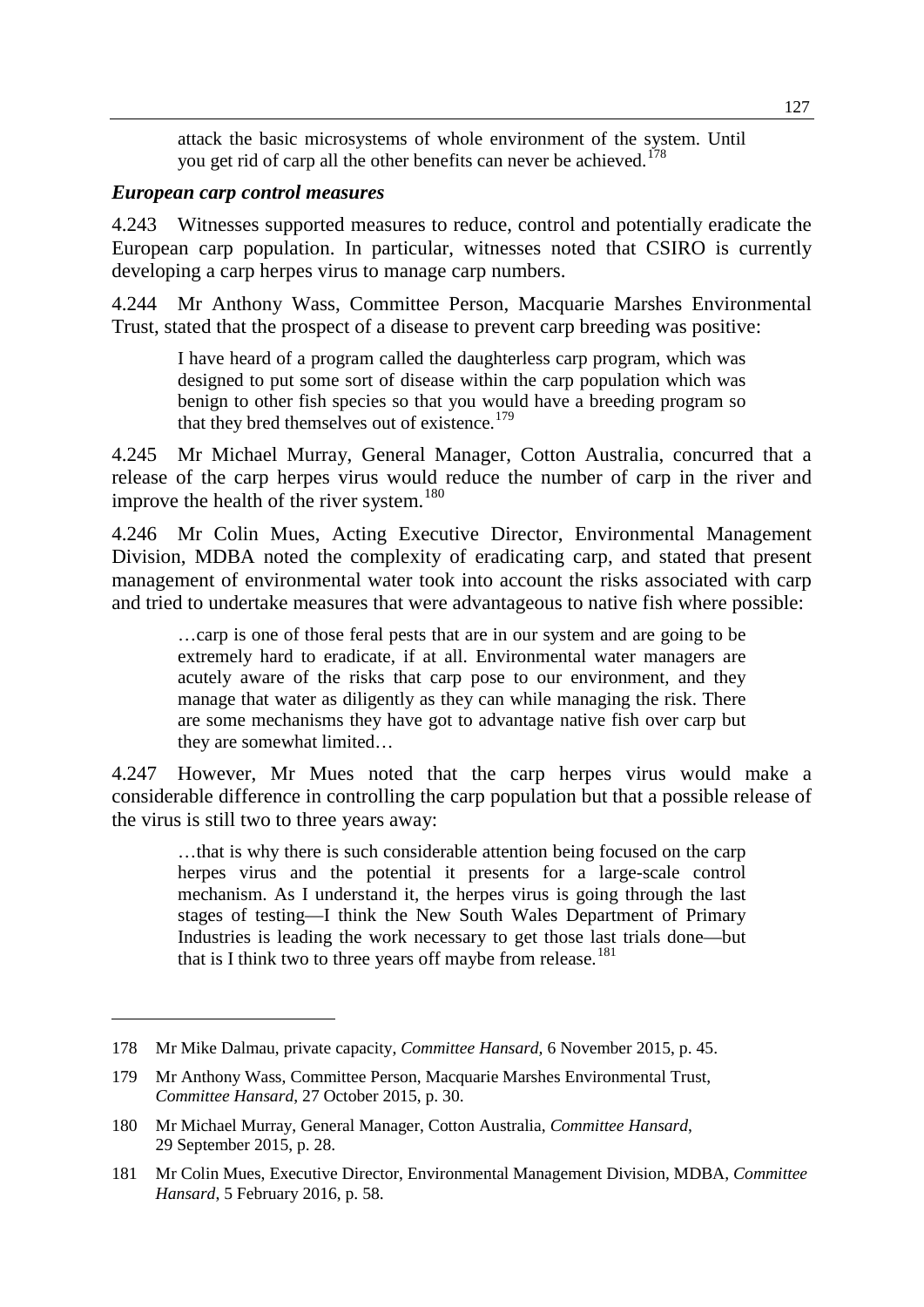4.248 Scientists from CSIRO are testing a virus called *cyprinid herpesvirus-3*  (CyHV-3) or *koi herpesvirus* (KHV) to determine the 'safety and suitability of the virus for controlling carp'.[182](#page-47-0) The CSIRO reported that research has shown that the virus does kill carp and does not develop in any other native or introduced fish. However, CSIRO will continue testing before a release of the virus is considered:

Over the next few years we'll continue to test the susceptibility of other fish and amphibian species to CyHV-3 and address questions regarding the safety of possible widespread distribution of the virus, both for people and other animal species. This work is supported by the Invasive Animals Cooperative Research Centre and the release program is led by the New South Wales Department of Primary Industries.<sup>[183](#page-47-1)</sup>

4.249 The SA government, in response to questions from the committee, stated that in considering whether or not the carp herpes virus should be released, significant analysis of the costs, risks and benefits would be required:

A full analysis of all risks and benefits would be required before any decision is made to release the virus into waterways to ensure there would be no unintended adverse consequences. For example, it will be very important to ensure there is no risk of infecting other fish and animal species. It will also be necessary to understand the effects on the aquatic food web of quickly removing large numbers of carp which provide an important food source for other species.<sup>[184](#page-47-2)</sup>

4.250 Furthermore, Mr Russell James, Executive Director, Policy and Planning Division, MDBA, stated that the release of the virus would need to be accompanied by a strategy to ensure ongoing removal of dead carp from waterways:

I might just say it is one thing to get the virus to the right safety level, if you like, that it is not going to impact on other species, but the strategy you need to have in place to release it is quite massive because you think of dead carp up and down the river system, you need to have systems in place to deal with that and that is going to be a massive effort.<sup>[185](#page-47-3)</sup>

#### *Committee view*

-

4.251 The committee heard evidence pointing out the importance of native fish to the basin's ecosystems. Witnesses stated that native fish populations were in decline, and noted the work done under the native fish strategy to rehabilitate these populations. Again, the committee heard mixed evidence on the regeneration of native fish populations and the impact of environmental watering activities.

<span id="page-47-0"></span><sup>182</sup> CSIRO, [http://www.csiro.au/en/Research/BF/Areas/Managing-the-impacts-of-invasive](http://www.csiro.au/en/Research/BF/Areas/Managing-the-impacts-of-invasive-species/Biological-control/Biocontrol-of-carp)[species/Biological-control/Biocontrol-of-carp](http://www.csiro.au/en/Research/BF/Areas/Managing-the-impacts-of-invasive-species/Biological-control/Biocontrol-of-carp) (accessed 18 February 2016).

<span id="page-47-1"></span><sup>183</sup> CSIRO, [http://www.csiro.au/en/Research/BF/Areas/Managing-the-impacts-of-invasive](http://www.csiro.au/en/Research/BF/Areas/Managing-the-impacts-of-invasive-species/Biological-control/Biocontrol-of-carp)[species/Biological-control/Biocontrol-of-carp](http://www.csiro.au/en/Research/BF/Areas/Managing-the-impacts-of-invasive-species/Biological-control/Biocontrol-of-carp) (accessed 18 February 2016).

<span id="page-47-2"></span><sup>184</sup> SA Government, responses to questions on notice, received 17 February 2016, p. 16.

<span id="page-47-3"></span><sup>185</sup> Mr Russell James, Executive Director, Policy and Planning Division, MDBA, *Committee Hansard*, 5 February 2016, p. 58.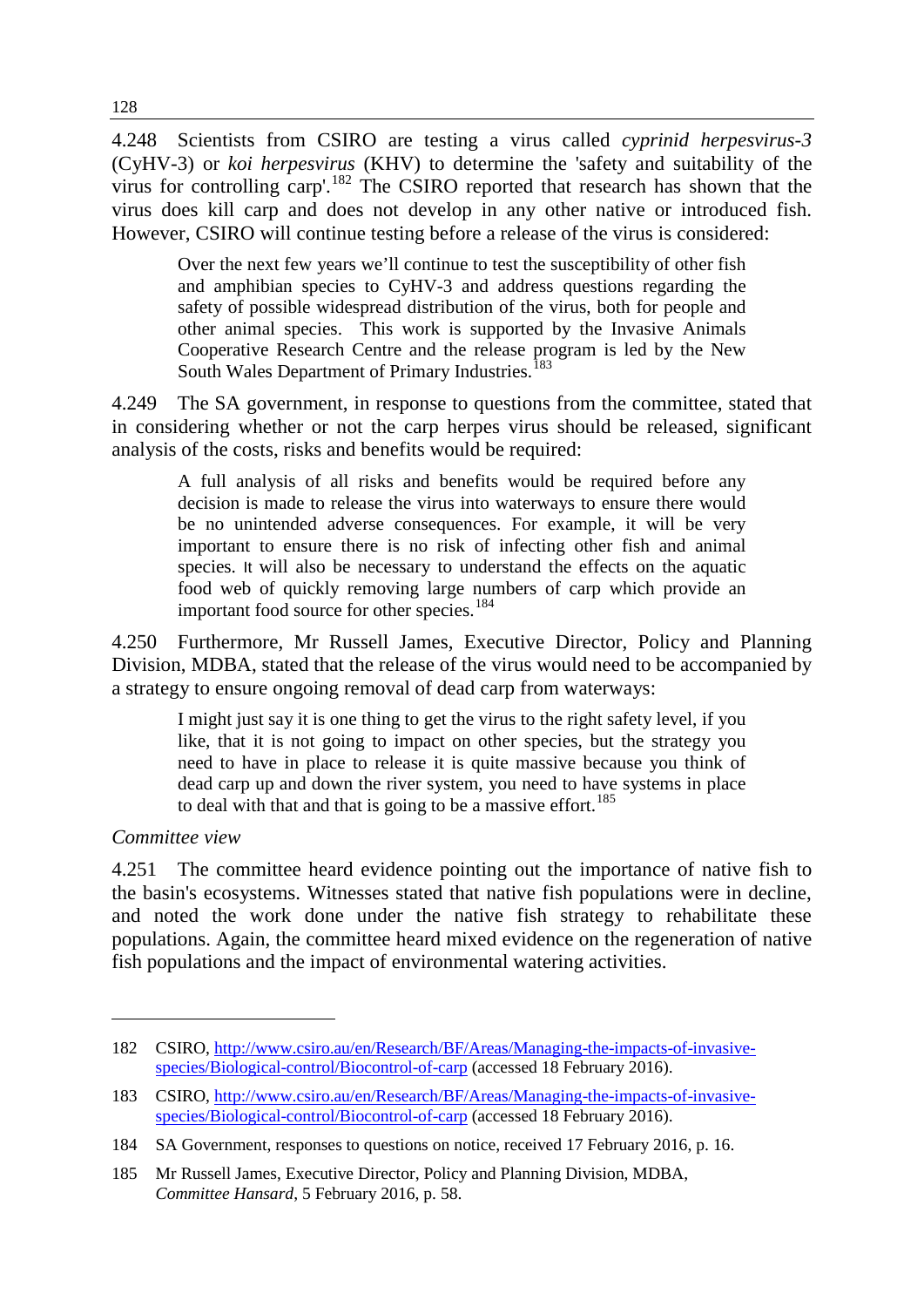4.252 The committee notes the positive impact of environmental watering activities, including the promotion of spawning, breeding, and growth of native fish. The committee also notes the instances and negative impacts of cold water releases on native fish. The committee encourages MDBA to review these incidents and implement risk assessments and mitigation strategies to ensure they are not repeated.

# **Recommendation 28**

4.253 **The committee recommends the Victorian and NSW governments, as operators of the relevant storages, implement measures to mitigate cold water pollution that is undermining recovery efforts of native fish.**

# **Recommendation 29**

4.254 **The committee recommends the MDBA conduct a review of the impact of cold water releases on native fish and develop risk assessments and mitigation strategies to ensure that cold water releases do not impact on native fish.**

4.255 The committee also noted the decline of saltwater fish in the Lower Lakes and the associated decline of the fishing industry and considers that this matter would be resolved if the management of the Lower Lakes is altered.

4.256 Further, the committee notes the damaging impact of European carp on rivers and the development of a control measure in the form of carp herpes virus. The committee supports the ongoing testing of this virus. Should this testing determine that the virus has no unintended adverse consequences, the committee would support its release.

4.257 Overall, the committee is cognisant of the fact that native fish health is one of the four key indicators of basin health, and expects native fish monitoring and evaluation to continue throughout the implementation of the Plan.

# *Salinity levels*

4.258 Salinity is the concentration of dissolved salts in water or soil. Salt is a natural feature of the basin, however human alteration of the basin landscape for irrigation and land clearing can increase the mobilisation of salt, which can lead to salt concentration in some areas of the basin landscape. Salinity is an issue throughout the basin, not just in the Lower Lakes and Coorong.

4.259 The origin of the salt in the basin is multifaceted. There is the underlying salt that resides in the basin sediments as a result of sea incursions thousands of years ago and there is considerable evidence of aeolian (wind-blown) salt deposits together with salts from the gradual erosion and dispersion of bedrock minerals.

In the south-eastern uplands of the Murray-Darling Basin, a common conception has been that salt is sourced from the whole landscape, being present in the overall geology or groundwater systems. This includes connate salts coincident with deposition (as in marine sediments) or salts derived from subsequent weathering processes. More recently, it has become accepted that salts have been introduced to the landscape rather than being derived in situ from bedrock. This can be by rainfall accessions with evapotranspiration causing accumulation of oceanic cyclic salts in the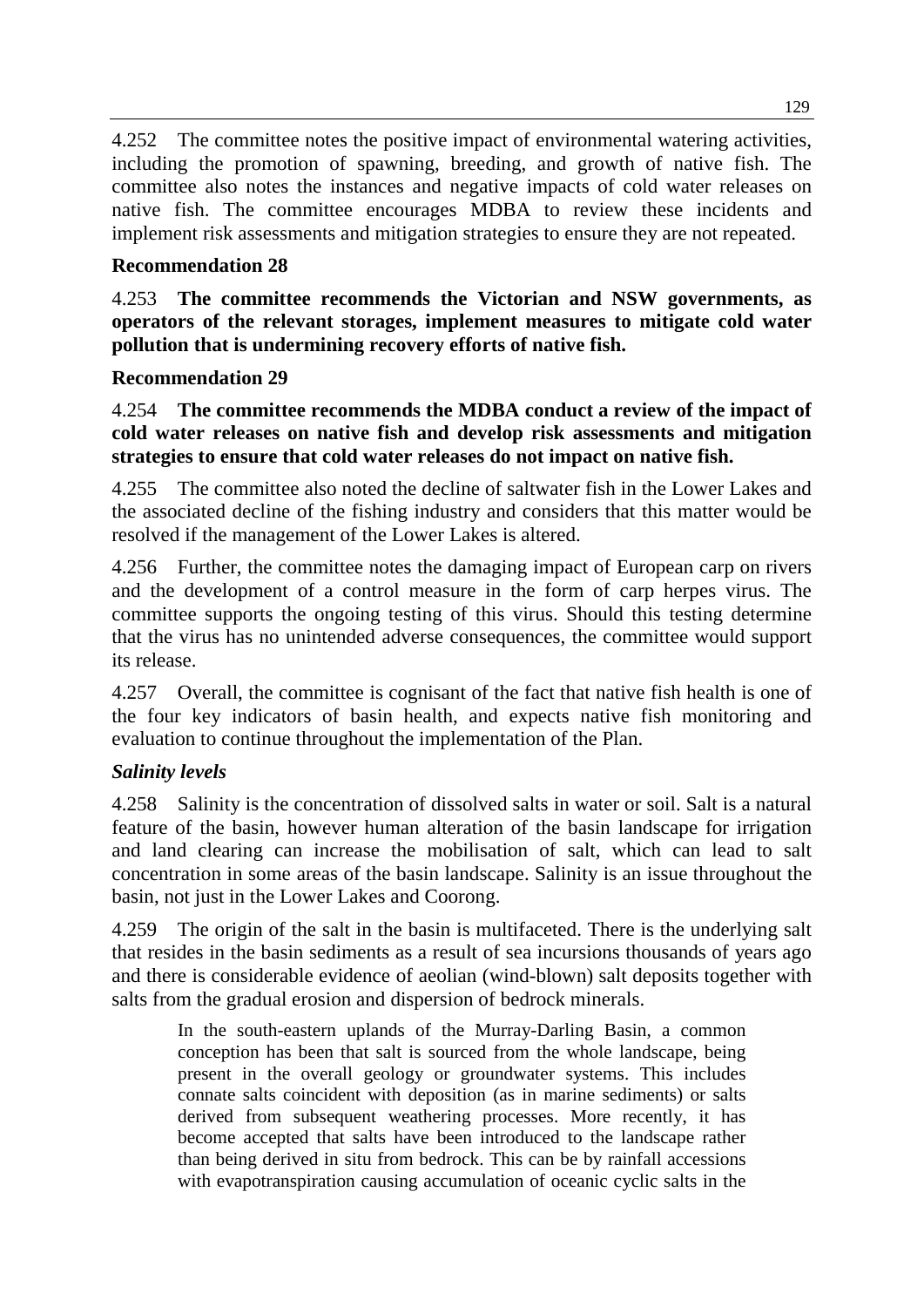soil profile. Salts can also be associated with silty clay deposits derived from wind-blown sources…[these are] significant for the south-eastern margins of the Murray-Darling basin. Such surficial deposits can be the dominant source of salt in these catchments and when saturated or mobilised become a driver for dryland salinity <sup>[186](#page-49-0)</sup>

4.260 Coupled with these sources is the constant deposition of salt laden ground water that resides in aquifers alongside the river systems. In some regions of the Pliocene Sands aquifer north of Renmark SA the groundwater is hypersaline:

Towards the end of the south-west directed groundwater flow path, [south across the basin toward Renmark] the watertable is relatively shallow  $\langle \langle 30 \rangle$ m) and the Pliocene Sands represent the shallow watertable aquifer. Groundwater salinities commonly exceed sea water concentrations (35,000  $mg/L$ ) and may become hypersaline ( $>100,000$  mg/L) under salt lakes. The groundwater in the aquifer can also be highly stratified.<sup>[187](#page-49-1)</sup>

4.261 This salt is slowly released into the river system due to a variety of reasons – soil degradation, removal of vegetation, raising water tables, seeps along the edges of aquifers etc. This salt must eventually be flushed out of the basin down the Murray River and out through the Murray Mouth to the sea.

4.262 The MDBA's website states that if salinity is not managed appropriately, it 'has serious implications for water quality, plant growth, biodiversity, land productivity and the supply of water for critical human needs.'[188](#page-49-2)

4.263 Mr David Dreverman, Executive Director, River Management Division, MDBA stated that a large proportion of the salt in the system comes from the landscape in South Australia:

Typically the salinity will double—the salt load will double—between the South Australian border and Morgan, which is the reference point we use in South Australia, so probably about half.<sup>[189](#page-49-3)</sup>

4.264 However, a fair proportion of the salt coming over the border originated in the Mallee region of Victoria due to its levels of salt:

But, of the salt that enters the Murray in South Australia, a fair part comes from groundwater systems that are primed from country in the Mallee in Victoria. That is really ancient salt that has been moving through that

<span id="page-49-0"></span><sup>186</sup> P.N. Bierwirth and R.S. Brodie, Bureau of Rural Sciences, *Developing a salt source model for the Murray-Darling Basin from natural soil-radioactivity and geological data*, 2004, pp.4–5.

<span id="page-49-1"></span><sup>187</sup> Geoscience Australia, *Assessment of groundwater resources in the Broken Hill region*, Professional opinion 2008/05, prepared for the Australian Government Department of the Environment, Water, Heritage and the Arts, September 2008, p. 51.

<span id="page-49-2"></span><sup>188</sup> MDBA,<http://www.mdba.gov.au/managing-water/salinity> (accessed 17 February 2016).

<span id="page-49-3"></span><sup>189</sup> Mr David Dreverman, Executive Director, River Management Division, MDBA, *Committee Hansard*, 5 February 2016, p. 45.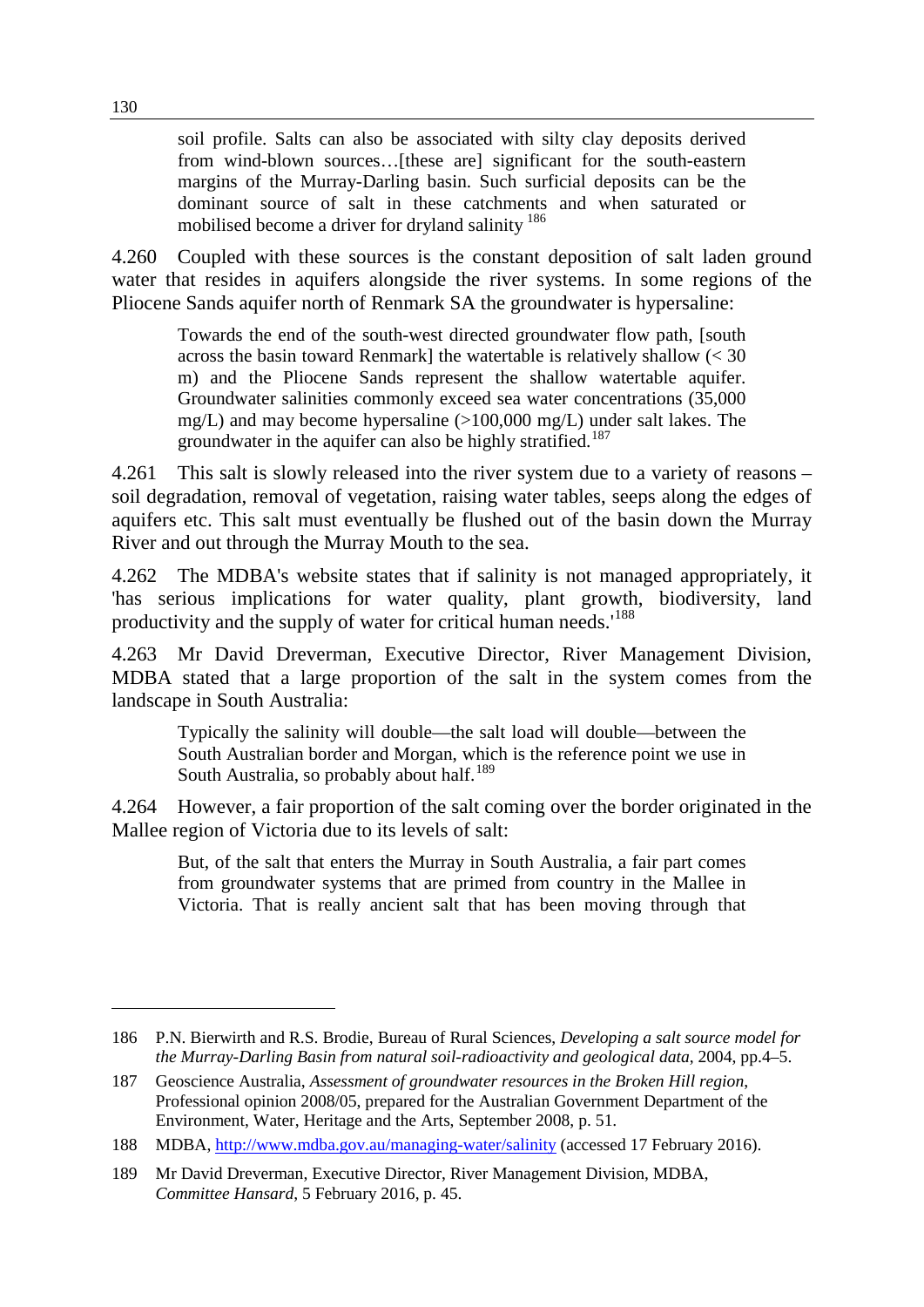landscape for thousands of years, because the travel in a year is maybe less than  $10$  metres.<sup>[190](#page-50-0)</sup>

4.265 Salinity levels have been one of the key factors in securing additional water for the rivers in the basin, and strategies to manage salinity and water quality have been in effect from the 1980s.<sup>[191](#page-50-1)</sup>

4.266 The MDBA's submission stated that coordinated, cross-jurisdictional salinity management has improved salinity in the southern river reaches of the basin:

The important improvements in salinity and water quality already observed in the southern river reaches are a further demonstration of the success that comes from years of coordinated management by multiple governments. Salinity has been gradually reduced through cooperation between governments, land management and smart engineering, such as salt interception schemes. $192$ 

4.267 Further, the MDBA explained that various measures including salt interception schemes and improving farming practices had dramatically improved salinity in the lower reaches of the basin:

Yes, it is one of the really good news stories of joint action by governments over the last 30 years, not only salt interception schemes but also all the things that people have done in improving irrigation and irrigation districts and improving drainage. There is also the combination with the drought. The salinities for the last year and a half have been about 300 EC at Morgan [SA]. Back in the 1980s there were times when it was consistently over 1,200 EC.[193](#page-50-3)

4.268 However, salinity requires ongoing management. In response to questions from the committee, the SA government stated that the basin salinity management program:

…continues to successfully manage the salinity threat across the Murray-Darling Basin to protect the environment, irrigated agriculture, industry and critical human water supplies from adverse effects of high salinities.<sup>[194](#page-50-4)</sup>

4.269 The SA government noted the General Review of Salinity Management in the Murray-Darling Basin undertaken in 2014, which 'showed that salinity remains an ongoing risk requiring a continued joint government management response.'[195](#page-50-5)

<span id="page-50-0"></span><sup>190</sup> Mr David Dreverman, Executive Director, River Management Division, MDBA, *Committee Hansard*, 5 February 2016, p. 45.

<span id="page-50-1"></span><sup>191</sup> MDBA, *Submission 243*, p. 4.

<span id="page-50-2"></span><sup>192</sup> MDBA, *Submission 243*, p. 32.

<span id="page-50-3"></span><sup>193</sup> Mr David Dreverman, Executive Director, River Management Division, MDBA, *Committee Hansard*, 5 February 2016, p. 45.

<span id="page-50-4"></span><sup>194</sup> SA government, responses to questions on notice, received 17 February 2016, p. 7.

<span id="page-50-5"></span><sup>195</sup> SA government, responses to questions on notice, received 17 February 2016, p. 7.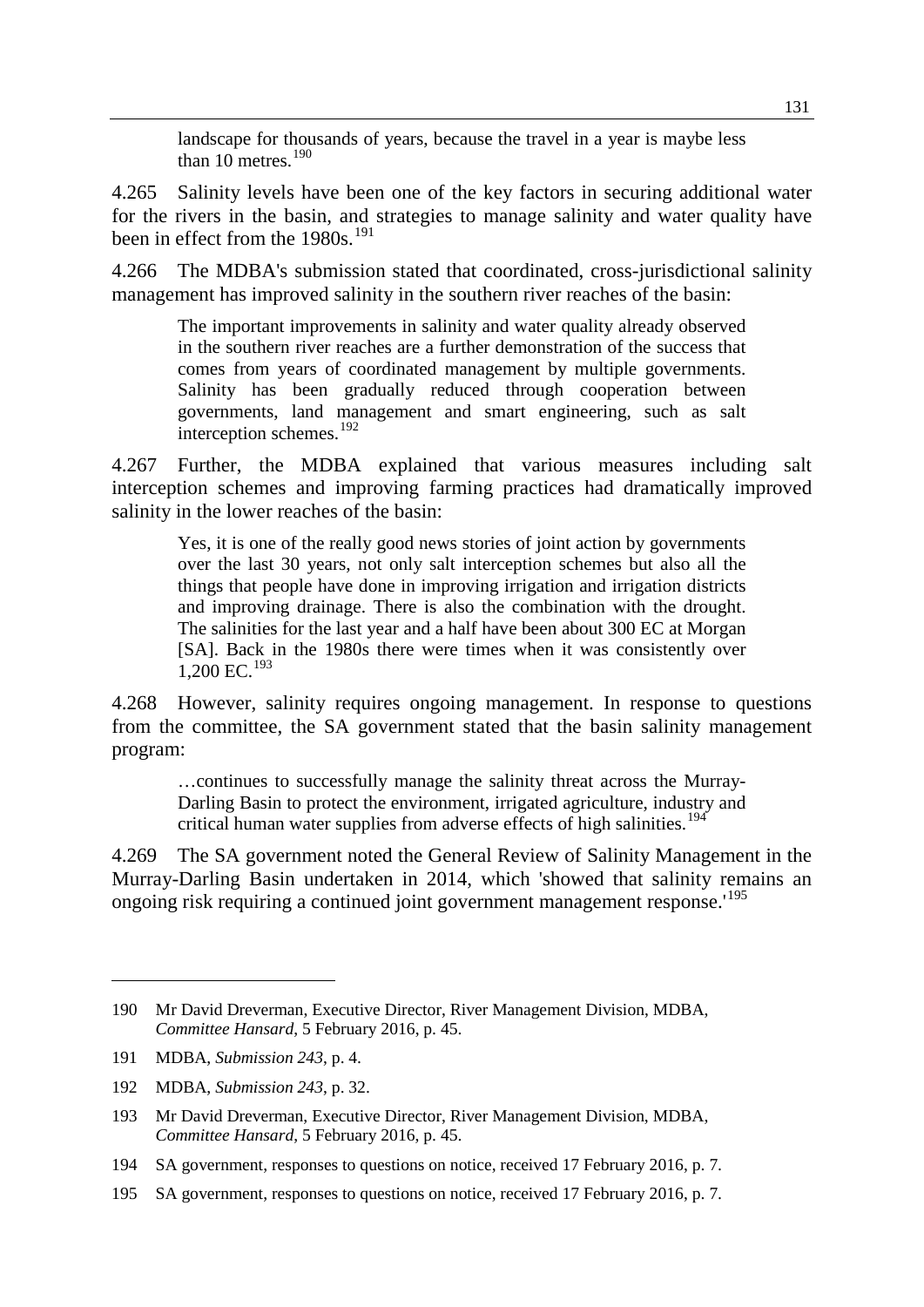4.270 This review recommended the development of the now active Basin Salinity Management 2030 (BSM2030) strategy, which was released in November 2015.<sup>[196](#page-51-0)</sup> This strategy builds on previous salinity management practices to manage salinity as the Plan is implemented and includes the continuation of salt interception schemes.

4.271 The strategy also builds on the findings of the Report of the Independent Audit Group for Salinity 2013-14, also released in  $2015$ .<sup>[197](#page-51-1)</sup> This report concluded that salinity management was a key issue that required continuing management through various water management mechanisms including environmental watering and salt interception schemes.<sup>[198](#page-51-2)</sup>

# *Salt interception schemes*

4.272 In addition to ensuring water flows through the system, the MDBA coordinates salt interception schemes to keep salinity at agreed levels.<sup>[199](#page-51-3)</sup> Mr Dreverman stated that it was imperative to continue running salt interception schemes and ensure the management of the basin kept salinity levels in check:

All of our recent studies indicate that it is only that good because of not only all the things that we have done in those 30 years and the investments made but also the fact that we continue to operate all those salt schemes.<sup>[200](#page-51-4)</sup>

4.273 Furthermore, the Independent Audit Group for Salinity report recommended that when developing the BSM2030 strategy, consideration be given to a risk-based, responsive approach to the management of such schemes, while still aiming to meet salt reduction targets.<sup>[201](#page-51-5)</sup>

4.274 This included:

- the efficiency of schemes and the consequences of closing systems down for periods of time
- the costs of running the scheme versus its effectiveness in reducing salinity impacts
- the costs and timeliness of restarting systems versus the potential impacts over time of not operating the system
- the practicality of running [the schemes] in a responsive way.<sup>[202](#page-51-6)</sup>

<span id="page-51-0"></span><sup>196</sup> Basin Salinity Management 2030 (BSM2030), p. vii, via MDBA website: <http://www.mdba.gov.au/publications/mdba-reports/basin-salinity-management-2030> (accessed 17 February 2016).

<span id="page-51-1"></span><sup>197</sup> Independent Report, via MDBA website, [http://www.mdba.gov.au/sites/default/files/pubs/IAG-](http://www.mdba.gov.au/sites/default/files/pubs/IAG-Salinity-report-2013-14.pdf)[Salinity-report-2013-14.pdf](http://www.mdba.gov.au/sites/default/files/pubs/IAG-Salinity-report-2013-14.pdf) (accessed 18 February 2016).

<span id="page-51-2"></span><sup>198</sup> Basin Salinity Management 2030 (BSM2030), pp 7–10.

<span id="page-51-3"></span><sup>199</sup> MDBA, *Submission 243*, p. 4.

<span id="page-51-4"></span><sup>200</sup> Mr David Dreverman, Executive Director, River Management Division, MDBA, *Committee Hansard*, 5 February 2016, p. 45.

<span id="page-51-5"></span><sup>201</sup> Basin Salinity Management 2030 (BSM2030), p. 8.

<span id="page-51-6"></span><sup>202</sup> Basin Salinity Management 2030 (BSM2030), p. 8.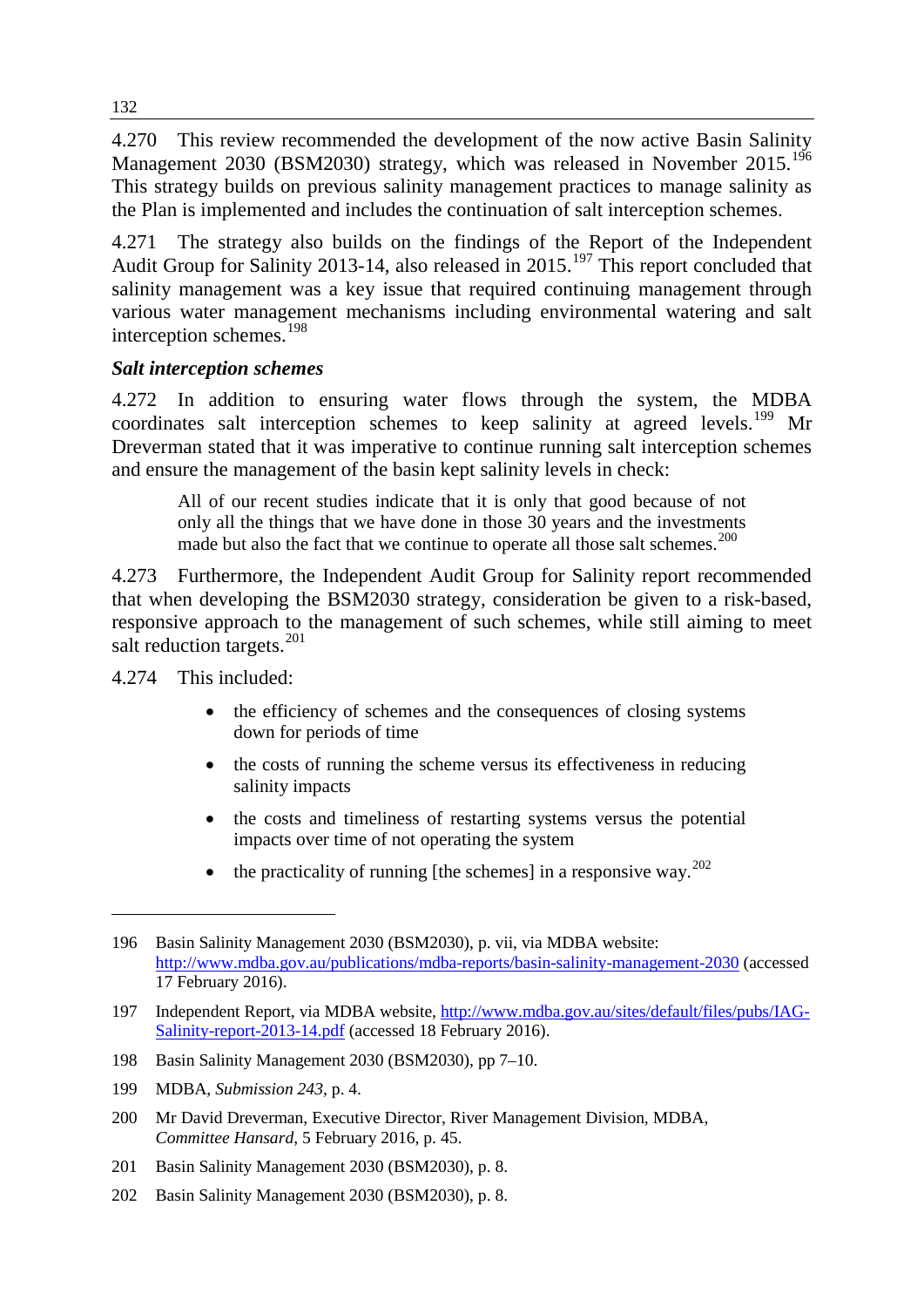4.275 The BSM2030 strategy also noted that even with current successes and the additional benefit of environmental water as a result of the Plan, salt interception schemes will still be required. However, the strategy states that the management of salt interception schemes can be modified to respond to forecast river salinity:

Nonetheless, the modelling suggests that it may be possible to vary the operation of salt interception schemes in response to forecast river salinity. This would involve running the salt interception schemes at full capacity only in periods of high salinity risk or when salinity is forecast to be a problem.[203](#page-52-0)

# *Committee view*

4.276 The committee recognises that salinity levels are an issue throughout the basin, not just in the Lower Lakes and Coorong. The committee is aware that salinity levels were one of the key drivers in securing additional water for rivers in the basin.

4.277 The committee notes the improved salinity levels and supports ongoing management of salinity in the basin.

4.278 The committee is not persuaded that the best means of dealing with salinity in the south-east of South Australia is to drain saline water into the river system and then dilute it through increased flow of fresh water. In addition, it considers there are options to increase surface flows from the south-east of South Australia directly into the lower Coorong (a 'Coorong Surface Inflows Restoration Project') which could avoid at least some of these effects.

## **Recommendation 30**

4.279 **The committee recommends that the MDBA work with basin state governments to investigate the efficiency and effectiveness of salt interception schemes and combine their use and other complementary measures to manage salinity in the basin.**

## **Recommendation 31**

-

4.280 **The committee recommends the Commonwealth fund and facilitate accelerated work on the restoration of surface flows from the south-east of South Australia into the lower Coorong, and undertake a feasibility study into the potential for redirecting all existing drainage discharges from the South East into the Coorong.**

<span id="page-52-0"></span><sup>203</sup> Basin Salinity Management 2030 (BSM2030), p. 6.